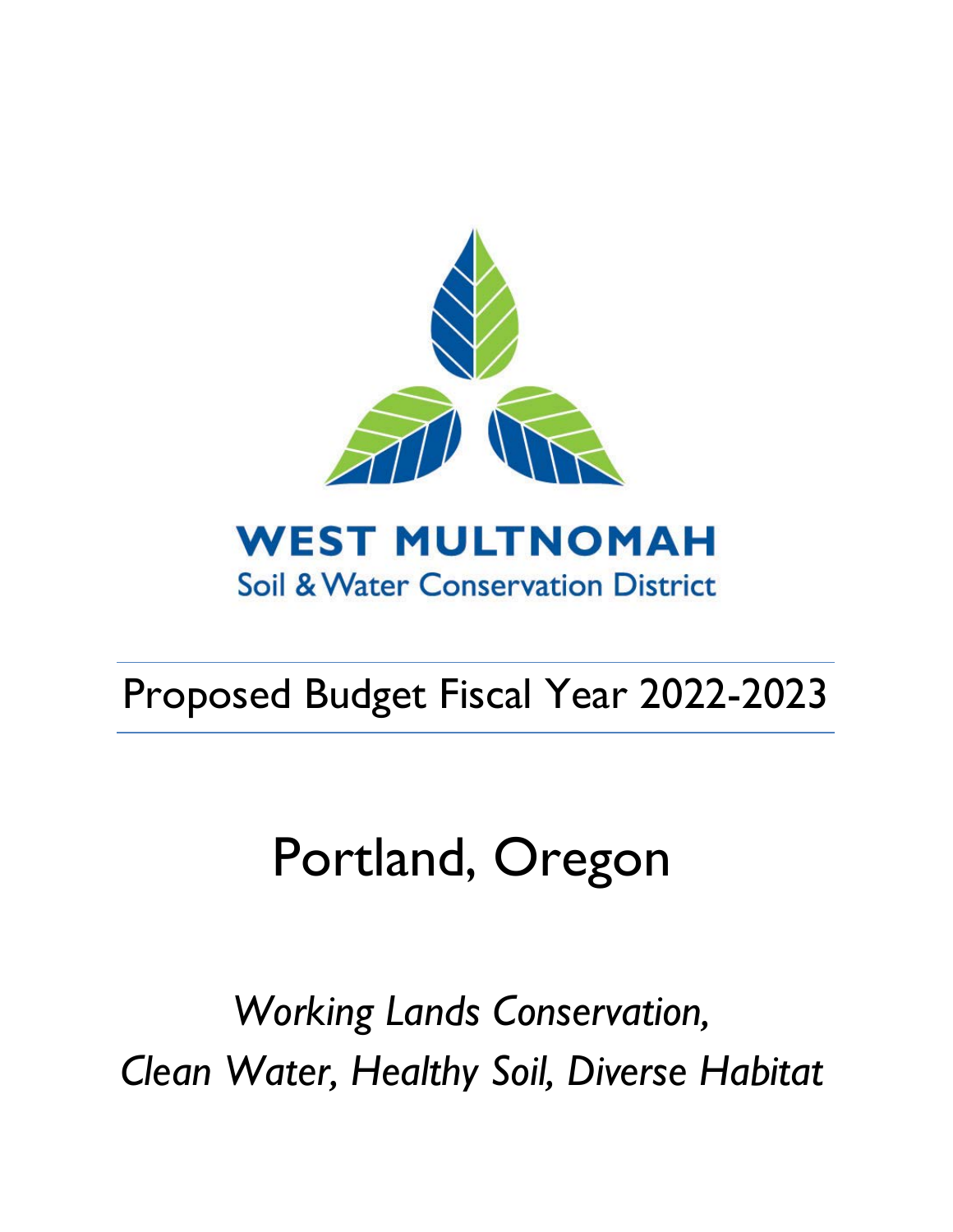## **TABLE OF CONTENTS**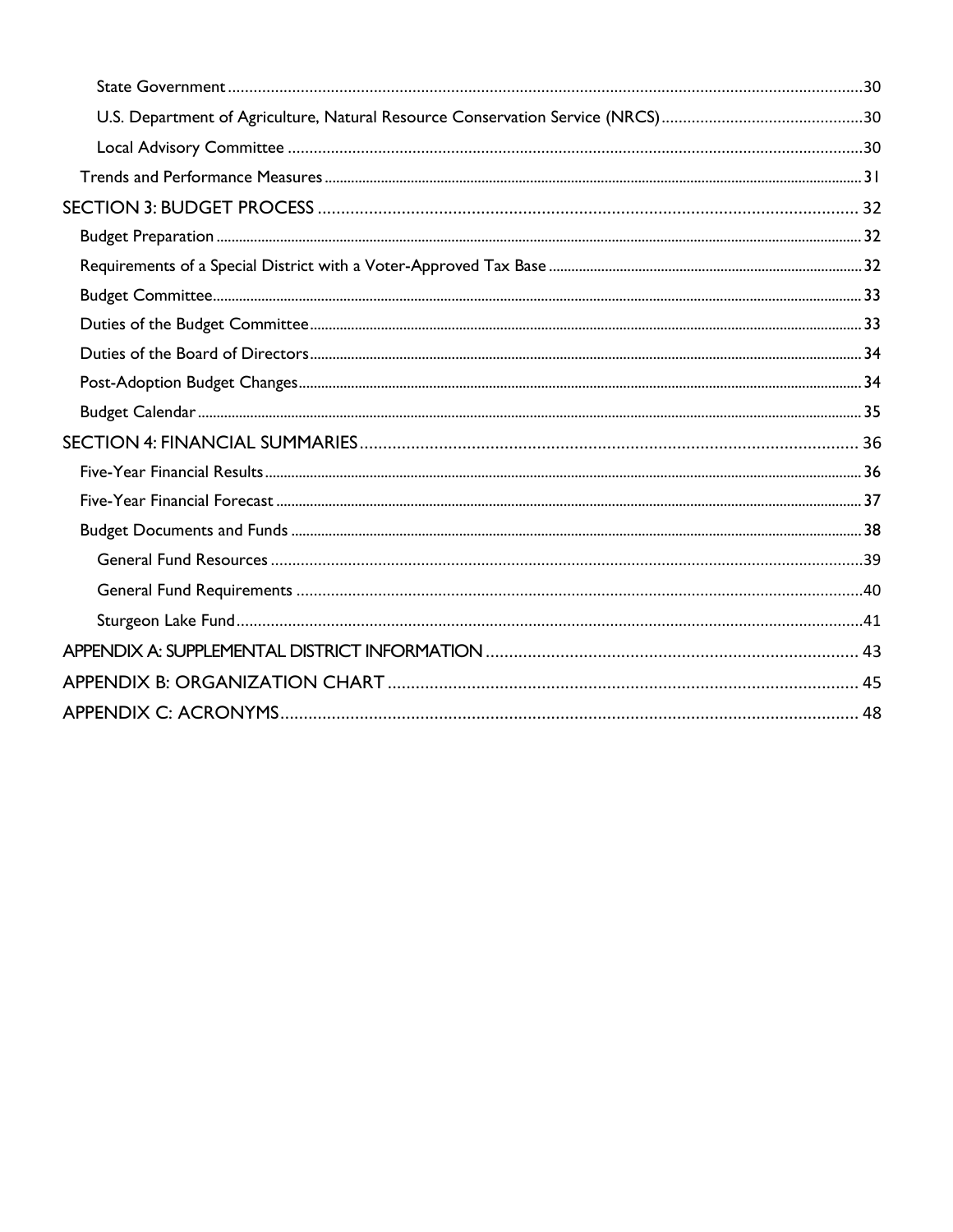

## GOVERNMENT FINANCE OFFICERS ASSOCIATION *Distin gu ished B u dget P resen tation Award*

**PRESENTED TO**

## **West Multnomah Soil & Water Conservation District**

## **Oregon**

For the Fiscal Year Beginning

**July 1, 2021**

Christopher P. Morrill

Executive Director

Government Finance Officers Association of the United States and Canada (GFOA) presented a Distinguished Budget Presentation Award to **West Multnomah Soil & Water Conservation District, Oregon,** for its Annual Budget for the fiscal year beginning **July 1, 2021**. In order to receive this award, a governmental unit must publish a budget document that meets program criteria as a policy document, as a financial plan, as an operations guide, and as a communications device. This award is valid for a period of one year only. We believe our current budget continues to conform to program requirements, and we are submitting it to GFOA to determine its eligibility for another award.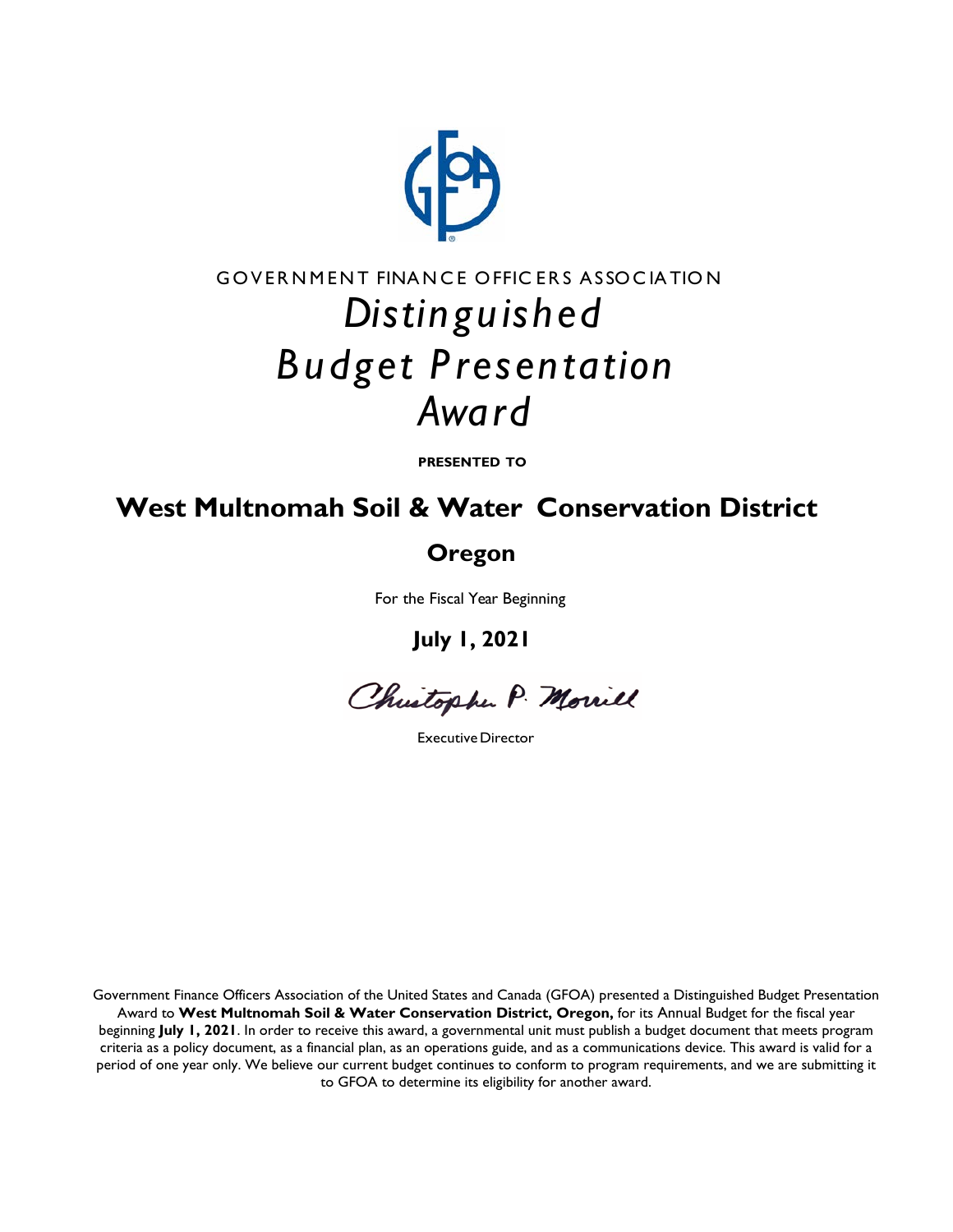The mission of West Multnomah Soil & Water Conservation District (District) is to provide resources, information, and expertise to inspire people to actively improve air and water quality, fish and wildlife habitat, and soil health.

The District does not discriminate based on any class or identity including age, color, disability, gender identity or expression, genetic information, marital status, national origin, race, religion, sex, sexual orientation, and veteran status. The District is an equal opportunity employer and service provider. The District makes reasonable accommodations for persons with disabilities and special needs to provide access to District events, materials, and services.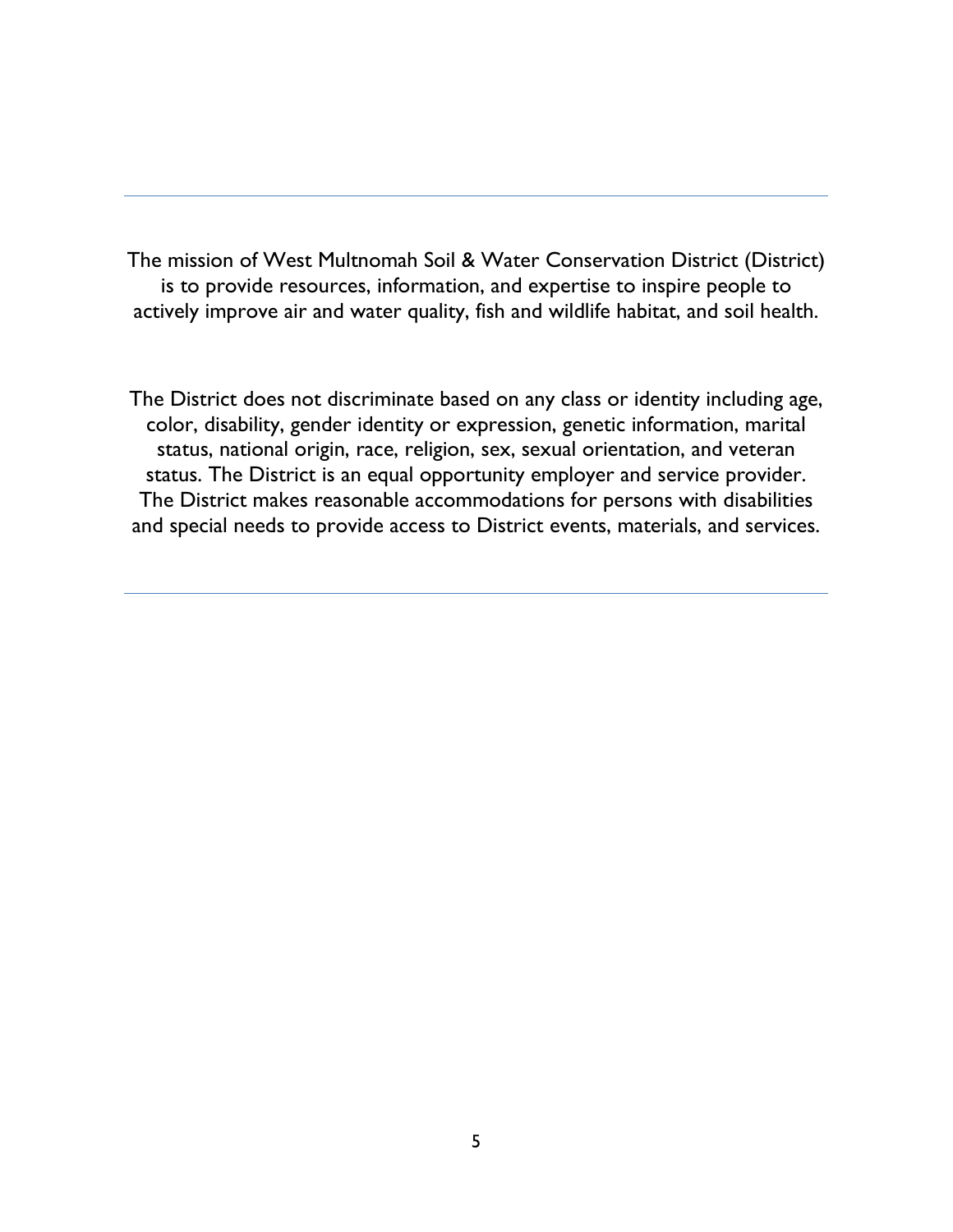## <span id="page-5-0"></span>**SECTION 1: BUDGET MESSAGE**

This budget message explains the West Multnomah Soil & Water Conservation District (District) budget for July 1, 2022, through June 30, 2023 (Fiscal Year (FY) 23). The budget is in compliance with Oregon Budget Law, which guides the District through the budgeting process and is defined in Oregon Revised Statutes (ORS) Chapter 294.305 to 294.565 of Oregon State Law. The budget is a one-year financial reflection of the District's short-term and long-term planning processes. It supports implementation of the District's annual work plans and programs for FY23 and is consistent with the District's mission, vision, and guiding values and principles as discussed in **Section 2: The District**. The annual budget compared to historical results is in [Section 4: Financial Summaries,](#page-35-0) where our Five-year Financial [Forecast](#page-36-0) can also be found.

## <span id="page-5-1"></span>**Budget Overview Resources**

Interest

In FY23, our overall general fund resources are budgeted to be \$3,758,365, an increase of \$451,282, primarily due to a higher beginning fund balance and higher property tax revenues compared to the prior year.



**FY23 Fiscal Year General Fund Resources (\$3,758,365)**

| <b>Type</b>                    | <b>FY 22</b> | <b>FY 23</b> | <b>Comparison of FY23 to FY22</b> |              |  |  |
|--------------------------------|--------------|--------------|-----------------------------------|--------------|--|--|
|                                |              |              | Increase / (Decrease)             | %            |  |  |
| <b>Beginning Fund Balance</b>  | 1,286,000    | 1,528,000    | 242,000                           | 19           |  |  |
| <b>Property Taxes</b>          | 1,755,934    | 1,947,093    | 191,159                           | $\mathsf{I}$ |  |  |
| <b>Federal Funding</b>         | 48,750       | 50,000       | 1,250                             | 3            |  |  |
| <b>State Funding</b>           | 151,009      | 184,557      | 33,548                            | 22           |  |  |
| <b>Local and Other Funding</b> | 30,000       | 20,000       | (10,000)                          | (33)         |  |  |
| <b>Miscellaneous</b>           | 27,890       | 23,215       | (4,675)                           | (17)         |  |  |
| <b>Interest</b>                | 7,500        | 5,500        | (2,000)                           | (27)         |  |  |
| <b>Total</b>                   | 3,307,083    | 3,758,365    | 451,282                           | 4            |  |  |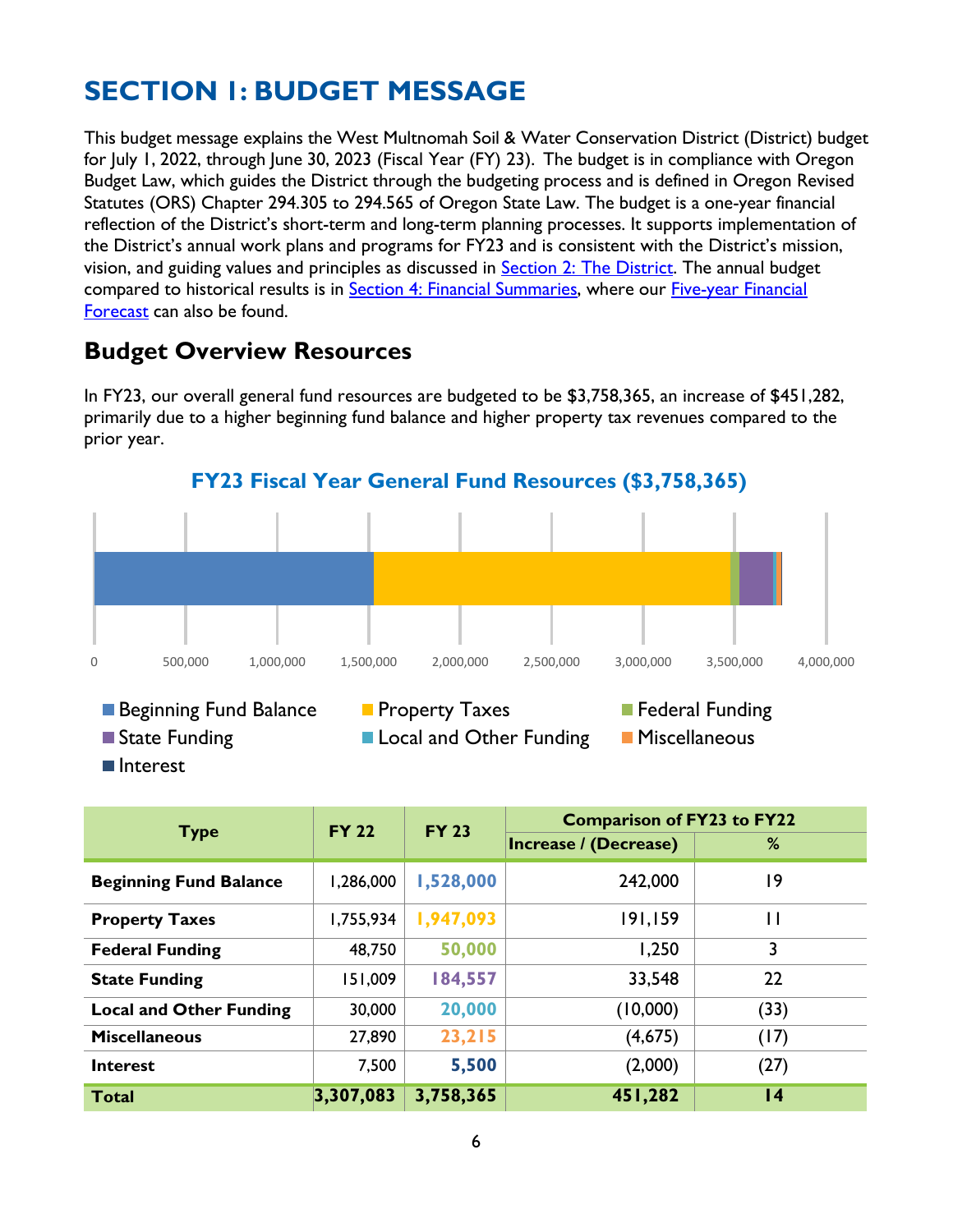Our beginning fund balance of \$1,528,000, representing 41% of total resources, is \$242,000 or 19% higher than the prior year due to projected underspending of \$153,000 in FY22. This underspending is primarily due to an open position that was budgeted for but not filled in FY22 (the Education and Community Garden Conservationist position) and to postponement of the website redesign and other communications project. The beginning fund balance is calculated by taking current cash balances and adding projected revenue and subtracting estimated spending from the current date through 6/30/22.

The other significant resource for the District, representing 52% of our total resources, is the permanent property tax levy, which is set at a maximum rate of 7.5 cents per \$1,000 of assessed value. After the taxes extended amount is reduced for estimated [Measure 5](https://www.oregon.gov/DOR/programs/gov-research/Documents/303-405-1.pdf) tax revenue compression and a presumed discount and delinquency rate of 6.5% (based on the current year's collection rate), the property taxes estimated to be received are \$1,912,000. Measure 5 tax revenue [compression](https://www.multco.us/assessment-taxation/how-your-property-taxes-are-calculated#Compression) occurs when a property's tax bill must be reduced ("compressed") to fall within constitutional limits totaling \$15 per \$1,000 of a property's real market value. Effectively, all the property tax supported districts and entities that receive a portion of the property tax revenue pie must share the compression loss and each gets a smaller portion of the pie.

All assumptions are in a range consistent with the current and prior years. Our projection is also conservative and within forecasts provided by Multnomah County's Tax Supervising & Conservation Commission (TSCC). Added to property taxes levied in FY23 are property tax revenues of \$35,093 that were levied in earlier years, but which are expected to be received only in FY23. The total of these two amounts is \$1,947,093, representing an 11% increase compared to FY22 budget of \$1,755,934 and a 4.5% increase compared to FY22 expected actuals of \$1,863.000. The following table reflects the actual assessed value over the last four years and the projection for FY23 based on assumption of assessed value increases by county, compression, and collection rate, all marked in red.

|                                    |                             |       |                |       | <b>Fiscal Year Actual</b> |       |                |       |                 | <b>FY23 Projection</b> |
|------------------------------------|-----------------------------|-------|----------------|-------|---------------------------|-------|----------------|-------|-----------------|------------------------|
|                                    |                             |       |                |       |                           |       |                |       | <b>Budgeted</b> | <b>Estimated</b>       |
| <b>Assessed Value (AV)</b>         | 2019                        |       | 2020           |       | 2021                      |       | 2022           |       | <b>Increase</b> | Amount                 |
| Multnomah                          | 22,503,506,240              | 1.6%  | 23,911,405,777 | 6.3%  | 24,769,012,213            | 3.6%  | 27,378,082,352 | 10.5% | 4.0%            | 28,473,205,000         |
| Washington                         | 43,550,310                  | 80.9% | 73,951,986     | 69.8% | 111,648,203               | 51.0% | 147,304,428    | 31.9% | 20.0%           | 176,765,000            |
| Columbia                           | 9.843.761                   | 3.8%  | 10,329,212     | 4.9%  | 10,888,452                | 5.4%  | 10.885.748     | 0.0%  | 5.0%            | 11,430,000             |
| <b>Total All Counties</b>          | $\overline{22,556,900,311}$ |       | 23,995,686,975 |       | 24,891,548,868            |       | 27,536,272,528 |       |                 | 28,661,400,000         |
|                                    |                             |       |                |       |                           |       | г              |       |                 | Amount                 |
| <b>Taxes Extended (TE)</b>         | 2019                        |       | 2020           |       | 2021                      |       | 2022           |       | Rate            | (Est AV x Rate)        |
| Multnomah                          | 1,695,917                   | 1.9%  | 1.796.853      | 6.0%  | 1.861.166                 | 3.6%  | 2.053.000      | 10.3% | 0.0750<br>\$    | 2,135,000              |
| Washington                         | 3,266                       | 81.0% | 5,547          | 69.8% | 8,374                     | 51.0% | 11,000         | 31.4% | 0.0750<br>\$    | 13,000                 |
| Columbia                           | 738                         | 3.8%  | 775            | 4.9%  | 817                       | 5.4%  | 0              |       | 0.0750<br>\$    | 0                      |
| <b>Total All Counties</b>          | 1,699,922                   |       | 1,803,174      |       | 1,870,357                 |       | 2,064,000      |       |                 | 2,148,000              |
|                                    |                             |       |                |       |                           |       | P              |       | <b>Selected</b> |                        |
| Compression <sup>1</sup>           | 2019                        |       | 2020           |       | 2021                      |       | 2022           |       | % of TE         | Amount                 |
| Multnomah                          | 69,525                      | 4.1%  | 82,447         | 4.6%  | 97,738                    | 5.3%  | 98,718         | 4.8%  | 4.8%            | 102,500                |
| <b>Total All Counties</b>          | 69,525                      |       | 82,447         |       | 97,738                    |       | 98,718         |       |                 | 102,500                |
| <b>ACTUAL/EST. TAXES IMPOSED:</b>  | 1,630,397                   |       | 1,716,263      |       | 1,765,316                 |       | 1,965,282      |       |                 | 2,045,500              |
|                                    |                             |       |                |       |                           |       |                |       |                 |                        |
| <b>Collection Rate:</b>            | 96.0%                       |       | 95.3%          |       | 94.0%                     |       | 93.5%          |       |                 | 93.5%                  |
| <b>ACTUAL/EST. TAX RECEIPTS:</b>   | 1,565,635                   |       | 1,635,943      |       | 1,689,351                 |       | 1,837,000      |       |                 | 1,912,000              |
| <b>ACTUAL/EST. PY TAX RECEIPTS</b> | 49,619                      |       | 21,557         |       | 23,378                    |       | 26,000         |       |                 | 35,093                 |
|                                    | 1,615,254                   |       | 1,657,500      |       | 1,712,729                 |       | 1,863,000      |       |                 | 1,947,093              |

**Permanent Rate Levy of 7.5 cents / \$1,000 assessed value**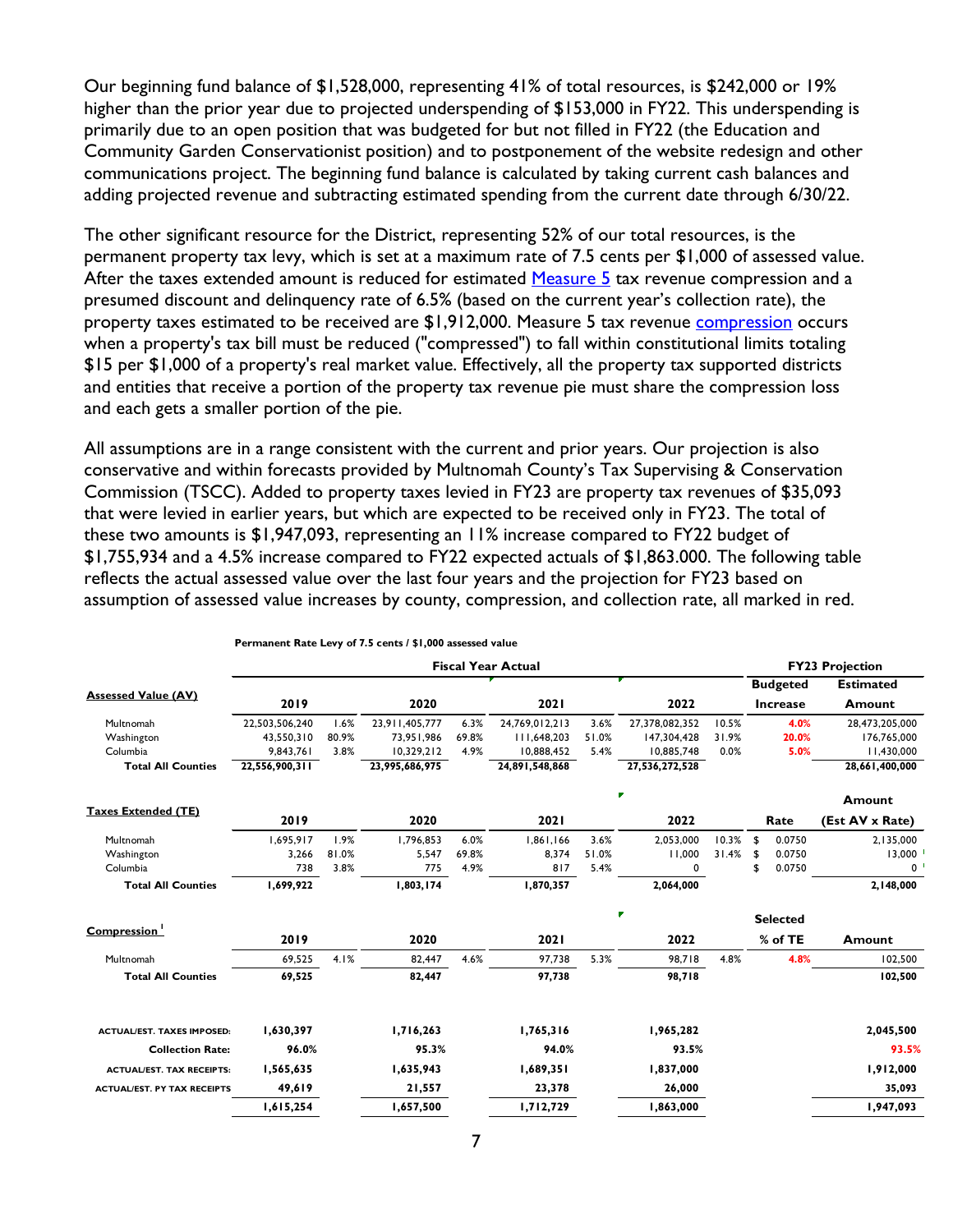Interest income earned on our Oregon State Treasury's Local Government Investment Pool (LGIP) funds is budgeted at \$5,500, a decrease from prior years, reflecting the continuing lowering of interest rates paid on our funds in Oregon's Local Investment Pool. The average annualized yield was most recently .45% through 3/15/2022, and it was increased to .55% on 3/16/2022. All public funds in Oregon must be deposited in compliance with the requirements of Oregon Revised statutes (ORS) [chapter 295.](https://www.oregonlegislature.gov/bills_laws/ors/ors295.html) Public officials may deposit public funds up to the amount insured by the Federal Deposit Insurance Corporation (FDIC) or National Credit Union Administration (NCUA), currently \$250,000, in any insured financial institution with a head office or branch located in Oregon. Public funds balances that exceed those insurance limits, however, must be held at a depository qualified under [Treasury's Public Funds](https://www.oregon.gov/treasury/public-financial-services/public-depository-information/Pages/default.aspx#:%7E:text=The%20money%20is%20protected%20through%20a%20program%20at,list%20of%20these%20institutions%20is%20a%20public%20record.?msclkid=e0188ad8bb7b11ec8d8f05bd8f7dd6ee)  [Collateralization Program \(PFCP\).](https://www.oregon.gov/treasury/public-financial-services/public-depository-information/Pages/default.aspx#:%7E:text=The%20money%20is%20protected%20through%20a%20program%20at,list%20of%20these%20institutions%20is%20a%20public%20record.?msclkid=e0188ad8bb7b11ec8d8f05bd8f7dd6ee) Through the PFCP, depositories pledge collateral to secure any public funds deposits that exceed insurance amounts, providing additional protection for public funds in the event of a depository loss or failure, creating a shared liability structure for participating depositories, minimizing (though not eliminating) the risk of loss of such funds.

Other resources include grant funding and cooperative agreements as well as contributions received from partners for shared projects. These funding sources are detailed in the following table. Note that not all of the following resources have been secured. The FY23 budget has identified those expenditures that are conditioned on receiving these additional grant resources; should the additional resource not be obtained, those corresponding expenditures will not be authorized as part of the fiscal oversight of the budget. Only the first two grants highlighted in the table (NACD Technical Assistance and ODA TALMA) are secured and support staff labor and projects already in place.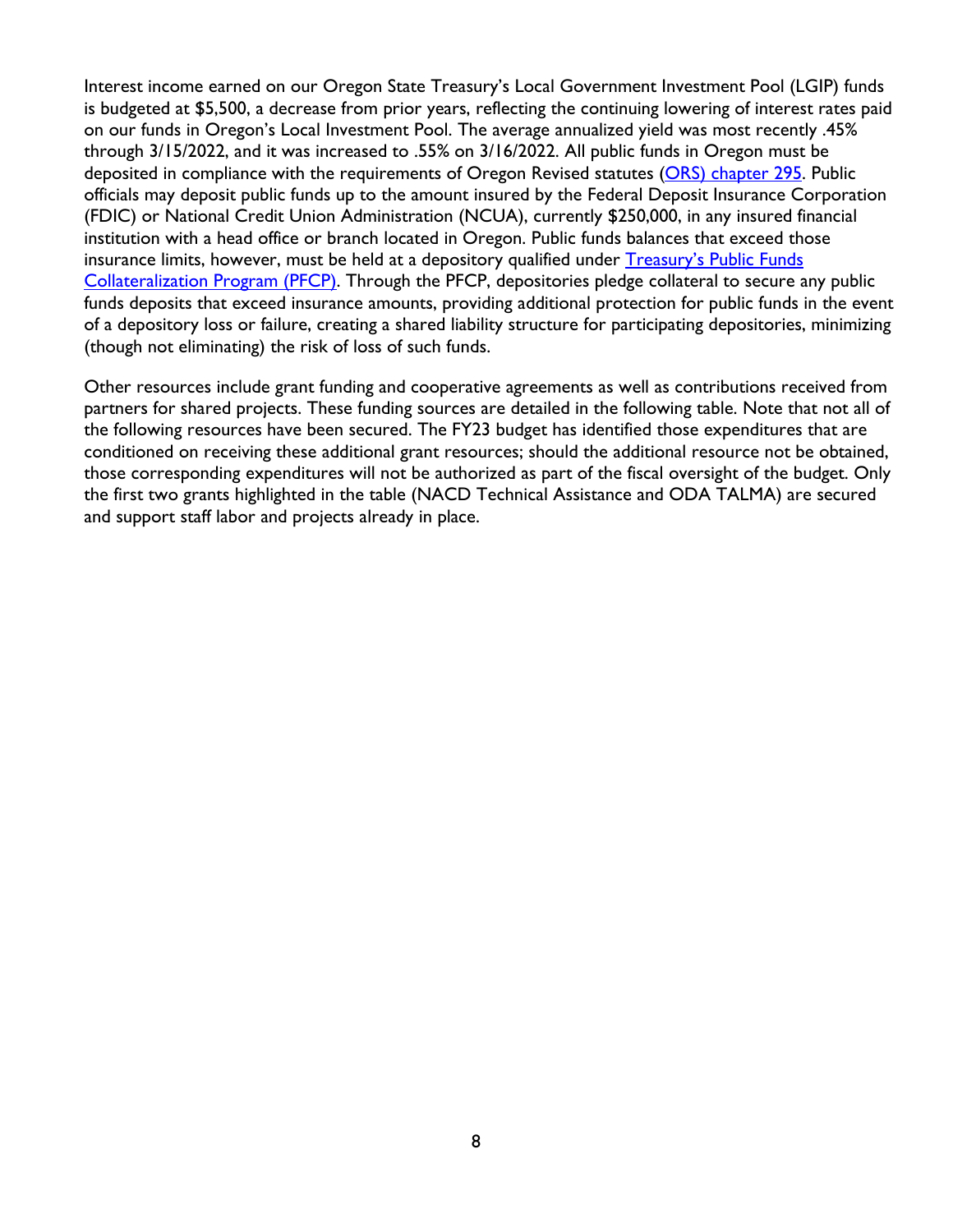|                | <b>GRANTS AND</b><br><b>OTHER</b><br><b>RESOURCES</b> | <b>FY22</b> | <b>FY23</b> | Increase/<br>(Decrease) | %           | <b>Funding Description</b>                                                                                                                                                                 |
|----------------|-------------------------------------------------------|-------------|-------------|-------------------------|-------------|--------------------------------------------------------------------------------------------------------------------------------------------------------------------------------------------|
| <b>Federal</b> | NRCS&<br><b>NACD</b><br>Partnership <sup>1</sup>      | 48,750      | 50,000      | 1,250                   | 3           | <b>NACD Technical Assistance Grant to</b><br>expand NRCS rural conservation capacity<br>in forestry, agricultural and habitat<br>restoration programs.                                     |
|                | <b>ODA TALMA</b><br>Rural <sup>1</sup>                | 87,902      | 87,905      | 3                       | $\mathbf 0$ | Capacity funding for District Water Quality<br>Compliance Program requirements for the<br>Oregon Dept. of Agriculture in the Lower<br>Willamette, North Coast and Tualatin<br>basins.      |
|                | <b>OWEB Rural</b><br>Special<br>Habitats              | 13,000      | 41,719      | 28,719                  | 221         | Various project-specific OWEB local grants<br>to fund project implementation in oak<br>habitat restoration as well as other riparian<br>and upland native habitat restoration<br>projects. |
| <b>State</b>   | <b>OSWB</b><br>Invasive<br><b>Species</b>             | 35,747      | 38,000      | 2,253                   | 6           | Funding for Early Detection and Early<br>Response (EDRR) noxius weed control;<br>primarily garlic mustard. Pass through<br>money to EDRR partners.                                         |
|                | <b>OSWB</b><br>Invasive<br><b>Species</b>             |             | 27,433      | 27,433                  | new         | Willamette Confluence & Sauvie Island<br>Aquatic Weed Control Grant.                                                                                                                       |
|                | Other State<br><b>Small Grants</b>                    | 2,000       | 6,000       | 4,000                   | 200         | Included Oregon Invasive Species Council<br>grant in FY22; In FY23 represents small<br>grant funding available for Educational<br>projects.                                                |
|                | <b>OWEB</b><br>Forestry                               | 12,360      | 3,500       | (8,860)                 | (72)        | OWEB local grant for blackberry control<br>and mid-stand release treatments in upper<br>McCarthy Creek headwaters.                                                                         |
|                | Sub-total                                             | 151,009     | 204,557     | 53,548                  | 35          |                                                                                                                                                                                            |
| Local          | <b>CREST</b>                                          | 30,000      |             | (30,000)                | $\pmb{0}$   | Lower McCarthy Creek Enhancement<br>project in FY22, not repeating in FY23.                                                                                                                |
| <b>Other</b>   | PP&R, BES,<br>workshops<br>attendees,<br>misc.        | 27,890      | 23,215      | (4,675)                 | (17)        | Projected partner contributions to WWRP<br>and registration fees for workshops and<br>training provided by the District.                                                                   |
| <b>Total</b>   |                                                       | \$257,649   | \$277,772   | \$20,123                | 8           |                                                                                                                                                                                            |

**Note 1:** This grant funding is secure and supports staff labor and projects already in place.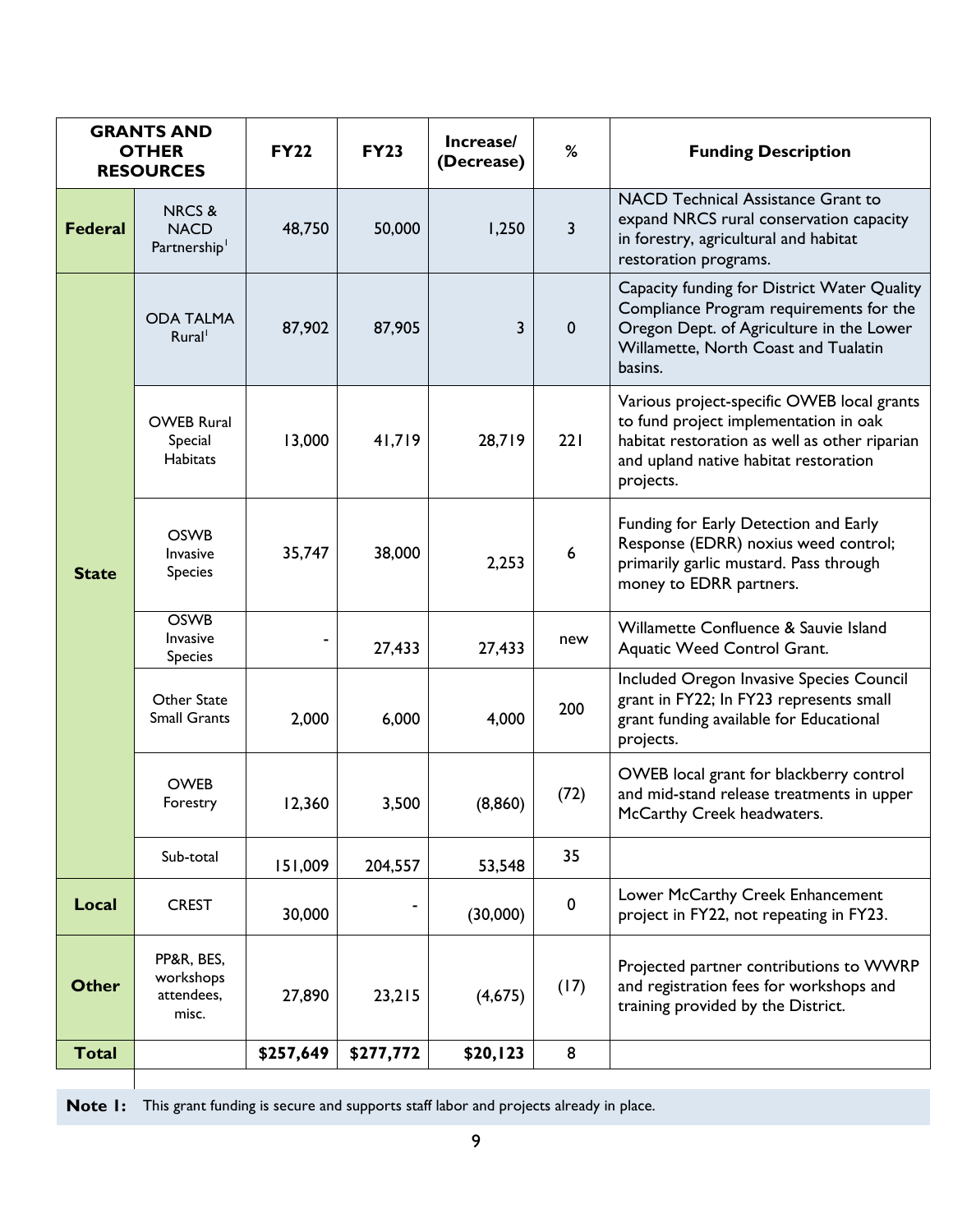## <span id="page-9-0"></span>**Budget Overview Expenditures**

Our General Fund requirements are summarized in the following table. The details of each [category](#page-11-0) follow the discussion of **Priorities and Issues Guiding the Development of the Budget**.



<span id="page-9-1"></span>

|                                                       |              |              | <b>Comparison of FY23 to FY22</b> |                 |  |
|-------------------------------------------------------|--------------|--------------|-----------------------------------|-----------------|--|
| <b>Type</b>                                           | <b>FY 22</b> | <b>FY 23</b> | Increase /<br>(Decrease)          | %               |  |
| <b>Personnel Services</b>                             | 1,443,268    | 1,634,504    | 191,237                           | 13              |  |
| <b>Conservation Operations</b>                        | 306,204      | 375,728      | 69,524                            | 23              |  |
| <b>Conservation Programs &amp;</b><br><b>Services</b> | 491,100      | 549,223      | 58,123                            | 12              |  |
| <b>Capital Outlay</b>                                 | 18,650       | 40,000       | 21,350                            | $ $  4          |  |
| Contingency                                           | 50,000       | 50,000       |                                   | $\mathbf 0$     |  |
| <b>Reserve for Future</b><br><b>Expenditures</b>      | 25,000       | 25,000       |                                   | 0               |  |
| <b>Unappropriated Ending Fund</b><br><b>Balance</b>   | 972,861      | 1,083,910    | 111,048                           | $\mathbf{H}$    |  |
| <b>Total</b>                                          | 3,307,083    | 3,758,365    | 451,282                           | $\overline{14}$ |  |

**2023 Fiscal Year General Fund Requirements (\$3,758,365)**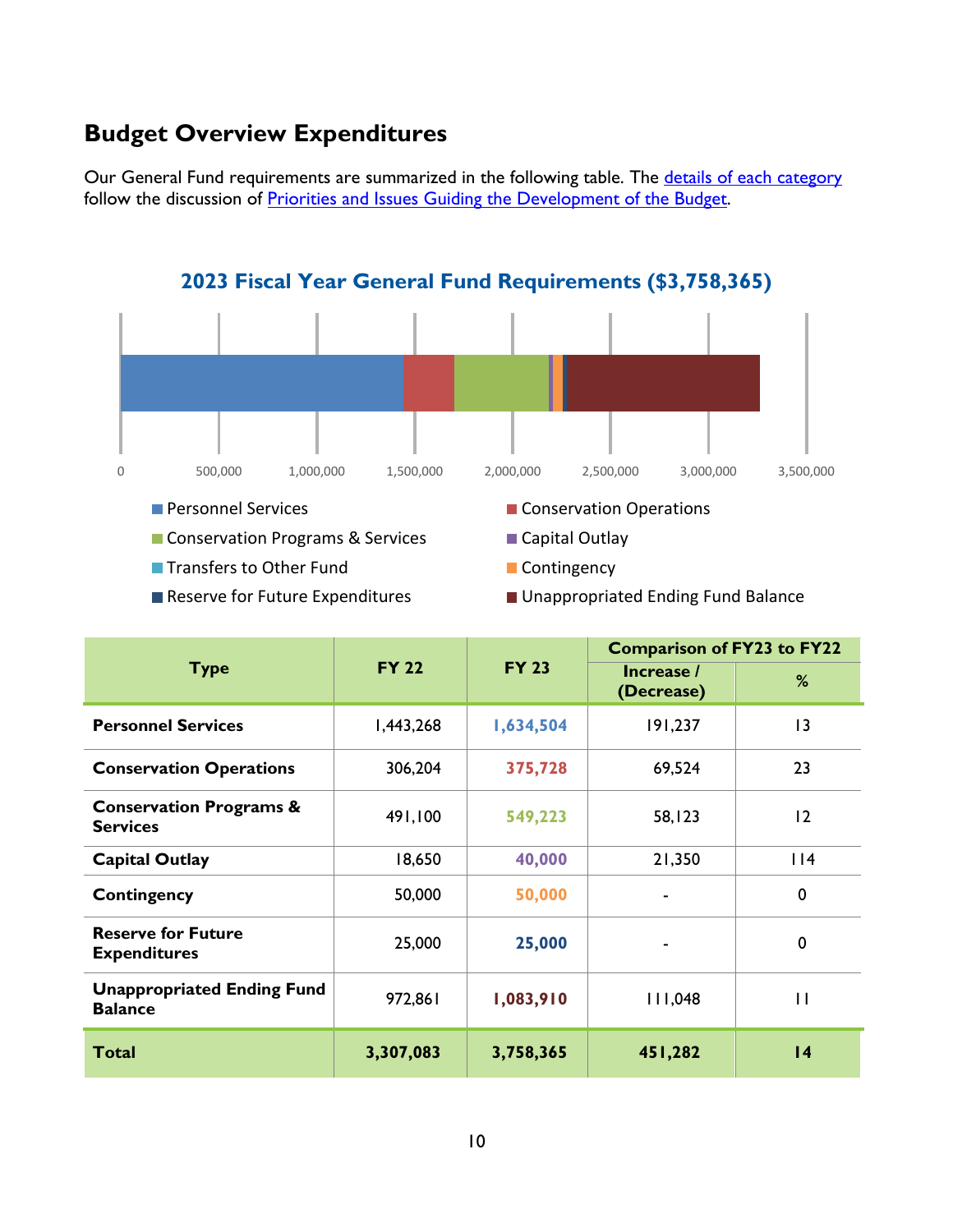## <span id="page-10-0"></span>**Priorities and Issues Guiding the Budget Development**

Although our priorities always focus on working lands conservation, healthy soil, clean water, and diverse habitat, each year has issues or challenges that we tackle with new initiatives or special attention. The principal issues facing the District as we close out FY22 and plan for FY23 are emerging successfully from over two years of remote work due to the COVID-19 pandemic, ramping our conservation work back up to pre-pandemic levels with full-staffing, transitioning to both a new office space and a new hybrid model of work, and managing the effect of rising inflation on personnel costs and other materials and services. In addition to these new issues, we continue to work on equitable and inclusive practices internally and throughout our service area and on successfully implementing our long-range business plan.

Our budget recognizes these priorities in multiple ways. We're hiring a new field conservationist, a position that has been open throughout FY22. We're dedicating staff time and \$75,000 in budget dollars to ensuring the transition to new office space and the associated infrastructure buildout is efficient and smooth. We're working with our board and staff to reimagine work, taking advantage of technology upgrades and our learnings over the last two years to develop a plan forward and a hybrid work model. We're managing rising inflation to ensure it does not outpace our growing property tax revenue and expanding grants.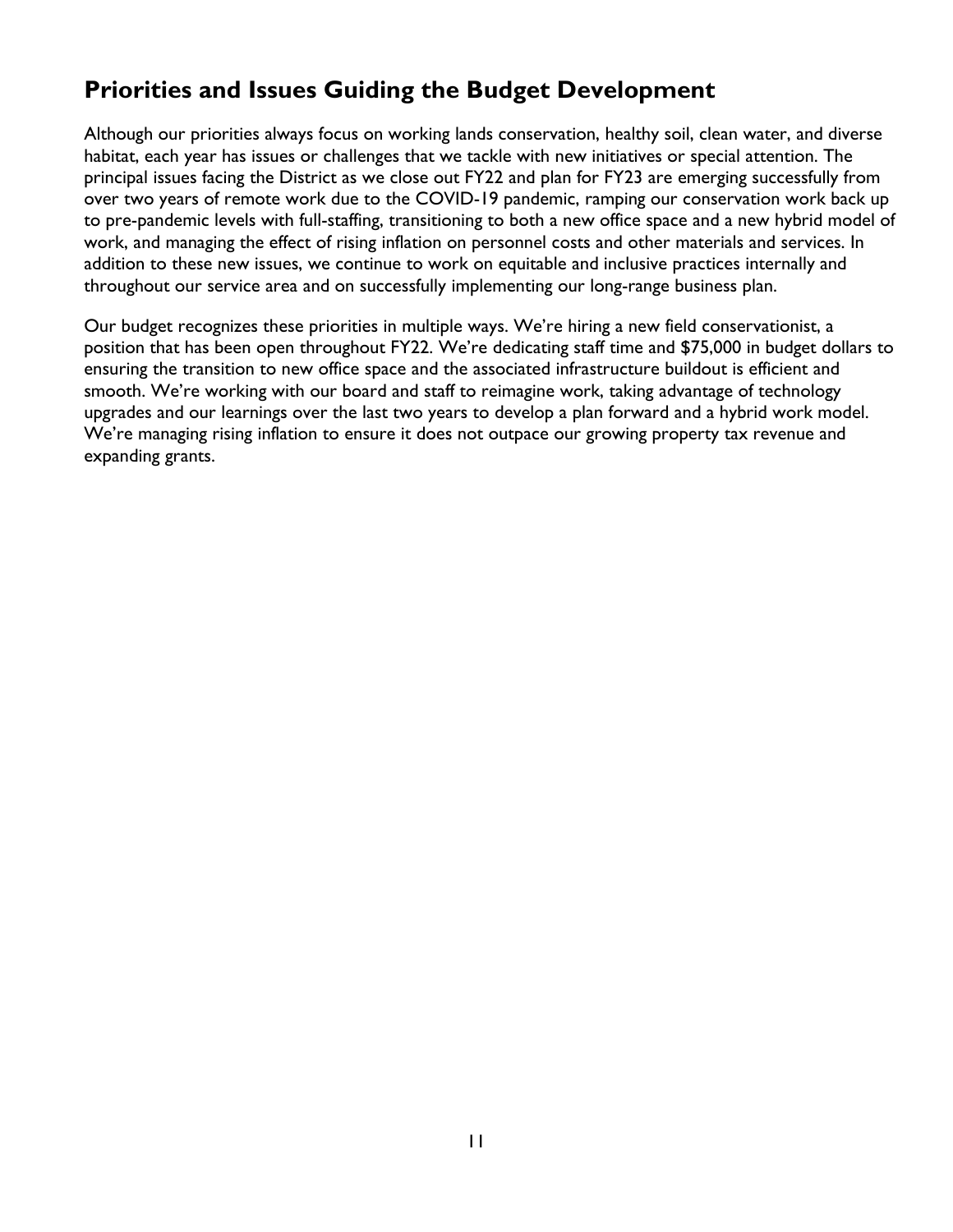## <span id="page-11-0"></span>**General Fund Requirements [\(Form LB-30\)](#page-39-0)**

Categories in the General Fund requirements and their increase from the prior year's budget are reflected in the table below and discussed in detail within each section.

| <b>Category</b>                                                                   | <b>FY22</b> | <b>FY23</b> | Increase/<br>(Decrease) | %               | <b>Reason for Change</b>                                                                                                                                                                                                                                                                                                             |
|-----------------------------------------------------------------------------------|-------------|-------------|-------------------------|-----------------|--------------------------------------------------------------------------------------------------------------------------------------------------------------------------------------------------------------------------------------------------------------------------------------------------------------------------------------|
| <b>Personnel</b><br>services                                                      | I,443,267   | 1,634,504   | 191,237                 | 3               | Primarily due to increased COLA,<br>salary step, and benefits, and .5 FTE<br>increase in conservation staff                                                                                                                                                                                                                          |
| <b>Materials &amp;</b><br>services:<br><b>Administrative</b><br><b>Operations</b> | 306,204     | 375,728     | 69,524                  | 23              | Increase due to relocation to new<br>office and storage space (moving,<br>infrastructure buildout, rent<br>overlap), partially offset by decrease<br>in printing of Meadowscaping books                                                                                                                                              |
| <b>Materials &amp;</b><br>services:<br><b>Conservation</b><br><b>Programs</b>     | 491,100     | 549,223     | 58,123                  | 12              | Primarily due to an increase in<br>grant-supported conservation work;<br>see details below                                                                                                                                                                                                                                           |
| <b>Capital outlay</b>                                                             | 18,650      | 40,000      | 21,350                  | 114             | Increase due to grant supported<br>aquatic weed survey boat and<br>replacement vehicle                                                                                                                                                                                                                                               |
| <b>Contingency</b>                                                                | 50,000      | 50,000      |                         |                 | Amount consistent with prior years<br>and considered prudent                                                                                                                                                                                                                                                                         |
| <b>Reserve for</b><br>future<br>expenditures                                      | 25,000      | 25,000      |                         |                 | Set aside funds for economic<br>stabilization reserve and to save for<br>future opportunities; balance at<br>6/30/23 will be \$125,000                                                                                                                                                                                               |
| <b>Unappropriated</b><br>ending fund<br>balance                                   | 972,861     | 1,083,910   | 111,048                 | $\mathbf{H}$    | Represents required funds to cover<br>the District's cash flow needs for<br>spending in fall prior to receipt of<br>tax revenues; increase reflects<br>higher monthly cash flow needs due<br>to inflation, increase in reserve for<br>future expenditures, and increase<br>due to inclusion of funds assigned to<br>Stewardship Fund |
| <b>Total</b>                                                                      | 3,307,082   | 3,758,365   | 451,282                 | $\overline{14}$ |                                                                                                                                                                                                                                                                                                                                      |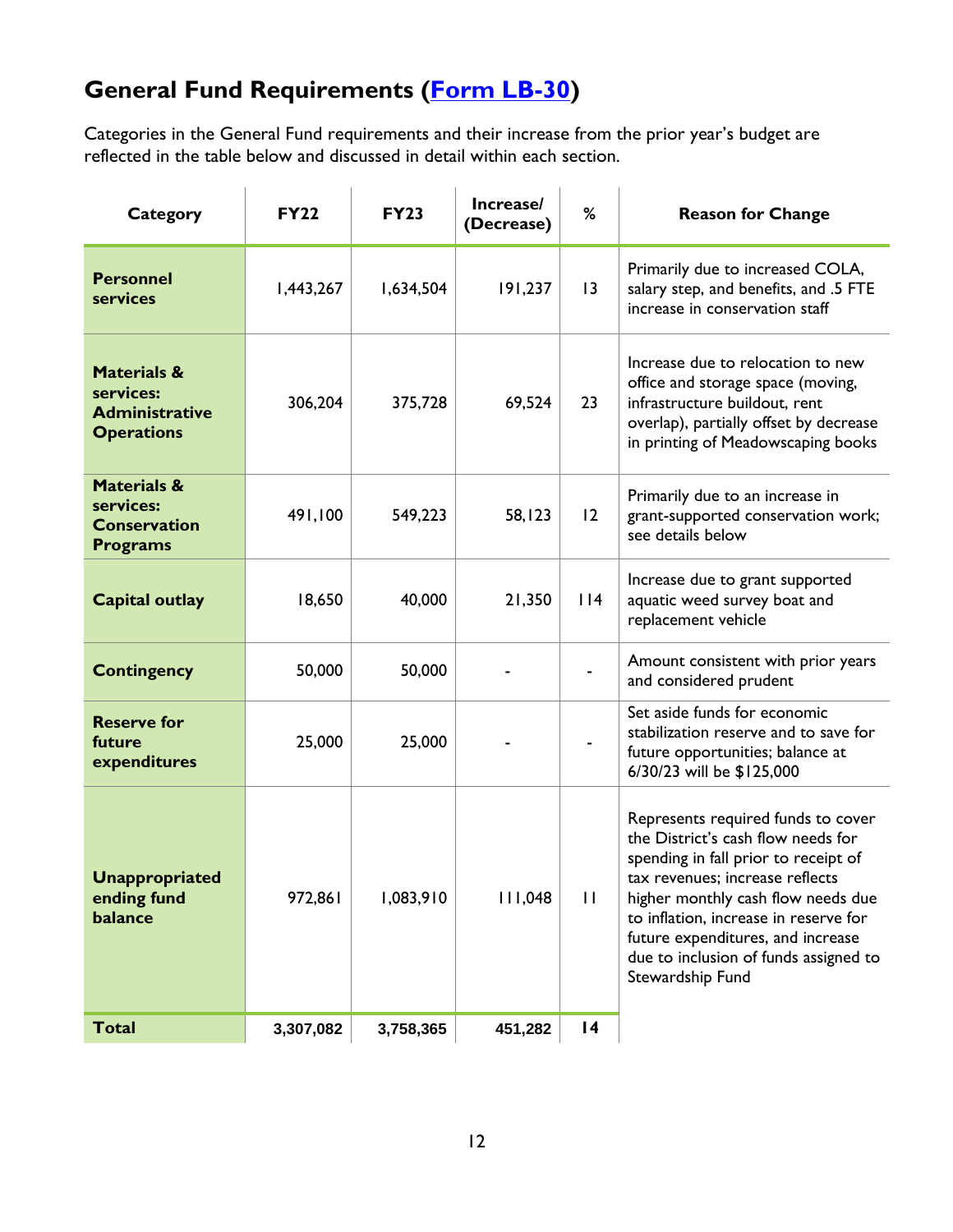#### <span id="page-12-0"></span>**Personnel Services**

Our staffing, shown in the chart below and in our [organizational chart in Appendix B,](#page-44-0) has been stable over the last five years. Our FY23 full-time equivalent (FTE) staff of 11.3 reflects a .5 FTE increase. This is due to a .75 and a .9 FTE positon both increasing to 1.0 and a .67 FTE positon increasing to .85 FTE. These increases in conservation staff were partially offset by a .1 decrease in administrative staff due the temporary intern position of 250 hours in FY22 to assist with developing a business continuity plan not repeating. The FY23 staffing assumes a currently open position, Field Conservationist (previously a position titled Education and Community Garden Conservationist), is filled by fall 2022.

| Category                                                 | <b>FY 19</b> | <b>FY 20</b> | <b>FY 21</b> | <b>FY 22</b> | <b>FY 23</b> |
|----------------------------------------------------------|--------------|--------------|--------------|--------------|--------------|
| <b>Administrative staff, including</b><br>communications | 3.4          | 3.4          | 3.6          | 3.8          | 3.7          |
| <b>Conservation staff, including</b><br>seasonal workers | 7.4          | 7.9          | 7.2          | 7.0          | 7.6          |
| <b>Total</b>                                             | 10.8         | 11.3         | 10.8         | 10.8         | I I .3       |

*Summary of full-time equivalent (FTE) employees:*

The majority (7.6 FTE) of the District's budgeted FY23 employees provide direct conservation services as outlined in Section 2. Two conservation interns assist staff annually with planting and weed eradication fieldwork in the spring and fall and with Geographic Information System (GIS) data, database management, and technical analyses during the summer. The remaining staff (3.7 FTE) provide financial, human resources, and administrative services to support the conservationists and their programs, and communication and outreach services to reach constituents who benefit from District conservation technical assistance and educational opportunities.

All work occurs under the direction of the District Manager, who reports to the Board of Directors and supports the District's conservation mission by working directly with our partners, including local, regional, state, and federal government agencies, non-profits, community groups, elected officials, and private businesses and citizens, to achieve the goals and initiatives of the District. In particular, the District Manager has been instrumental in overall program management for large scale projects (e.g., the multi-year Sturgeon Lake Restoration Project) and initiatives (e.g., diversity, equity and inclusion, and long-range business planning).

#### *Analysis of changes in personnel services*

The total personnel services of \$1,634,504 includes salaries and wages of \$1,110,298, health insurance of \$170,781, PERS retirement plan contributions of \$240,245, and payroll taxes of \$113,180. The change in each of these components is discussed below.

#### *Salaries and Wages of \$1,110,298:*

Since FY22, the District has used a merit-based salary scale step system for each position. This compensation framework allows us to better manage our personnel costs and better forecast future costs. By defining the compensation from entry level to the most senior level for each position classification, employees can experience upward movement in salary until they reach the top rate of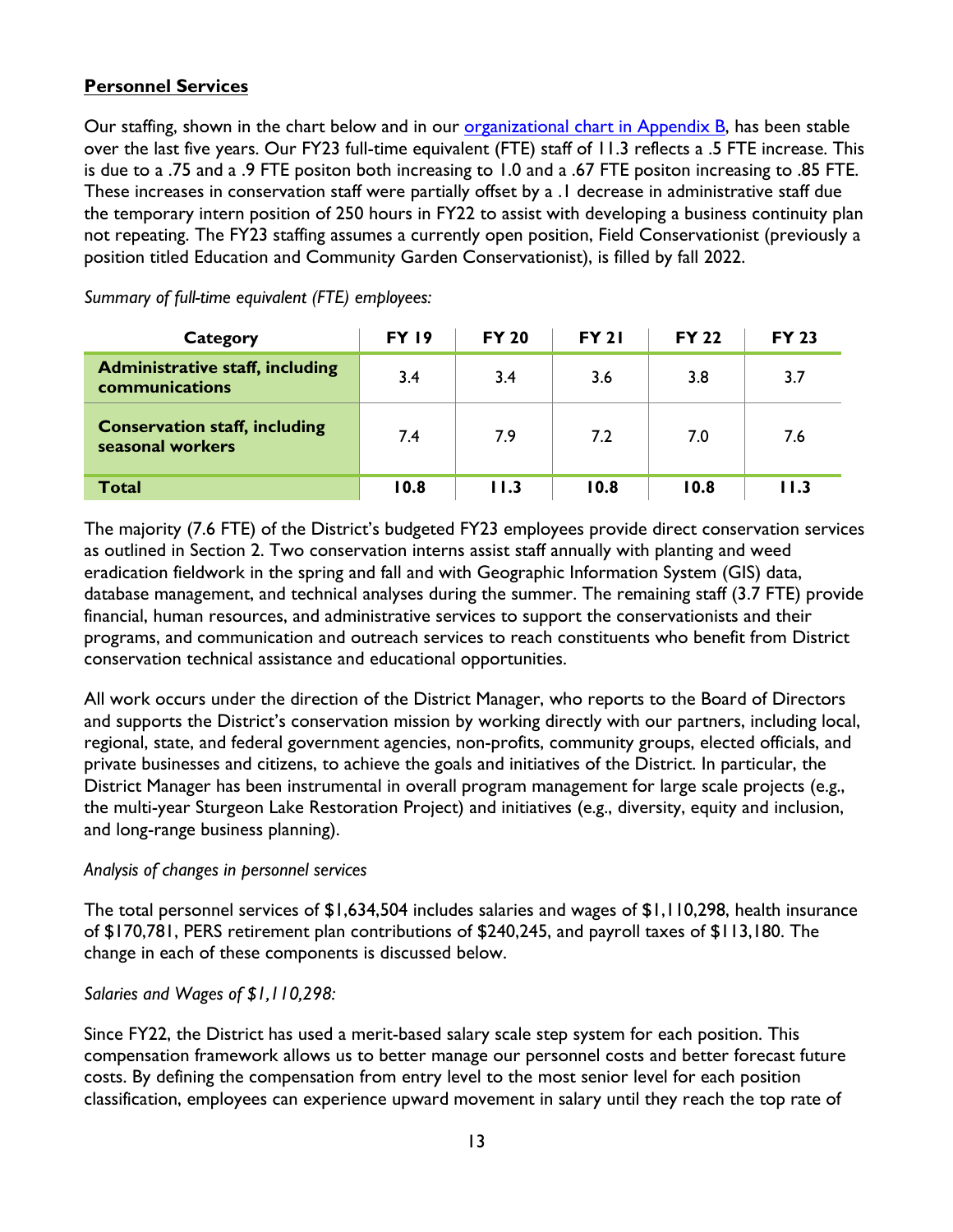pay for their position. Once at the top rate of pay, any increase will be dependent on the cost of living adjustment (COLA). The basis for determining COLA is the Bureau of Labor Statistics' published Consumer Price Index (CPI) for Urban Wage Earners and Clerical Workers in the West, size class A, (CPI-W), which is 7.9% for the last 12-month period. In FY23, five employees will have newly reached the top rate of pay for their position. Over the next two years, two more employees will reach the top rate of pay for their position. This means that future merit-based increases are forecasted to be moderate (from zero to a maximum of 2.5% for any individual employee) prior to the COLA adjustment. The net resulting change from the FY22 budget of \$970,996 is an increase of \$139,303, or 14%. Of this change 9% is due to salary and wage increases for existing employees and 5% is due to the additional .5 FTE headcount in the conservation area.

#### *Health and Workers' Compensation Insurance of \$170,781:*

For employee benefits, the budget projects health insurance costs, which include District contributions to employees' Health Reimbursement Arrangement Voluntary Employees' Beneficiary Association (HRA VEBA), will increase by \$8,935, or 5.5% from the FY22 budget of \$161,846 to \$170,781 in FY23. Estimates are based on our insurance agent's quotes of the cost to renew our current plans on July 1, 2022, and on estimates of employees and dependents enrolled. Employees use their HRA VEBA account for qualified out-of-pocket medical care costs that are not covered by the medical plan. Consistent with current practice, the budget includes an employer contribution of \$140 per month per permanent employee eligible for medical coverage plus an incremental amount determined by the difference between the cost of the medical plan that is the most expensive to the District and the plan chosen by the employee.

#### *Public Employees Retirement System (PERS) of \$240,245:*

The District participates in PERS, a cost-sharing, multiple-employer defined benefit pension plan administered by the State of Oregon. PERS funding policy requires the District to contribute monthly at an actuarially determined rate, established biennially. These contributions are expressed as a percentage of covered payroll. The accumulated contributions and related earnings are intended to be sufficient to pay retirement benefits when due. The budget for PERS reflects the rates that were approved by the PERS Board and took effect on July 1, 2021. The FY23 budget rates remain at FY22 levels and are 24.29% for Tier I / Tier II employees (those hired on or before August 28, 2003) and 21.96% for all other eligible employees hired after August 28, 2003. The net change from the FY21 budget of \$211,446 is an increase of \$28,799, or 14%, consistent with the increase in salary and wages. The actuarilly determined contribution rates reflect the effects of pension reform efforts over the last few years and the strong stock market, which have both helped to reduce the unfunded PERS liability.

#### *Payroll Taxes of \$113,180:*

Employer payroll taxes increased from the FY22 budget of \$98,980 by 14%, which is in proportion to the increase in salaries and wages, as expected.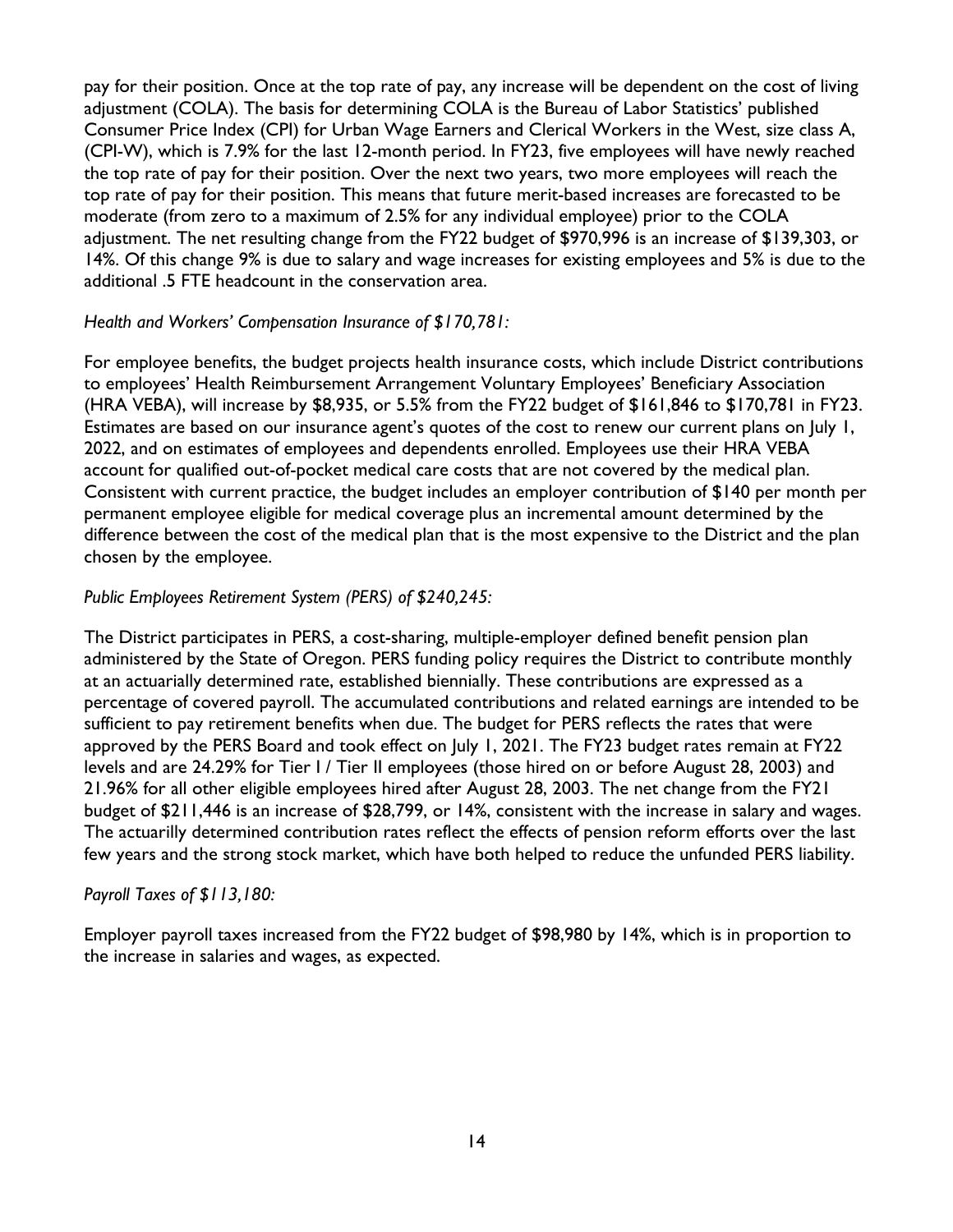#### <span id="page-14-0"></span>**Materials and Services – Operations Supporting Conservation Programs**

Materials and services is the broad expense category that supports general operations and conservation programs and services. Within general operations are expenses such as rent, computer and information technology (IT) services, vehicle maintenance, insurance, phone and internet services, staff and board training, and audit services. Also included are communications and outreach expenses such as community engagement through events, printed materials, online presence, signage, and displays. Overall, the FY23 budget of \$375,728 for Operations Supporting Conservation Programs increased by \$69,524, or 23%, from the FY22 budget of \$306,204. This increase is due to the amount budgeted for all costs associated with our office relocation, slightly offset by a decrease in office rental expense going forward. Our current office lease expires on 9/30/22. We have identified three specific properties that could meet our needs, and we are in the process of making a decision and finalizing costs. The \$75,000 budget for our move includes a 3-month overlap in rent for 7/1/22 through 9/30/22, costs for movers, supplies, cleaning, furniture to replace the built in desks and cupboards in our current space, storage space reconfiguration, and IT related buildouts for our server, extended cabling, phone system, and other infrastructure costs that will vary depending on which space is chosen.

#### <span id="page-14-1"></span>**Materials and Services – Conservation Programs**

The remaining Materials and Services costs are dedicated to conservation programs and services and represent 60% of the costs in this category. The table below highlights changes from the prior year. See [Section 2: The District](#page-20-0) for more details about these conservation programs and services that support our goals.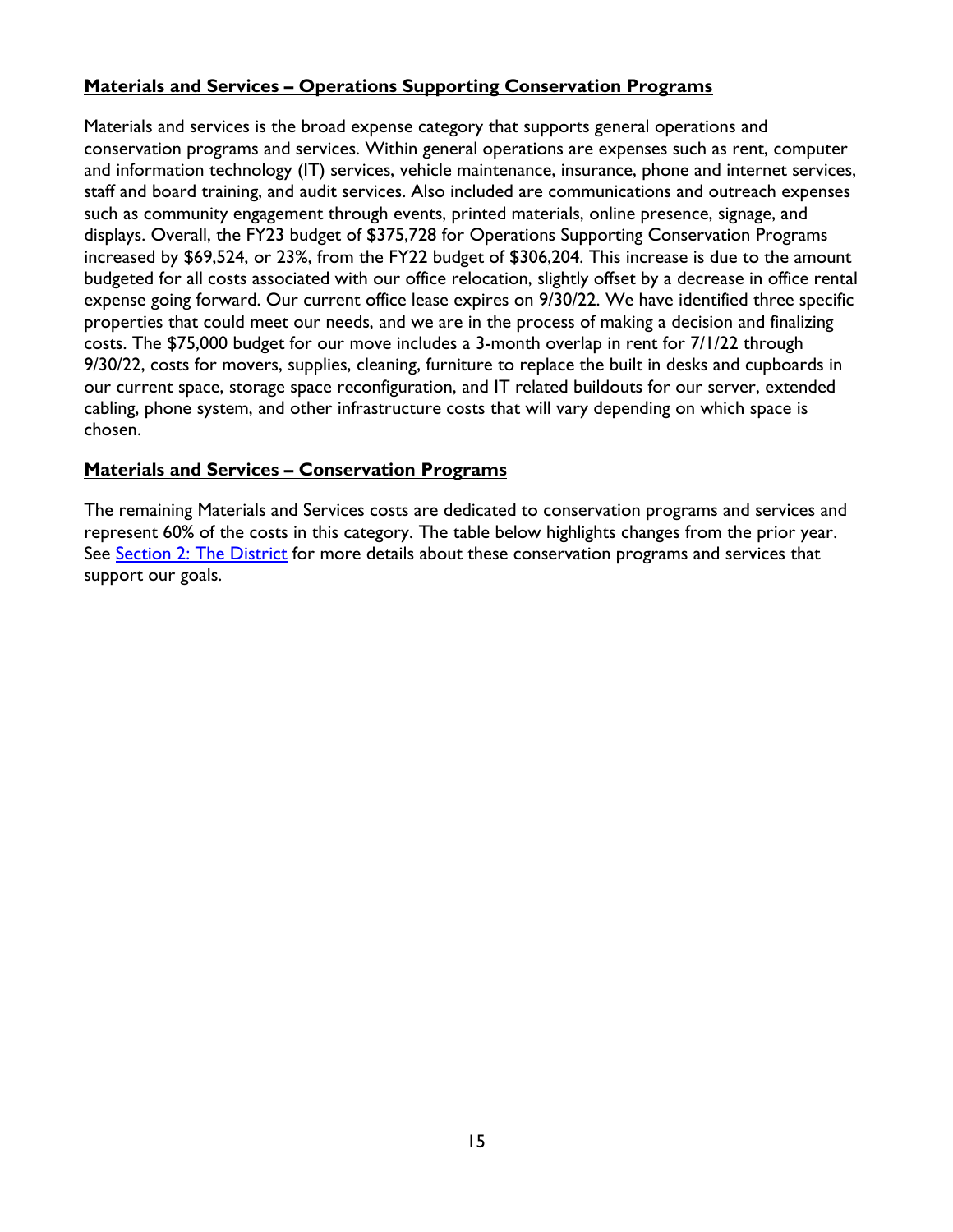| Conservation<br>Area              | <b>FY 22</b> | <b>FY 23</b> | Increase /<br>(Decrease) | %    | <b>Reason for Change</b>                                                                                                                                                                                                                                                                                                                                                |
|-----------------------------------|--------------|--------------|--------------------------|------|-------------------------------------------------------------------------------------------------------------------------------------------------------------------------------------------------------------------------------------------------------------------------------------------------------------------------------------------------------------------------|
| <b>Soil and Farms</b>             | 35,650       | 80,250       | 44,600                   | 125  | Increase for grant funded habitat<br>restoration projects on Sauvie Island<br>farms.                                                                                                                                                                                                                                                                                    |
| <b>Habitats</b>                   | 107,250      | 74,070       | (33,180)                 | (31) | Decrease due to completion of wetlands<br>restoration project on Lower McCarthy<br>and other riparian and upland oak habitat<br>projects reaching establishment phase.                                                                                                                                                                                                  |
| <b>Forests</b>                    | 54,450       | 48,520       | (5,930)                  | (11) | Decrease in funding for new forest early<br>stand improvement projects that promote<br>native habitat diversity in the understory<br>forest. Capacity is restrained due to<br>vacant Field Conservationist position.                                                                                                                                                    |
| <b>Urban</b>                      | 22,450       | 28,950       | 6,500                    | 29   | District cost share with the City of<br>Portland for acquisition of a key Fanno<br>Creek headwaters parcel that would be<br>owned by City of Portland BES. This is to<br>stimulate a permanent agreement with<br>City of Portland for protecting many<br>years of conservation investment by the<br>District and others for the the SW 25th<br>Avenue corridor project. |
| <b>Invasive</b><br><b>Species</b> | 88,300       | 99,733       | 11,433                   | 13   | Increase due to Willamette Confluence &<br>Sauvie Island Aquatic Weed Control grant<br>funded work.                                                                                                                                                                                                                                                                     |
| <b>Education</b>                  | 10,500       | 18,400       | 7,900                    | 75   | Increase due to program redesign to<br>focus on community-supported and<br>desired gardens.                                                                                                                                                                                                                                                                             |
| <b>Partner</b><br><b>Support</b>  | 172,500      | 199,300      | 26,800                   | 16   | Partner support for greater capacity<br>needs among existing partners. Additional<br>funds for new community and garden<br>education partners centered on BIPOC<br>communities and organizations.                                                                                                                                                                       |
| <b>Total</b>                      | 491,100      | 549,223      | 58,123                   | 12   |                                                                                                                                                                                                                                                                                                                                                                         |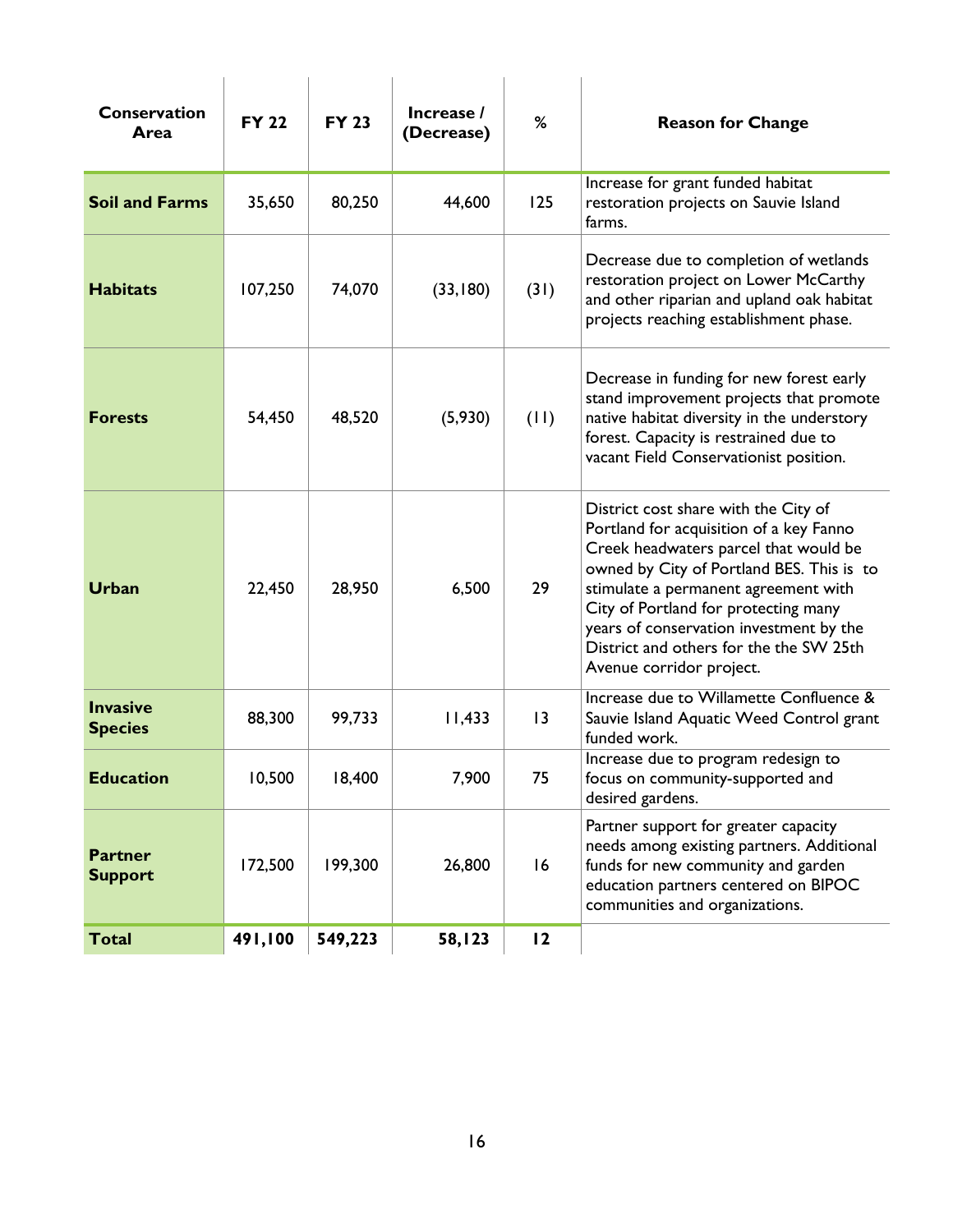The most significant component of conservation services spending is partner support. As the table below shows, our partner funding has remained fairly stable, with some increases to many of our existing partners and new yet-to-be identified partners centered on community and garden education with a focus on Black, Indigenous, and people of color (BIPOC) communities. In addition to the partners to whom we provide funding, we work with a wide variety of partners to accomplish our goals and fulfill our mission. See more information in **Section 2.** 

| <b>Partners</b>                                                         | <b>FY 22</b> | <b>FY 23</b> | Increase /<br>(Decrease) | %              |
|-------------------------------------------------------------------------|--------------|--------------|--------------------------|----------------|
| <b>Westside Watershed Resources Center</b>                              | 33,000       | 33,000       |                          |                |
| <b>Backyard Habitat Certification Program</b>                           | 30,000       | 30,500       | 500                      | $\overline{2}$ |
| <b>Forest Park Conservancy (includes Canopy</b><br><b>Weed Program)</b> | 28,000       | 30,000       | 2,000                    | 7              |
| <b>Tryon Creek Watershed Council</b>                                    | 22,500       | 29,000       | 6,500                    | 29             |
| <b>Community and Garden Education Partner(s)</b>                        |              | 15,000       | 15,000                   | new            |
| <b>Scappoose Bay Watershed Council</b>                                  | 10,000       | 10,000       |                          |                |
| <b>Ecology in Classrooms and Outdoors</b>                               | 10,000       | 10,000       |                          |                |
| <b>Sauvie Island Center</b>                                             | 10,000       | 10,000       |                          |                |
| <b>Friends of Tryon Creek</b>                                           | 9,500        | 9,800        | 300                      | 3              |
| <b>OSU IPM Website</b>                                                  | 7,500        |              | (7,500)                  | (100)          |
| 4-County Cooperative Weed Management<br>Area                            | 7,500        | 12,500       | 5,000                    | 67             |
| iMap Invasives Oregon                                                   | 4,500        | 9,500        | 5,000                    | $\mathbf{H}$   |
| <b>Total Partner Support</b>                                            | \$172,500    | \$199,300    | \$26,800                 | 16             |

#### <span id="page-16-0"></span>**Capital Outlay**

Capital outlay is for purchases of capital assets, defined as assets that have a value of \$2,000 or more and have a useful life of more than one year. Capital outlay requirements are not a significant category of spending for us. In the past, spending has primarily been for more expensive office equipment (computer servers and other technology-related upgrades) and vehicles. The capital outlay budget for FY23 is \$40,000 and includes \$30,000 for a new boat for acquatic weed surveying, a used vehicle, and technology-related purchases, as well as \$10,000 for Sturgeon Lake restoration project capital needs.

#### <span id="page-16-1"></span>**Contingency**

The Contingency category is supported by Oregon Local Budget Law to manage unforeseen or unexpected operating situations. Contingency funds can be used to cover shortfalls in any of the General Fund budget categories described above. We don't expect to use contingency funds, but \$50,000, an amount considered prudent, is included to manage unforeseen events.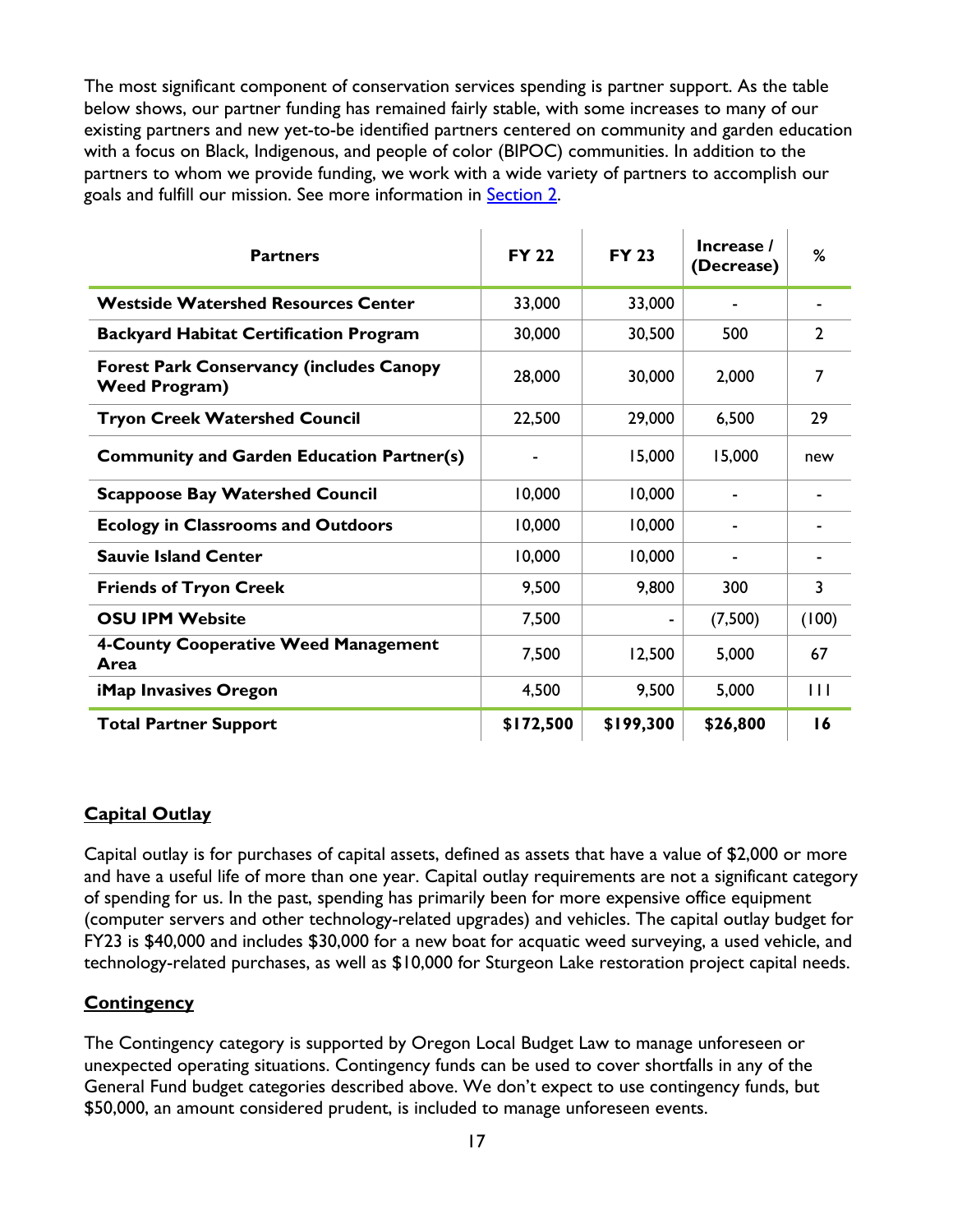#### <span id="page-17-0"></span>**Reserve for Future Opportunities**

This account represents funds reserved annually to save for future opportunities. The amount set aside in our budget is \$25,000, consistent with the last three years. As part of our financial sustainability work, we will further define under what circumstances these funds would be used. Any use will be consistent with the goals and priorities in our long-range business plan.

#### <span id="page-17-1"></span>**Debt**

The District has no debt and does not anticipate taking on any debt obligations in the near or longterm future.

#### <span id="page-17-2"></span>**Unappropriated ending Fund Balance**

The unappropriated ending fund balance for a given fiscal year is carried forward as a Resource (cash on hand or working capital) to begin the following fiscal year. This category includes the amount of money the District needs to cover expenses after FY23 ends and before substantial tax revenue are expected. We are budgeting \$877,500, which assumes spending of \$195,000 per month. It is called "unappropriated" because we cannot appropriate funds beyond the end of the fiscal year, but we know we will need to have those funds to meet expenses for the July-through-mid-November 2023 period. This category also includes the Stewardship Account, expected to be \$81,410 at June 30, 2023, representing the assignment of funds to future Sturgeon Lake-related obligations. Additionally, as mentioned above, the District has been annually setting aside funds for future opportunities and to ensure economic stability; these funds are expected to be \$125,000 at June 30, 2023. The total of all these items is budgeted to be \$1,083,910.

### <span id="page-17-3"></span>**Special Fund Resources and Requirements – Sturgeon Lake [\(Form LB-10\)](#page-40-0)**

Prior to FY22, the Sturgeon Lake Special Fund was budgeted for as a separate distinct fund from the General Fund. The purpose of the fund was to clearly identify, track, and account for external funds contributed to the Sturgeon Lake Restoration Project by third-party non-federal partners. Once the project was completed, the fund was closed out, and the portion of the Sturgeon Lake Fund that contained specifically assigned amounts in an account called the Sturgeon Lake Stewardship Account was transferred to and maintained within the General Fund. The Stewardship Account was established in 1993 by a Memorandum of Agreement with the Oregon Department of Environmental Quality, the Oregon Department of Fish and Wildlife (ODFW) and the District for the purpose of performing longterm ongoing maintenance and monitoring of the Sturgeon Lake Restoration Project.

Ongoing expenses related to maintaining the restoration site are budgeted for in FY23, as they were in FY22, within the General Fund. These expenses include \$13,000 of continuing real estate contract costs associated with negotiating a long-term agreement with the Oregon Department of State Lands. The agreement will allow continued maintenance and monitoring of that portion of the project that falls within the tidally influenced areas owned by the State of Oregon. Additionally, ongoing expenditures of \$25,950 for restoration and maintenance of the riparian conditions within the project are included in our FY23 soil and farms conservation budget.

[Form LB-10](#page-40-0) shows the resources and requirements within the Sturgeon Lake Special Fund. Although there is no FY23 budget for the Sturgeon Lake Special Fund, the District is required to submit the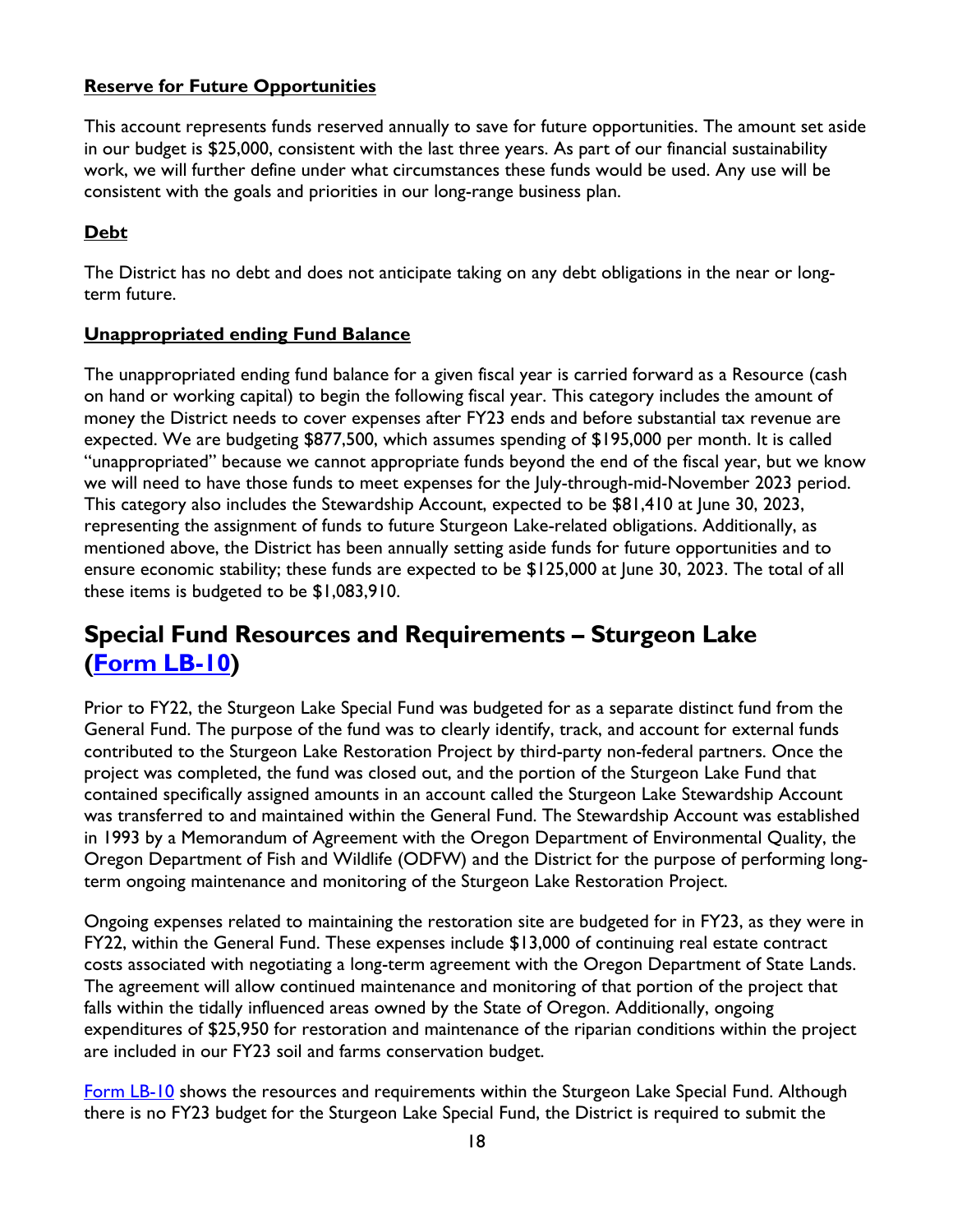historical information (FY20, FY21, and FY22) presented on Form LB-10 to the Oregon Department of Revenue.

## <span id="page-18-0"></span>**Summary**

The FY23 budget reaffirms our commitment to working lands conservation, clean water, healthy soil, and diverse habitats throughout the District. Our services, delivered equitably to our community in the form of technical and financial assistance, as well as conservation education to protect natural resources, will always be the focus of everything we do. Our sound fiscal management will ensure we have a strong and sustainable financial foundation to support those services.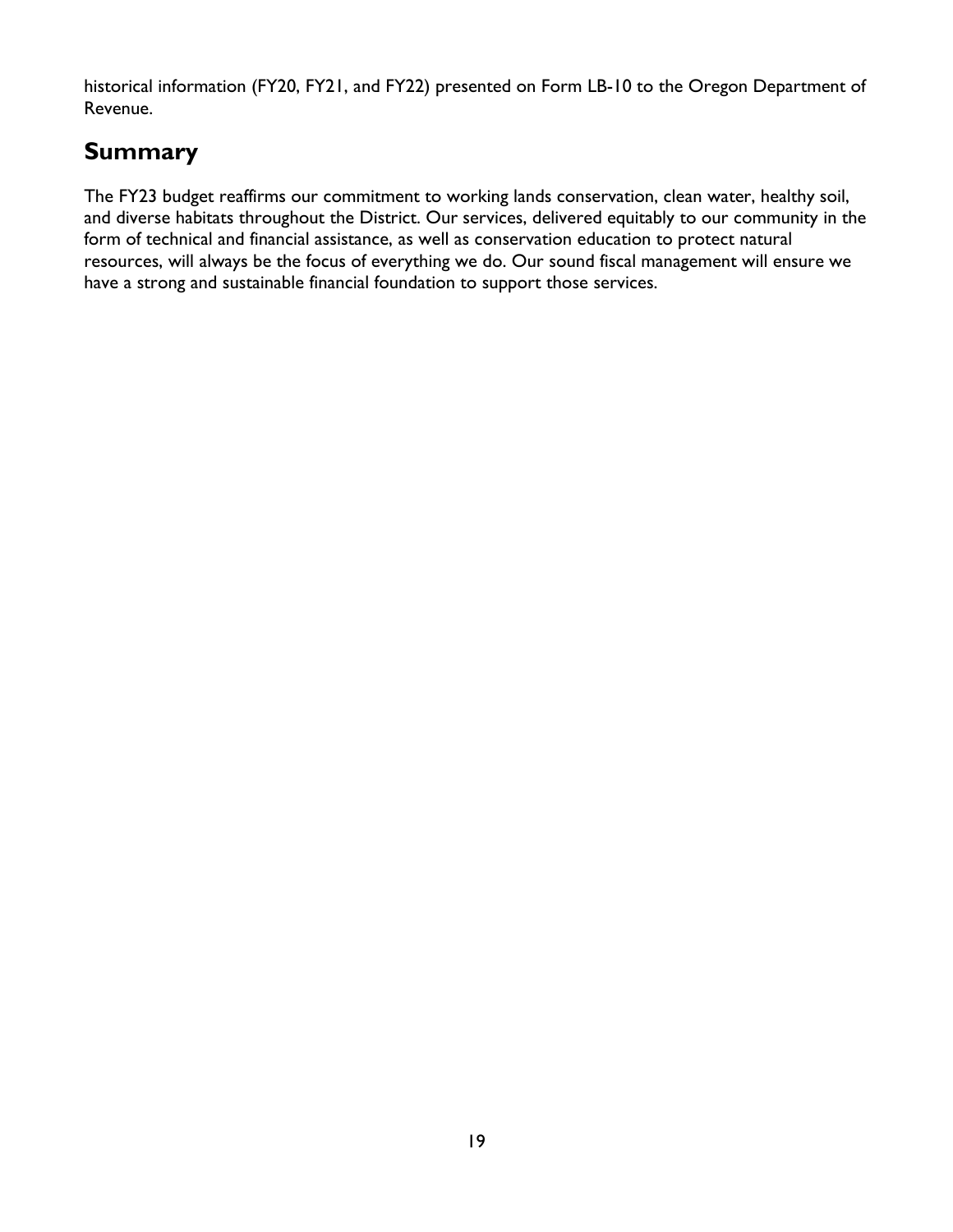## <span id="page-19-0"></span>**SECTION 2: THE DISTRICT**

## <span id="page-19-1"></span>**Who We Are and What Guides Our Behavior**

#### <span id="page-19-2"></span>**Mission**

We provide resources, information, and expertise to inspire people to actively improve air and water quality, fish and wildlife habitat, and soil health.

#### <span id="page-19-3"></span>**Vision**

All people in our district are informed about and confidently engaged in the long-term caring for and giving back to the land. Everyone has the opportunity to connect or reconnect with the land, especially those who have been displaced from or deprived of land. People's engagement and connection to the land ensures clean water, clean air, healthy soil, and diverse habitats for thriving communities, fish, and wildlife.

#### <span id="page-19-4"></span>**Guiding Values – Expressions of What We Believe**

- Equity Diversity, equity, and inclusion strengthen our work.
- Reciprocity Land, water, and all living things and the ecosystems that support them have intrinsic value; if we take care of the land and resources, the land and resources will take care of us.
- Adaptive Effective and lasting conservation is community-based, science-based, and adaptive to new knowledge and other ways of knowing, including Traditional Ecological Knowledge.
- Engagement For our conservation work to be successful, people and communities must connect to and benefit from it.

#### <span id="page-19-5"></span>**Guiding Principles – Determinants that Explain Our Behavior**

- Conservation Planning We engage people and communities through deliberate processes that identify conservation opportunities that align with people's goals and objectives.
- Science Based We address conservation problems methodically. We identify and analyze natural resource concerns before determining best solutions, as called for by conservation science including other ways of knowing such as Traditional Ecological Knowledge.
- Climate Change We work to reduce the threats to the health of local ecosystems, communities, and economies caused by climate change.
- Relationship with the Land We work so that all people have the opportunity to build positive relationships with the land.
- Opportunity We engage people in conservation by sharing information, demonstrating practices, and directly involving them in projects.
- Partnerships We form partnerships to leverage our resources and funds, expand our reach, and to avoid duplicating efforts.
- Financial Accountability The public entrusts us with their funds. Our responsibility is to expend funds for the public good in an efficient and effective manner compliant with budget laws, subject to independent audit.
- Timely Service We respond to requests for information and assistance in a timely and courteous manner; if we cannot provide direct assistance, we strive to find others who can.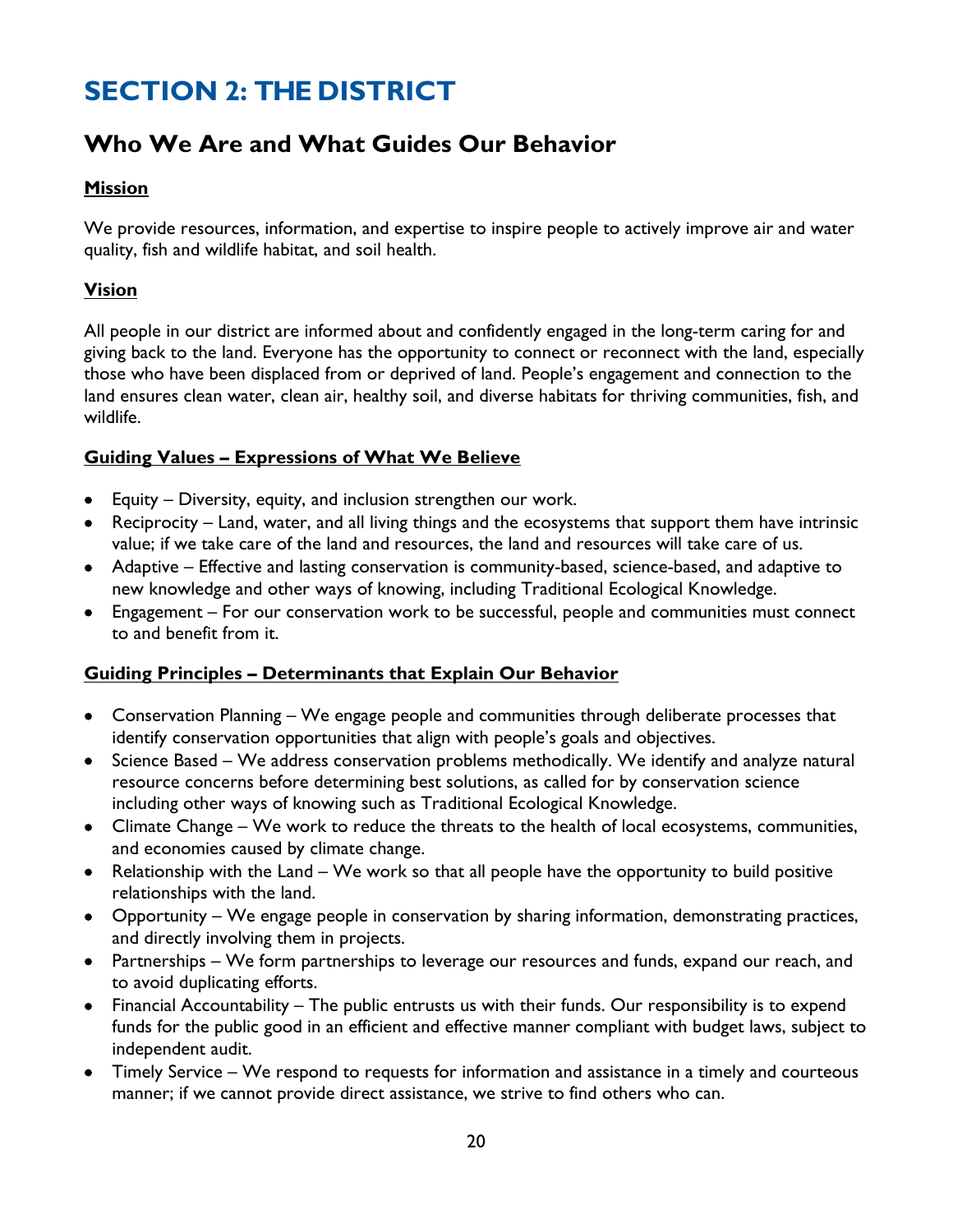- Non-Regulatory We are a non-regulatory organization that encourages and provides incentives for voluntary conservation.
- Non-Partisan We respect the privacy and individuality of people.
- Integrity and Balance We act with integrity and operate with transparency; we encourage and support a healthy work-life balance for our board, staff and volunteers, and work as members of a flexible, respectful, and responsive team.

### <span id="page-20-0"></span>**Our Strategic Directions, Goals, and Tactics**

Strategic Directions define the scope of our work.

- Strategic Direction  $#I$  Equity & Inclusion
- Strategic Direction #2 Organizational Health
- Strategic Direction  $#3$  Financial Sustainability
- Strategic Direction #4 Sharing Conservation Information
- Strategic Direction #5 Water & Soil
- Strategic Direction  $#6$  Habitats & Biodiversity
- Strategic Direction #7 Working Farms, Forests and Gardens
- Strategic Direction #8 Climate Change
- Strategic Direction  $#9 -$  Relationships with the Land
- Strategic Direction #10 Long-term Success

Strategic directions #1-3 are foundational and necessary for the long-term success of the District. Strategic direction #4 intersects and supports all of the strategic directions, especially the conservation strategic directions (#5-#10).

Each strategic direction has a set of goals and tactics that define more specifically the District's area of work for that strategic direction over the next five years. Goals, and their associated tactics, have been ranked in priority order of importance. Tactics provide specific actions that further illuminate the purpose of the goal they belong to as well as provide direction for the District's annual work plans and corresponding budget. Some of the District's work is prioritized to occur within defined geographic focus areas: (1) working lands, (2) priority landscapes, (3) priority habitats, (4) priority watersheds, and (5) priority education focus areas. Geographic focus areas are a guide to help allocate staff time and financial resources to specific areas of the District because our staff time and financial resources fall short of being able to work everywhere there is opportunity within our District. Geographic focus areas are determined through an analysis of resource concerns and conservation opportunity where District investment in conservation will have the greatest impact – either ecologically, socially, or economically – and in some cases all three. The District strives to maintain balance between conducting outreach to interested parties, as a way to create conservation opportunity within a geographic focus area, and remaining flexible and able to respond to a request for conservation assistance in an area falling outside a geographic focus area.

The District's annual budget supports our mission, strategic directions, and goals. In developing the budget, we considered the priorities and issues (see **Budget Message**) impacting our work in FY23. The budget funds the implementation of individual staff annual work plans, collectively forming the District's annual work plan, a comprehensive list of the tactics, projects, and other actions that are necessary to achieve specific strategic goals. The District's performance of and progress on the annual work plan is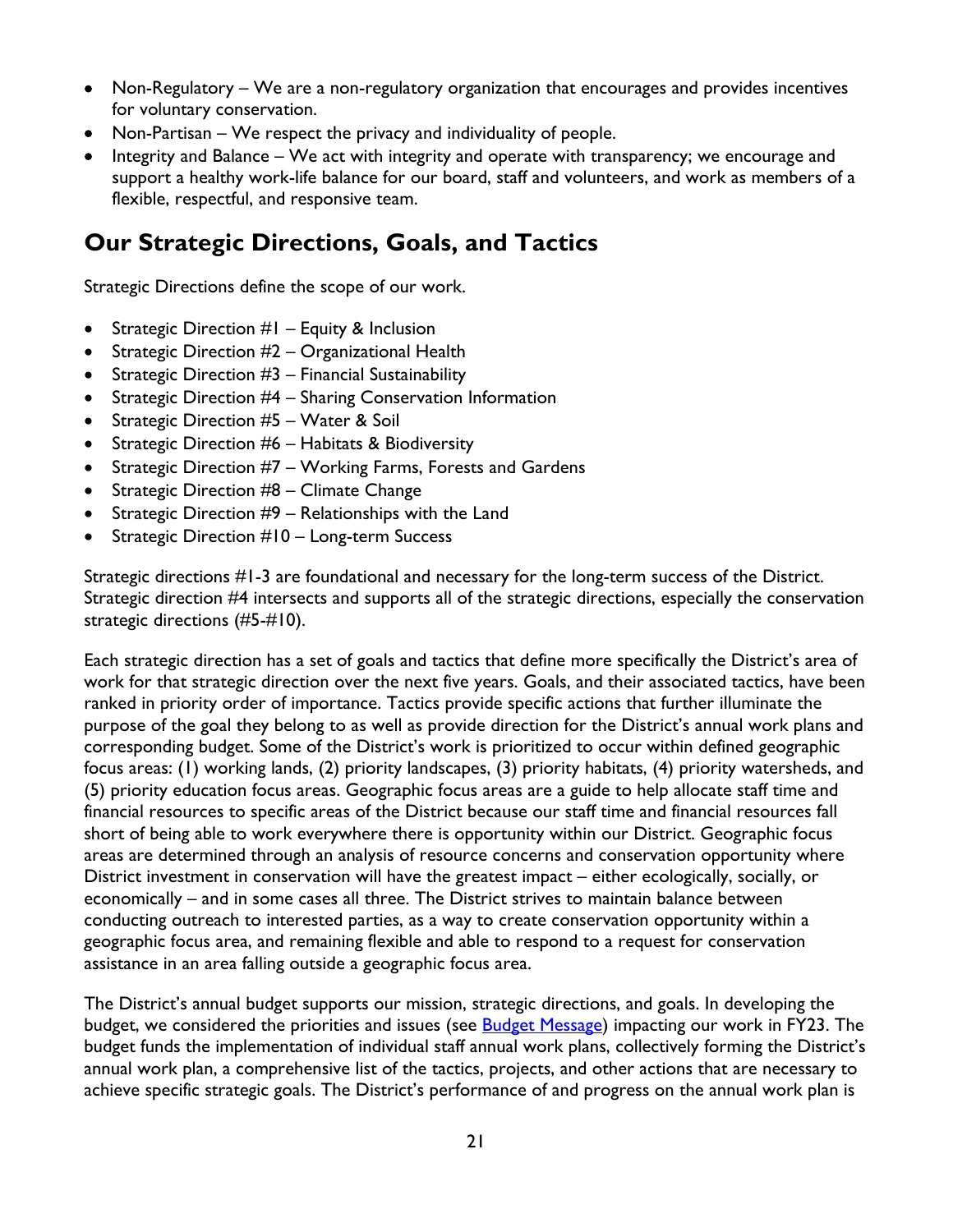evaluated against metrics that define thresholds for success. See a summary of our metrics in the [Trends and Performance Measures](#page-30-0) table below.

### <span id="page-21-0"></span>**Our Operations**

Each of the following programs or areas of emphasis helps us achieve our mission.

#### <span id="page-21-1"></span>**Conservation Planning**

District conservationists work with landowners to develop conservation plans. The plans identify practices to best protect soil and water quality, enhance plant and animal health, restore and maintain diverse natural habitats, and financially benefit landowners by supporting the management of their lands for agriculture, forestry, and other natural resource benefits. The conservation planning process offers a number of tools landowners can use to meet these ends, whether they have forests, farms, or other types of properties.

#### *Farms*

The District partners with the U.S. Department of Agriculture's Natural Resources Conservation Service (NRCS), the Oregon Department of Agriculture (ODA) and Oregon State University (OSU) Extension Service to provide farmers the education, technical and financial assistance for preventing soil erosion, improving soil health and maintaining water quality while operating their farm. Historically, the District has worked mostly with produce, livestock, and horse farms on Sauvie Island. In recent years, staff, board members, partners, and community members have collaborated to broaden our reach by assisting any farm in the District – including urban farms and operations of all sizes and scope. As Portland continues to grow, both the population and "local food" movement have diversified. As a result, the farms and farmers within the district have changed in the last 10 years. Consistent with our LRBP strategic direction on diversity, equity, and inclusion, our farms program continues to evolve to reach those newer to farming.

The District helps farmers by providing them with comprehensive conservation plans and connections to financial resources to help them with soil health. These resources include NRCS Farm Bill conservation programs as well as District funding. The District also assists livestock, horse barns and other animal operations with issues such as mud, compaction, invasive plants, forage production, and manure management. Farm and livestock owners also host District conservation projects implemented through Healthy Streams and Special Habitats programs (described below).

#### *Forests*

The District is the lead management planning, technical and financial assistance provider to private non-industrial forest landowners located within our service area (see first page past the cover of our [LRBP\)](https://wmswcd.org/wp-content/uploads/2021/07/WMSWCD-LRBP2021-25-final-7.2.21.pdf). The overall goal is to help landowners understand their social, economic and ecologic opportunities and responsibilities in owning forestland and encourage them to actively manage their forests to these ends so as to keep forests healthy and working. Specific programs focus on young stand development by removing unhealthy overcrowded trees through selective thinning that promotes the development of larger trees, the development of important structural wildlife habitats through dead and down wood and standing dead trees as well as practices that remove hazardous wildfire fuels and create defendable space in case of a wildfire. Diverse native trees and shrubs are planted in our restoration projects to offer habitat and resiliency. There's an emphasis on incorporating pollinator habitat into our forestry plantings. A priority landscape geographic focus area in the Tualatin Mountains – the Greater Forest Park Ecosytem priority landscape (see page 36 of the [LRBP\)](https://wmswcd.org/wp-content/uploads/2021/07/WMSWCD-LRBP2021-25-final-7.2.21.pdf) – is centered on partnerships with the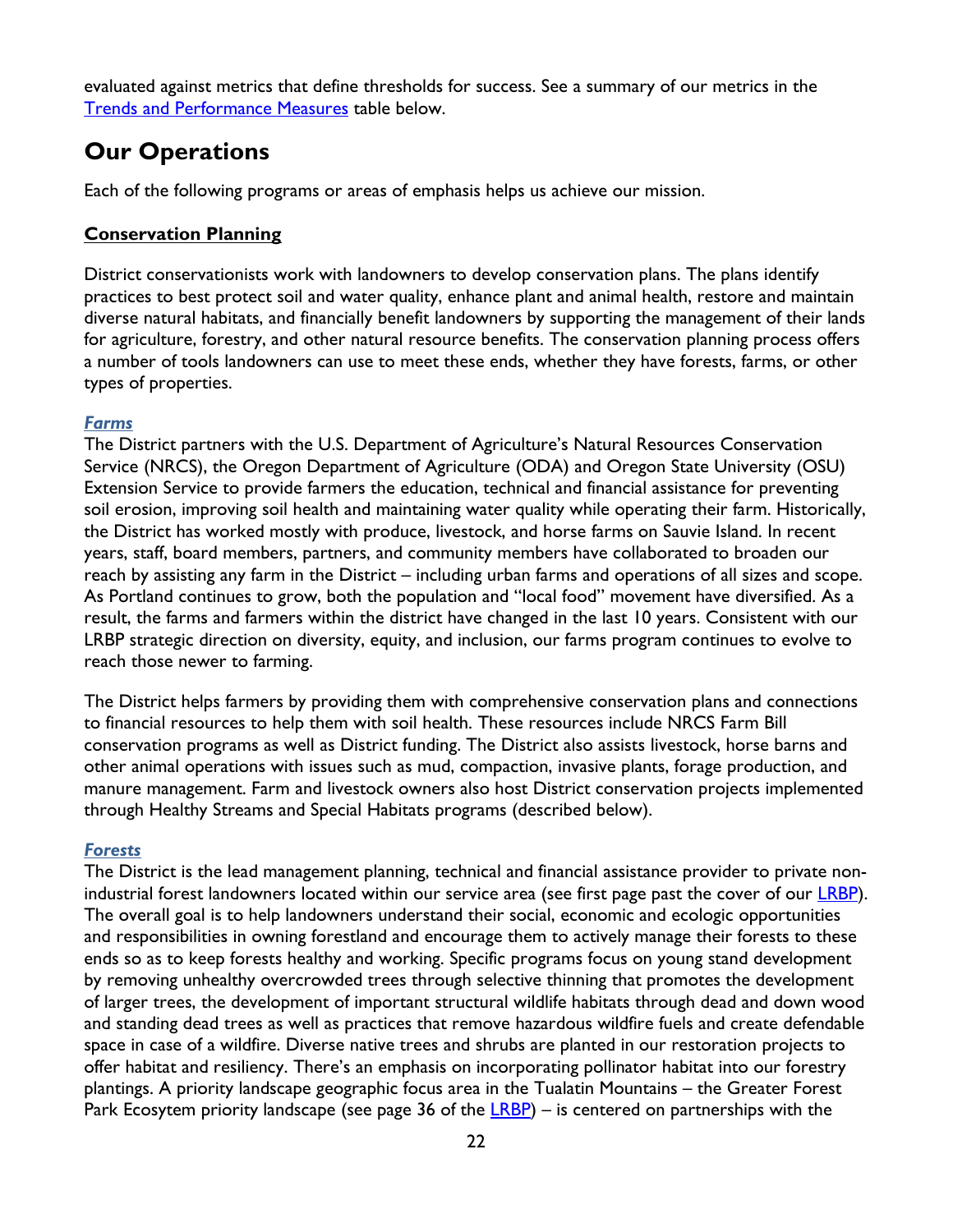Forest Park Conservancy, Metro Parks and Nature, Forest Park Neighborhood Association and other non-governmental conservation organizations.

#### *Special Habitats*

By providing technical and financial assistance, the District helps private landowners enhance and expand regionally significant habitats such as Oregon white oak woodlands, savanna and prairie; and wetlands and ponds. The assistance provides resources to conduct site preparation, secure planting materials, and provide maintenance to control competing vegetation until planted forbs, shrubs, and trees have become established. Oak habitat restoration includes both removing competing vegetation, such as overtopping Douglas-fir trees and competing invasive weeds, and planting oaks and associated native understory and savanna/prairie species. The District works with partners such as NRCS to develop funding sources and projects for oak habitat and wetland restoration, enhancement and expansion on private lands. The District also supports and participates in landscape-level strategic conservation planning. The District works with partners through The Intertwine Alliance to map and prioritize Oregon white oak habitat across the region, develop a strategic plan for oak conservation, educate the public about the value of this declining habitat, offer educational workshops and publications, and financially support such efforts. The District also provides and supports other education and outreach related to rare or significant habitats, including habitat for pollinators.

The District assists private landowners by helping them to enhance their wetland habitats, including floodplain, emergent wetland, wet prairie, off-channel habitat for salmon, and large ponds. The District and our partner, the Columbia River Estuary Study Taskforce (CREST), are also assisting with ongoing efforts to enhance juvenile salmonid habitat on Sauvie Island and at McCarthy Creek's confluence with the Multnomah Channel.

The District collaborates with the Sauvie Island Habitat Partnership & Scappoose Bay Watershed Council (SBWC) to present educational workshops and create educational documents and plans for special habitats – such as the *[Sauvie Island and Multnomah Channel Bottomlands Conservation Opportunities](https://wmswcd.org/wp-content/uploads/2015/08/SICO_10-15-18_web-version_vert-maps.pdf)* publication; We also collaborate to oversee wildlife surveys and construct basking structures for native turtles; and to engage the moorage community along the Multnomah Channel to monitor and protect water quality, and improve special habitats including ponds, shorelines, and oak. In partnership with SBWC and the moorage community, *[Living on the Water: A Guide for Floating Home Owners and Marina](https://wmswcd.org/wp-content/uploads/2016/05/Living-on-the-Water_Version-2_2020_FINAL_web.pdf)  [Managers](https://wmswcd.org/wp-content/uploads/2016/05/Living-on-the-Water_Version-2_2020_FINAL_web.pdf)* continues to serve as a useful resource. The District also works directly with the floating community to identify and implement projects.

#### *Healthy Streams*

Financial and technical assistance is provided to landowners for streamside (aka "riparian") restoration to improve water quality, fish and wildlife habitat, and to minimize streambank erosion. Priority watersheds for the District's Healthy Streams Program include McCarthy Creek, Abbey and Rock Creek in the rural West Hills, and the drainage canals and ditches on Sauvie Island. The District provides project planning, secures plant materials and other project supplies, directs and manages native plant establishment, does short to long-term maintenance – including work by paid crews, and provides ongoing monitoring and adaptive management to maximize project success – all on behalf of enrolled Healthy Streams Program landowners. To optimize conservation results, priority for technical and funding support is given to projects that are larger, involve contiguous properties, and are in watersheds supporting salmonid fish or other priority wildlife or resource concerns. Other geographic areas of interest for technical assistance and partial funding include the Crabapple watershed and shoreline areas of Multnomah Channel.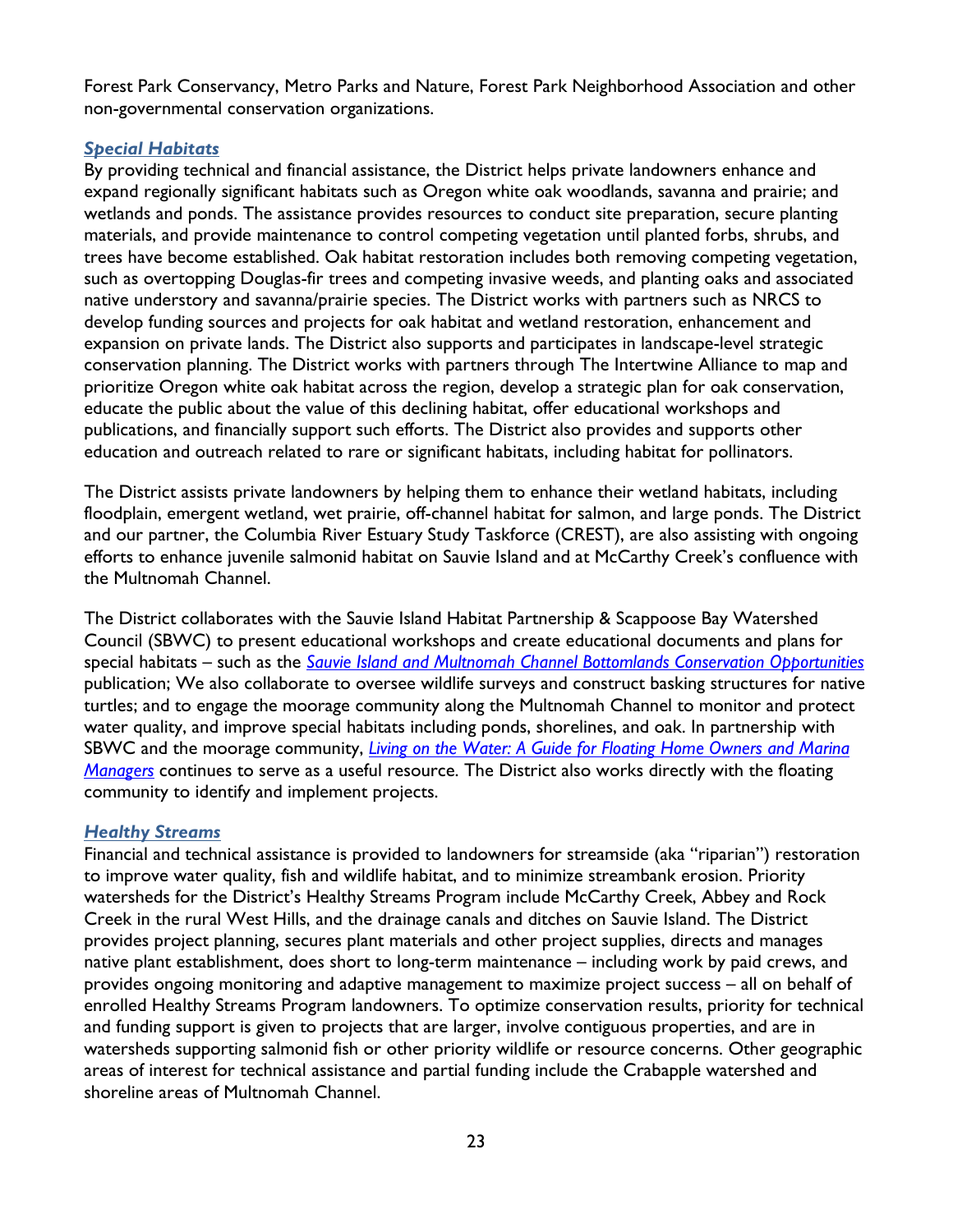The District supports the Sauvie Island Drainage Improvement Company (SIDIC) to identify and implement improved canal maintenance practices and to survey for aquatic invasive weeds. In partnership with SBWC, and with funding secured from the Oregon Department of Environmental Quality, water quality monitoring has occurred on the Sauvie Island canals. The SBWC inventories specific canal reaches with respect to their condition in terms of bank stability, riparian habitat, and water quality in support of SIDIC's update of their canal operations and maintenance plan. This technical assistance will continue to be provided by the District through identification of best practices for canal maintenance, continued aquatic weed surveys, and the restoration of native riparian habitat.

#### *Canopy Weeds*

In cooperation with the Forest Park Conservancy and Portland Parks & Recreation, this program offers urban and rural residents within the Greater Forest Park Ecosystem treatment of invasive canopy weeds such as ivy and clematis on trees. To participate in this fee-for-service program, residents must agree to keep these invasive plants from re-establishing on treated trees. The program's goal is to reduce ivy seed spread, save trees, and share information about the harmful effects of canopy weeds with residents. Previously treated sites are being monitored and follow-up with landowners is on-going regarding how this program improves their land as well as how well they have been able to achieve their maintenance obligations.

#### *Stormwater and Habitat Demonstration Projects*

Primarily located in Portland's urban residential areas, stormwater and habitat demonstration projects provide examples to groups of neighbors, neighborhood associations, community organizations, and businesses of implemented urban conservation practices, including the use of interpretive signage and/or art. Examples include demonstration of stormwater projects, pollinator hedgerows, and meadowscapes. Projects that proactively engage, collaborate with and/or are led by historically underserved communities and/or community members, including communities of color, are prioritized for funding assistance. Past participants of this program are being surveyed to understand if their demonstration sites are actively maintained and used for information sharing and engagement. Opportunities to streamline processes and materials as well as collaborate with partners on outreach are pursued.

#### *Healthy Watersheds*

The District works with people including residential homeowners, renters, homeowner associations, commercial land managers, and educational institutions to develop and implement conservation plans within priority watersheds (see page 36 of the [LRBP\)](https://wmswcd.org/wp-content/uploads/2021/07/WMSWCD-LRBP2021-25-final-7.2.21.pdf). These conservation plans are focused on invasive plant removal, native plant establishment, stormwater management, and wildlife enhancements. Funding and project management support to assist with implementation of these plans is prioritized through a ranking of the overall acreage improved, unique critical habitats protected or enhanced, adjacency to natural areas and other restored properties, number of residents involved, and equity outcomes. Our work includes reviewing ecological outcomes from removing invasive plants, installing native plants, enhancing wildlife habitat, improving stormwater outcomes and engaging as well as educating residents in land management. This work is conducted in collaboration with culturally-specific green workforce development organizations.

#### *Invasive Plant Early Detection, Rapid Response (EDRR)*

This program promotes removing invasive and noxious weeds through a prevention campaign combined with early detection and rapid response through surveying and timely control measures. Priority invasive targets are garlic mustard, false brome, knotweed, spurge laurel, giant hogweed, orange hawkweed, and common reed. The District seeks to expand this program to include the survey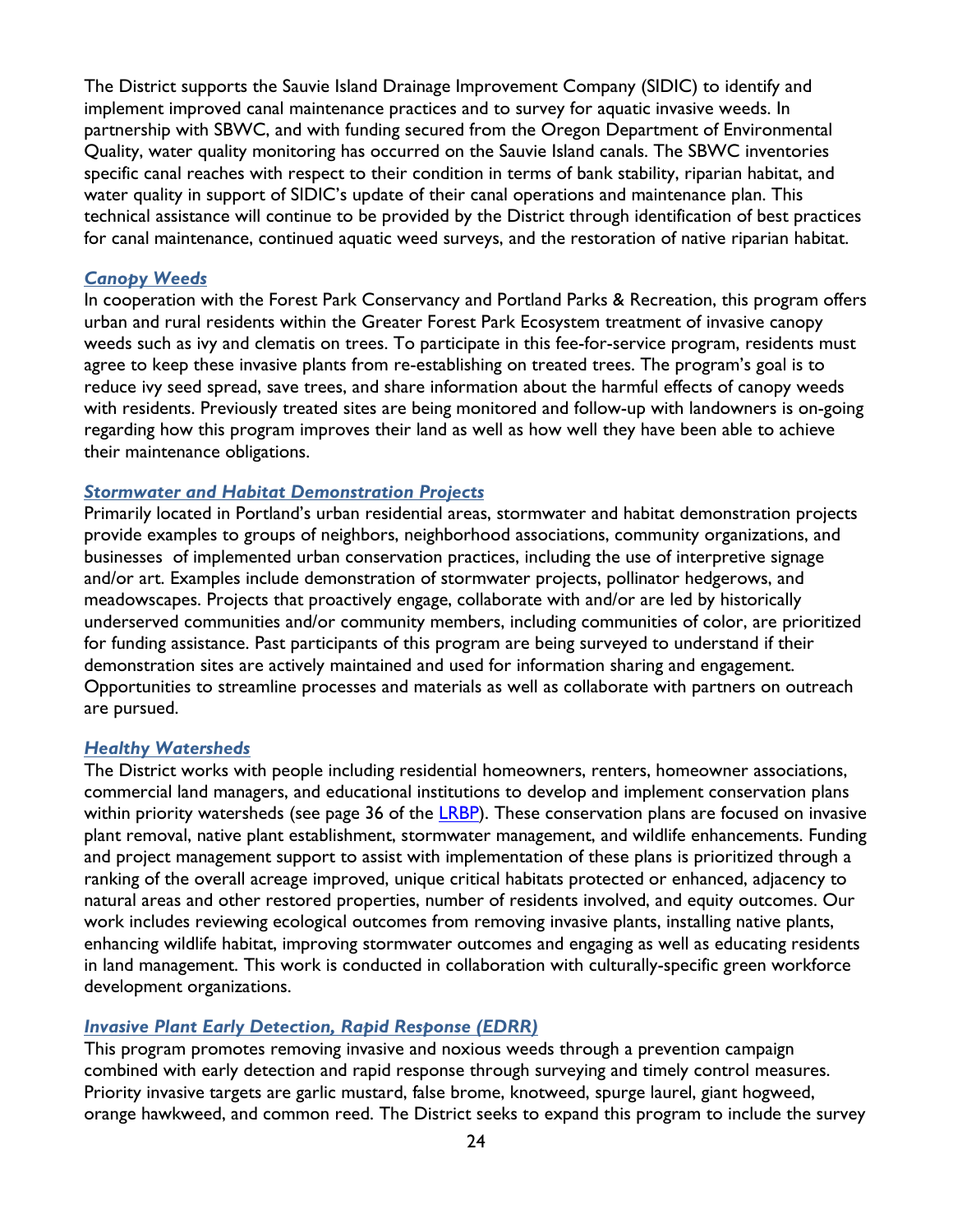and control of invasive aquatic weeds such as *Ludwigia peploides*, *L. hexapetala, Phragmities australis var. australis* and *Lythrum salicaria* through an Oregon State Weed Board Priority Noxious Weed Grant.

For both terrestrial and aquatic weeds, the goal is to avoid introductions through prevention and eradicate where possible in the event of an introduction. If eradication is not possible, our goal is to contain or slow the spread of these weeds. This management strategy is designed to limit the spread of new infestations while populations are small and while establishment can be prevented. If prevention isn't possible, the most time- and cost-effective way to manage new invasive weeds is through aggressive and targeted eradication control of newly discovered and localized infestations. District staff utilize a customizable mobile data collection platform application called "Fulcrum" to map and track all our EDRR survey, control, and data records. These include absence or presence data, locations of infestations and extent, site data information, herbicide treatment information, annual status, and more. Additionally, staff and contractors alike use it as a historical record-keeping device to locate past sites and monitor them (and perform any necessary follow-up control measures).

#### *Native Plant Revegetation*

District funds are used on cost-share projects with landowners to implement full-scale restoration plans, assisted by contractors, at priority sites where EDRR efforts are being performed. These projects implement written conservation plans and require a 50-50 cash/in-kind match that is provided by the participating landowner. Another aspect of this program – which the District is shifting toward due to limited capacity and funding to implement full-scale restoration plans – is to provide landowners that have an EDRR treatment site with access to restoration kits such as native plants and native seed mixes with directions on how to use them. Landowners are expected to perform any additional site preparation and are responsible for sowing the seed and/or installing the native plants and maintaining the plants until they become established

#### <span id="page-24-0"></span>**Environmental Education Programs**

Environmental educational efforts include installing demonstration gardens and habitats in high visibility areas at schools and community centers as well as delivering conservation education through workshops, training, and other events such as Soil School, Weed Watchers, Tree School, and Stormwater Stars. The District also provides education program funding or in kind support to partner organizations such as the Sauvie Island Center, Ecology in Classrooms and Outdoors, and Friends of Tryon Creek. As a result of the Education Niche Finding project, the District will be responding to diverse community and education leaders' requests to better facilitate land access and related educational activities that best serve historically underserved community members through an increase in funding support of community gardens and BIPOC-led and/or serving partnership organizations.

#### <span id="page-24-1"></span>**Sturgeon Lake Restoration Project**

Situated between the Columbia River and Multnomah Channel the 3,200 acres of Sturgeon Lake forms the core of the Sauvie Island Wildlife Area managed by the Oregon Department of Fish and Wildlife (ODFW). Sturgeon Lake is important habitat for salmon, sturgeon, and Pacific lamprey, and is an integral part of the Pacific flyway for pacific coast migratory waterfowl. Thanks to the success of the [Sturgeon Lake Restoration Project,](https://wmswcd.org/types/sturgeon-lake/) hydrological flows from the Columbia River to the lake have been restored and the threat of increasing sedimentation and shallowing of Sturgeon Lake has been abated. Ongoing restoration of native riparian plant communities along Dairy Creek continues. The District also is negotiating a permanent access agreement with the Oregon Department of State Lands (DSL)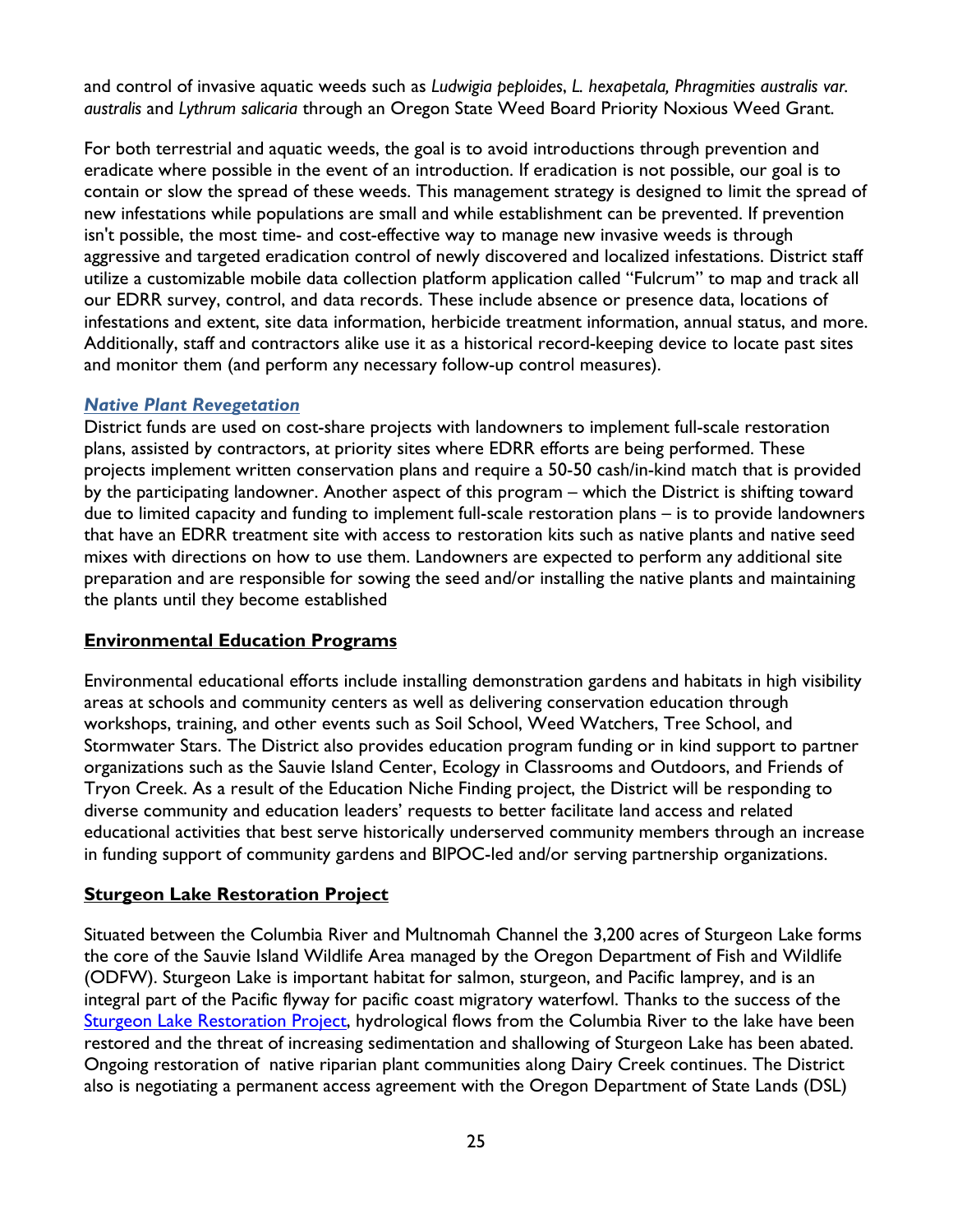to allow the District to perform monitoring and maintenance of the Dairy Creek channel below the ordinary, tidally influenced high watermark.

The District continues to partner with the Scappoose Bay Watershed Council (SBWC) to conduct biennial aquatic invasive plant surveys within Sturgeon Lake. SBWC is also leading the coordination of community science volunteers to monitor the lake and surrounding areas throughout the year. As part of the overall monitoring effort, ODFW and the US Army Corps of Engineers have installed the Passive Integrated Transponder (PIT) tag array at the Reeder Road crossing for the purpose of monitoring juvenile salmonid fish access to Sturgeon Lake from the Columbia River. CREST and the District are responsible for the management of the data collected from the PIT tag array.

#### <span id="page-25-0"></span>**Conservation Partner Support**

The District maintains and funds several strategic partnerships to maximize our resources and minimize duplication with other organizations.

*Backyard Habitat Certification* – The challenge the District faces when servicing residents, businesses, and other private landowners in heavily urbanized areas of the District is that the number of individuals we would like to reach exceeds our capacity. The District addresses this challenge by providing funding to partner organizations that can leverage the District's efforts by efficiently and effectively performing on-the-ground work, as well as information sharing, outreach, and planning that supports our mission, including equitable outcomes for all. The Backyard Habitat Certification Program provides onsite assistance and resources to urban residents that live on one acre or less for controlling invasive weeds, installing native plants, enhancing wildlife habitat, and addressing stormwater runoff. The two partner organizations that jointly manage and deliver the Columbia Land Trust and Portland Audubon – receive partner funding from the District to deliver the program to residents within our service area.

*Forest Park Conservancy --* In addition to delivering the Canopy Weeds program, the Forest Park Conservancy helps us focus on critical habitat corridor issues, invasive species, volunteer engagement, and green infrastructure in northwest Portland within the Greater Forest Park Ecosytem). The Forest Park Conservancy has been a leader in developing a green workforce intern program centered on process access to Black, Indigenous and other people of color to natural resource jobs and career opportunities and the District hosts work conducted by Forest Park Conservancy green workforce intern program at project sites.

*Tryon Creek Watershed Council* – The Tryon Creek Watershed Council focuses on riparian and upland habitat restoration, water quality, invasive species, community engagement and fish passage in the priority Tryon Creek watershed in southwest Portland (see page 3 of the [LRBP\)](https://wmswcd.org/wp-content/uploads/2021/07/WMSWCD-LRBP2021-25-final-7.2.21.pdf) through monitoring, watershed planning, workshops, volunteer work parties, community events, and the coordination of partnerships. The Tryon Creek Watershed Council is an established leader in embedding justice, equity, diversity and inclusion (JEDI) into all programs.

*Westside Watershed Resource Center* – The Westside Watershed Resource Center works with southwest and northwest Portland neighborhood associations, residents, businesses, and community organizations to connect residents with technical information and referrals for invasive plant removal, native plant landscaping, stormwater management, natural gardening, and other practices that enhance the health of the Fanno Creek, Tryon Creek, Stephens Creek, and other Willamette River subwatersheds. The Watershed Resource Center coordinates and implements the Stormwater Stars program, which provides hands-on learning opportunities, community events, and online resources to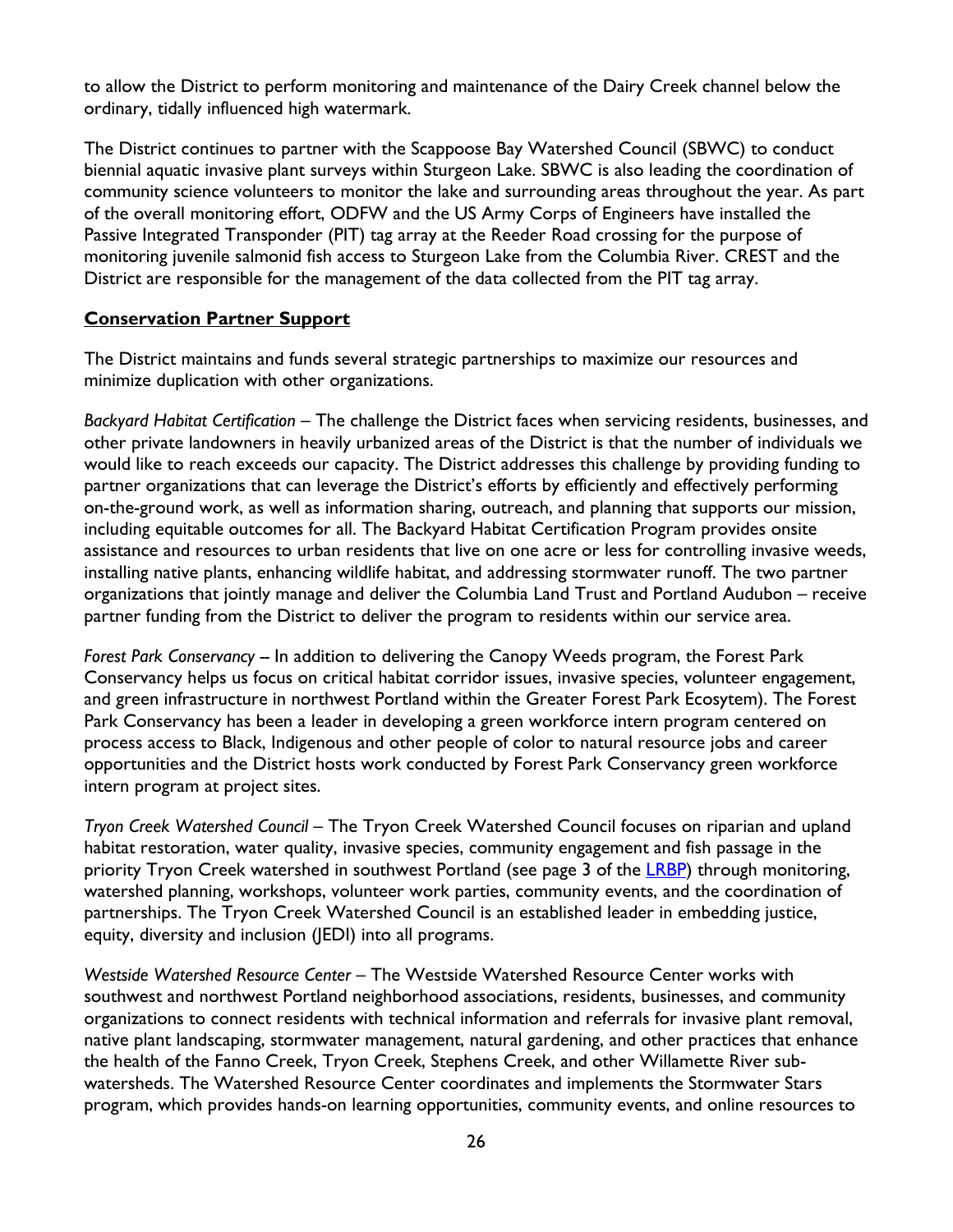residents focused on stormwater management practices suitable for Portland's challenging west hills. Through the Westside Watershed Resource Center the District seeks to be a contributing financial sponsor of the annual Eena (Beaver) Festival.

West Willamette Restoration Partnership - The [West Willamette Restoration Partnership](https://www.westwillamette.org/) coordinates habitat enhancement and stewardship efforts in southwest Portland's Willamette River sub-watersheds to provide a key link in the wildlife corridor connecting Forest Park and Tryon Creek State Natural Area.

*The 4-County Cooperative Weed Management Area and the iMap Invasives project* are our partner programs that receive funding support from the District because these applications support our EDRR invasive species operations.

#### <span id="page-26-0"></span>**Long-Term Success**

Strategic direction #10 of the Long Range Business Plan – Long-Term Success – calls for the long-term continuous success of our conservation actions. Traditionally our long-term success actions centered on providing project hosts with the tools to maintain the District's conservation investments over time and at times providing additional technical and financial assistance to keep restoration projects from unwinding. Monitoring the effectiveness of our conservation projects is central to District operations in all program areas because the information collected allows us to determine that projects are providing their intended conservation benefit in terms of clean water, diverse soils, productive working lands and gardens as well as diverse habitats. If the monitoring shows us the projects are not performing as expected then we can respond to these findings with an adaptive management approach by reevaluating the design and implementation of our conservation projects.

A new area added to the LRBP is to identify the types of agreements we should use to secure conservation benefits from our projects and actions for the long-term. One initiative that the District will be working on in FY23 is investigating how to protect in perpetuity the multiple years of conservation investment in the SW  $25<sup>th</sup>$  Avenue corridor project, a long-term urban demonstration project along an unimproved roadway. The time has come to secure agreements with the City of Portland Bureau of Transportation and Bureau of Planning & Sustainability to permanently protect the project area, which is currently designated as a safe route to schools. A Local Improvement District application to widen and improve the roadway would wipe out the integrity of the project's restoration work – not only the District's investments, but the investments made by partners such as Friends of Fanno Creek Headwaters, Metro Parks and Nature, City of Portland Bureau of Environmental Services, and the sweat equity of residents located along SW 25<sup>th</sup> Avenue. There is also a parcel containing the source headwaters for Fanno Creek that if acquired for conservation would protect the headwaters permanently from development. The District has budgeted funds toward the acquisition of this parcel to serve as a catalyst to get a long-term agreement in place with the City of Portland and Friends of Fanno Creek.

A second initiative is working with the Forest Park Conservancy on a model conservation easement program for forested properties in the Greater Forest Park Ecosystem. Many landowners have expressed interest in donating easements to the Forest Park Conservancy and the District has developed a model where the allowed forest management under the easement is determined every five years through the collaborative development of a Forest Stewardship Plan (a.k.a. forest management plan) that legally must maintain, enhance, and protect the conservation values identified in the easement. The District successfully completed a pilot project for a 60-acre parcel in the McCarthy Creek watershed in FY22 and plans to implement future projects with the Forest Park Conservancy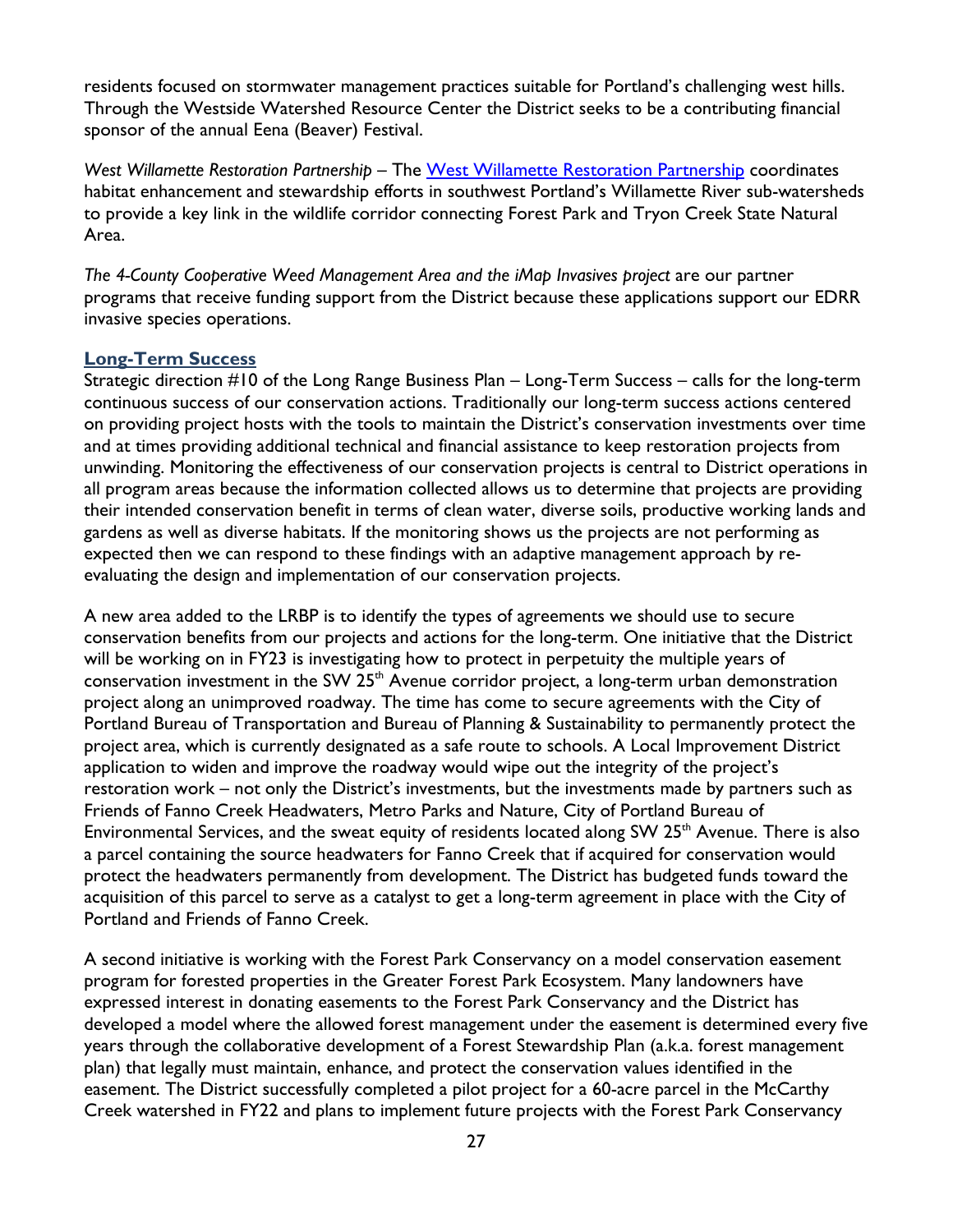using the conservation easement-Forest Stewardship Plan model developed through the pilot. This approach leverages the District strengths – providing technical expertise in forestry and in writing Forest Stewardship Plans – leaving the administrative and legal responsibilities for holding the conservation easement with the Forest Park Conservancy. The end results are conservation easements that are nimble in their forest management and in how the conservation values are protected over time.

#### <span id="page-27-0"></span>**Support for Conservation Programs and Fiscal Oversight**

#### *Communications & Outreach*

The District maintains consistent conservation messaging and operates in a strategic manner to reach constituents who benefit from District conservation information sharing and practices. We engage partner and neighborhood organizations, and residents of the District in a collaborative manner to build confidence within the community about conservation issues and opportunities, and actions needed to address them. Our communication tools include our website, social media, newsletters, annual reports, news releases, workshops, articles in community newsletters, and outreach activities including event tabling, presentations, and public speaking engagements. Many of these operations have successfully pivoted to the COVID-19 virtual world of on-line learning. The District produces a wide variety of products to help share conservation information with residents, landowners, and homeowners about priority program areas and conservation activities. Products include books, brochures, flyers, mailers, videos, banners, signs, stickers, and other creative materials.

#### *Administrative Operations*

To maximize efficiencies and staff capacity, the administrative operations team provides support on grant reporting, contracting, vehicle fleet needs, and technology used in the office and out in the field. The team transitioned the District during the two-year long coronavirus pandemic to a successful remote office working environment, and plans are underway for a return to new office space in mid- to late-2022. Our new model includes hybrid work options for staff. To ensure a productive, rewarding, and safe work environment, the District offers competitive benefits and supportive human resources policies and programs. This support is critical to ensuring that the District continues its vital conservation work and remains a vibrant agency.

#### *Fiscal Oversight*

The Controller, District Manager, and Board Treasurer regularly monitor accounts and compare expenditures to limits authorized in the budget. Each month, the Board of Directors reviews the District's financial statements, discussing any variances from budget and changes in financial position. Financially, the District has done a good job of sustaining programs and funding special initiatives, while ensuring that the organization is fully compliant with all laws and regulations pertaining to public funds. Specifically, the District has a strong, effective, and comprehensive system of fiscal, budgetary, and internal controls to protect the public funds entrusted to the care of the District.

All District funds are held in Qualified Public Depositories approved by the Oregon State Treasury: the Oregon State Treasury's Local Government Investment Pool (LGIP) and US Bank. In general, long-term savings are held in the LGIP account, while short-term operating capital is held in the US Bank account. The District's financial statements are audited annually. The audit report is filed with the Oregon Secretary of State, Division of Audits.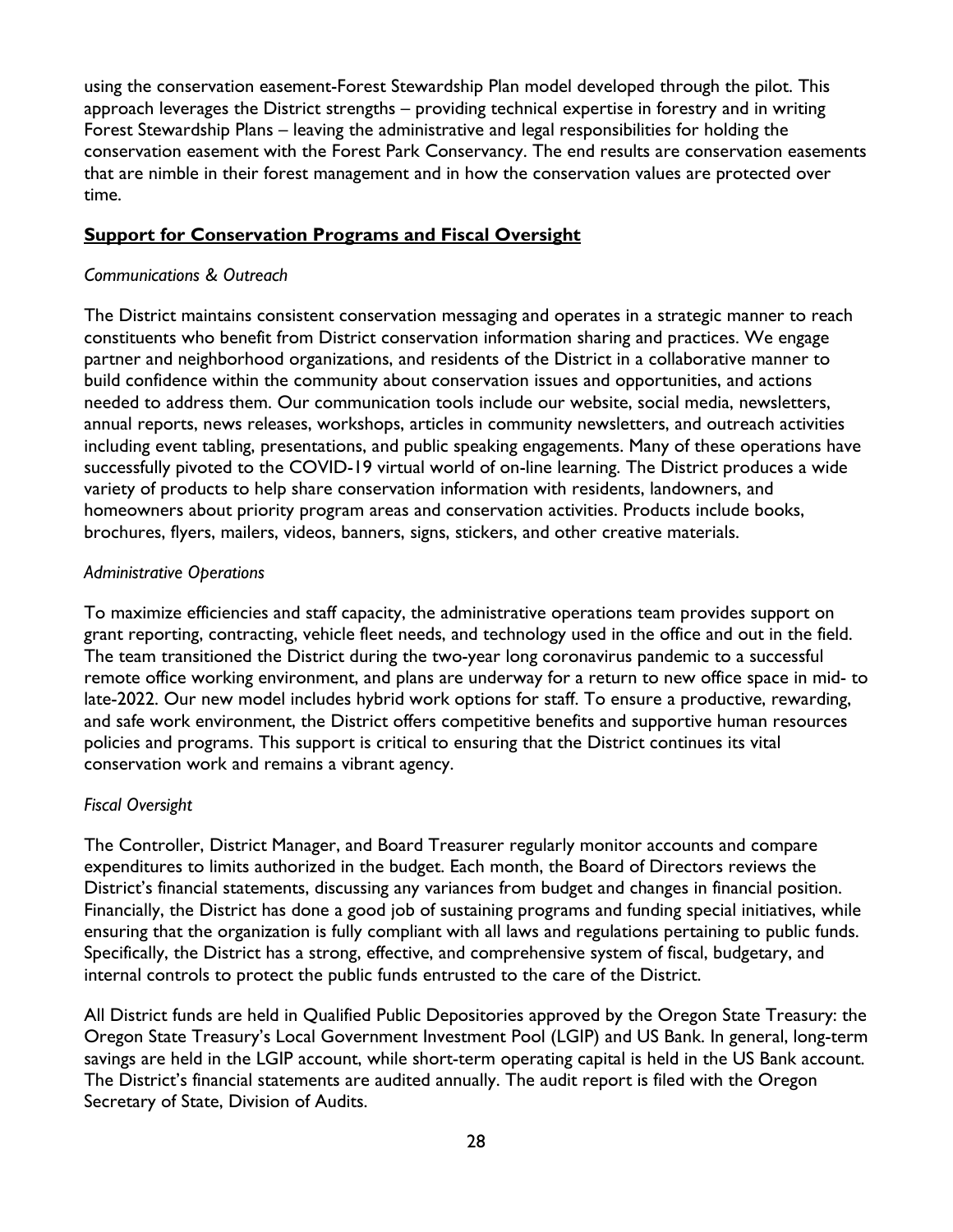## <span id="page-28-0"></span>**Who We Work With**

The District partners with various agencies, organizations, and individuals in an effort to fulfill our mission and achieve our vision. The partnerships are formed through various memorandums of agreement, working agreements, intergovernmental agreements, and informal arrangements and understandings. Formal agreements outline the responsibilities of each partner and identify the types of assistance, resources, and support each will provide to accomplish common goals.

The District believes that our partners, which include individuals, non-profits, government organizations, private companies, landowners, and volunteers, are crucial to our reaching our equity goals. Our work will only be successful if we are able to truly partner with the community, engage with respect, authentically listen, and have the commitment to share decision making, control, and resources.

#### <span id="page-28-1"></span>**Landowners, Producers, and People**

We would like people to see the District as its primary point of contact for not only District programs but those of the ODA, NRCS, the Oregon Watershed Enhancement Board, Metro Parks and Nature and the City of Portland. Landowners, tenants and agricultural/forestry producers can avail themselves of technical assistance with natural resource concerns and assistance in securing grant or loan funding for an array of natural resource conservation projects. The District assists residents with conservation planning, technical and financial assistance, federal farm bill program opportunities, and answers to conservation-related questions. The District provides people within our service area with information on and assistance with conservation planning, invasive weeds, native plants, pasture and livestock, soil health, soil erosion, funding assistance, wildlife, healthy woods, habitat restoration, stormwater management, water quality protection, school gardens, and other conservation-related projects. By making these investments with landowners, tenants and agricultural/forestry producers, so they can achieve their goals, we produce public conservation benefit in terms of clean water, healthy soil, productive working lands, and gardens and diverse native habitats.

#### <span id="page-28-2"></span>**Oregon State University Extension Service**

The District maintains a working relationship with the Multnomah County office of Oregon State University Extension Service. The District welcomed the Oregon State University Extension Master Gardeners into our office in 2009, giving the hotline and 600 Master Gardener volunteers a presence in the county it had been lacking after falling victim to county budget cuts. This arrangement is currently suspended due to COVID-19 safety protocols but may resume once these safety protocols are lifted and the Master Gardeners express the need to be co-located at the District office.

#### <span id="page-28-3"></span>**Local Government**

The District works with a diverse group of key partners in local government agencies: City of Portland (Parks and Recreation, Bureau of Environmental Services, and Bureau of Planning & Sustainability), Metro Parks and Nature, Multnomah County, Clackamas County, Columbia County and Washington County as well as our neighboring soil and water conservation districts: Clark (Clark County, Washington), Clackamas, Columbia, East Multnomah, and Tualatin.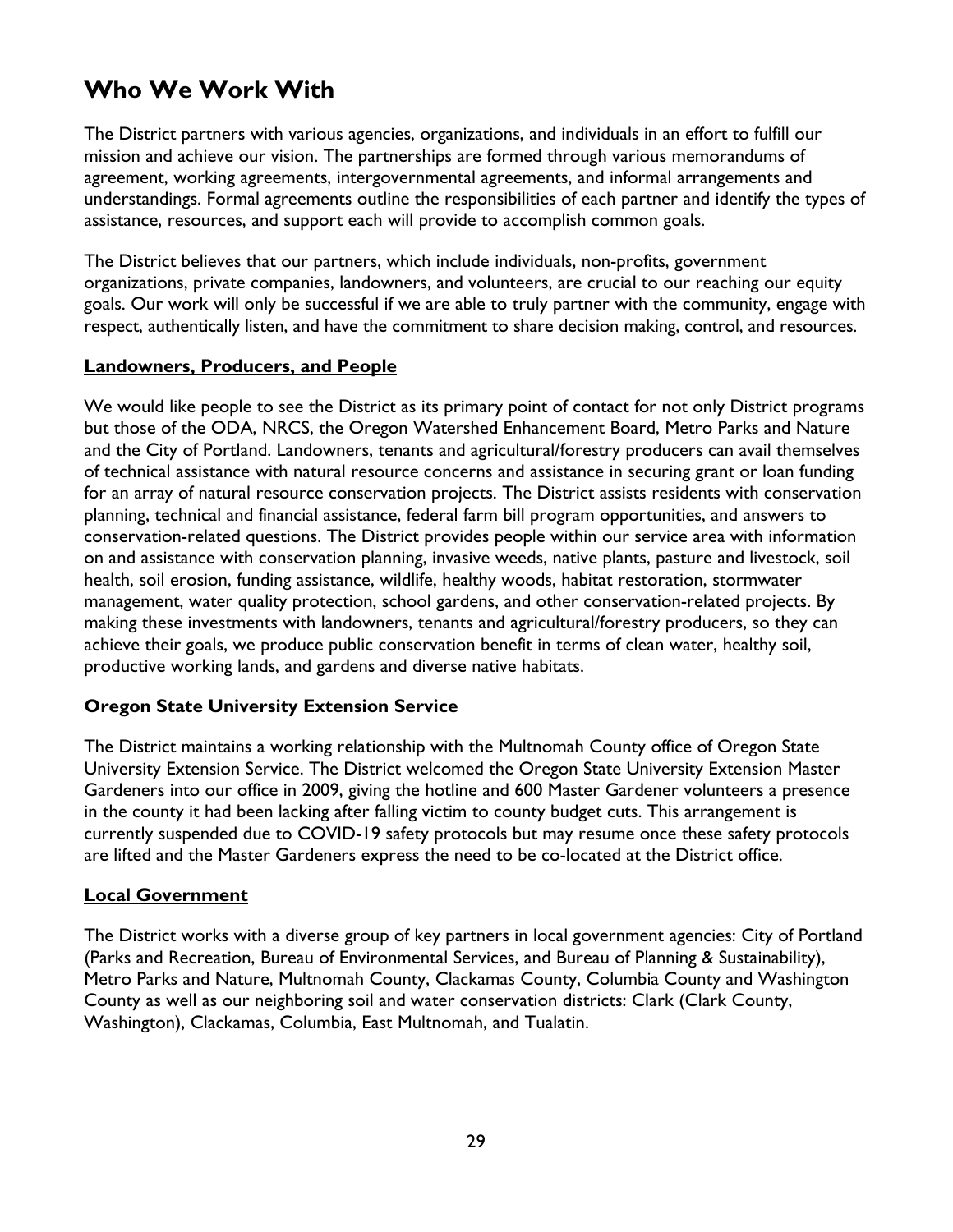#### <span id="page-29-0"></span>**State Government**

State partners include the Oregon Department of Agriculture, the Oregon Department of Environmental Quality, the Oregon Department of Fish and Wildlife, the Oregon Department of Forestry, the Oregon Department of State Lands, the Oregon Parks and Recreation Department and the Oregon Watershed Enhancement Board.

#### <span id="page-29-1"></span>**U.S. Department of Agriculture, Natural Resource Conservation Service (NRCS)**

The District maintains a Cooperative Working Agreement with the NRCS to provide assistance with conservation planning and the implementation of conservation practices in its service area. We also receive technical assistance grant funds from the National Association of Conservation Districts to expand NRCS' capacity in implementing NRCS's farm, forest and habitat programs. In turn, NRCS provides technical assistance to the District and directly to landowners and producers within the District's service area.

#### <span id="page-29-2"></span>**Local Advisory Committee**

Local Advisory Committees (LACs) are made up of landowners, agricultural producers, and an environmental representative whose charge is to develop an Agricultural Water Quality Management Area Plan. District staff participate in three local advisory committees: North Coast LAC, Lower Willamette LAC, and Tualatin LAC.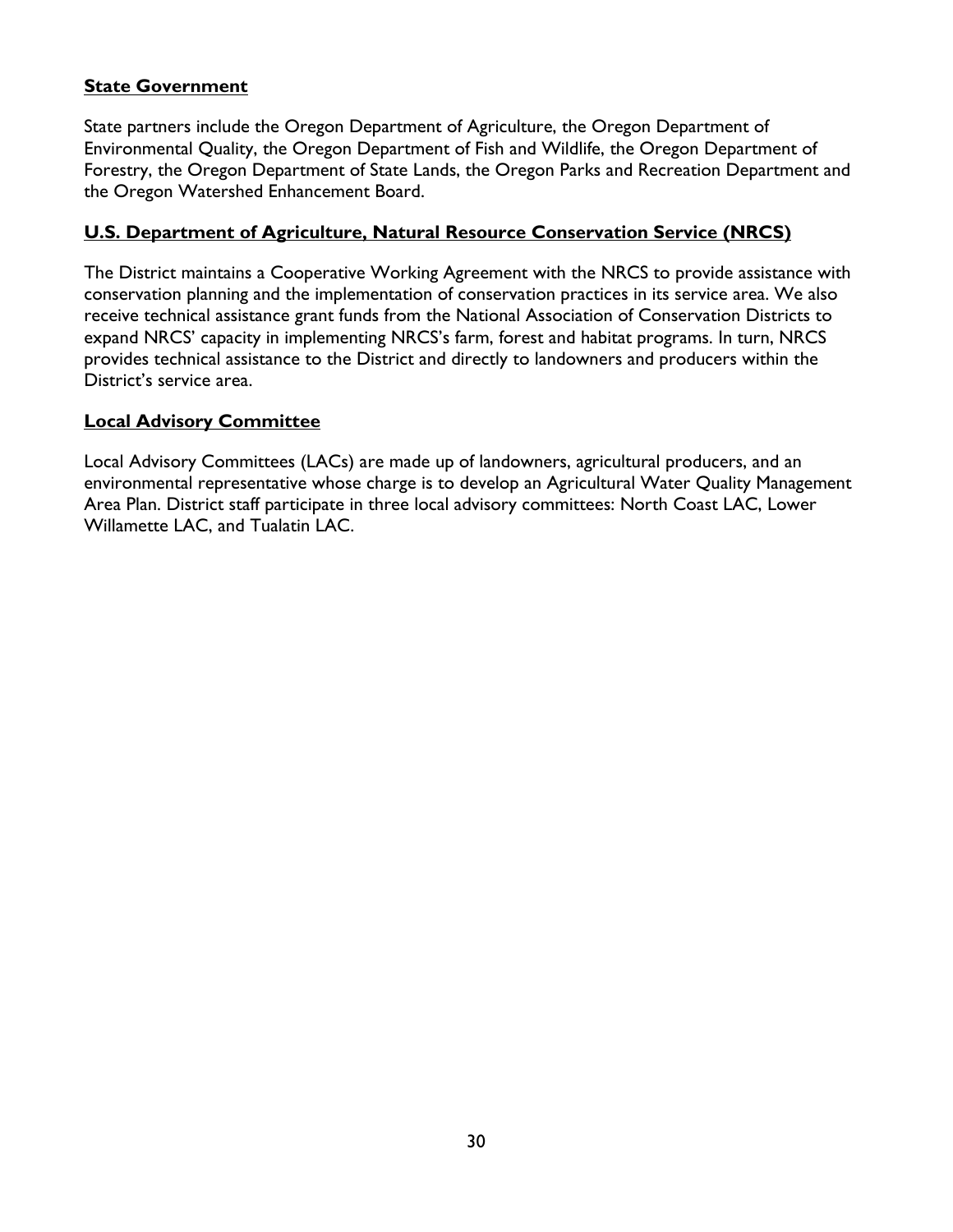## <span id="page-30-0"></span>**Trends and Performance Measures**

| <b>Metrics</b>                                                                                | 2016-2017<br><b>Actual</b> | 2017-2018<br><b>Actual</b> | 2018-2019<br><b>Actual</b> | 2019-2020<br><b>Actual</b> | 2020-2021<br><b>Actual</b> | 2021-2022<br><b>Goals</b> |
|-----------------------------------------------------------------------------------------------|----------------------------|----------------------------|----------------------------|----------------------------|----------------------------|---------------------------|
| <b>Conservation Plans</b><br><b>Completed</b>                                                 | 39                         | 32                         | 27                         | 12                         | 12                         | 25                        |
| <b>Residents and Land</b><br><b>Managers Served</b>                                           | 825                        | 824                        | 546                        | 605                        | 654                        | 700                       |
| <b>Acres Treated for</b><br><b>Invasive Plants</b>                                            | 129                        | 46                         | 47                         | 88                         | Data not<br>available      | 100                       |
| <b>Acres of Native</b><br><b>Habitat Enhanced</b>                                             | 251                        | 257                        | 236                        | 146                        | 183                        | 250                       |
| <b>Acres of Cropland</b><br><b>Improved through</b><br><b>Soil Health</b><br><b>Practices</b> | 38                         | 25                         | 47                         | 47                         | 34                         | 50                        |
| <b>Native Plants</b><br><b>Installed</b>                                                      | 55,623                     | 30,985                     | 69,926                     | 43,123                     | 18,964                     | 60,000                    |
| <b>Linear Feet of</b><br><b>Streams/Banks</b><br><b>Enhanced</b>                              | 46,090                     | 36,254                     | 30,826                     | 31,311                     | 25,882                     | 30,000                    |
| <b>People Served at</b><br><b>Outreach Events</b>                                             | 1,237                      | 2,570                      | 1,915                      | 1,682                      | 660                        | 2,000                     |

#### **FISCAL YEAR TOTAL**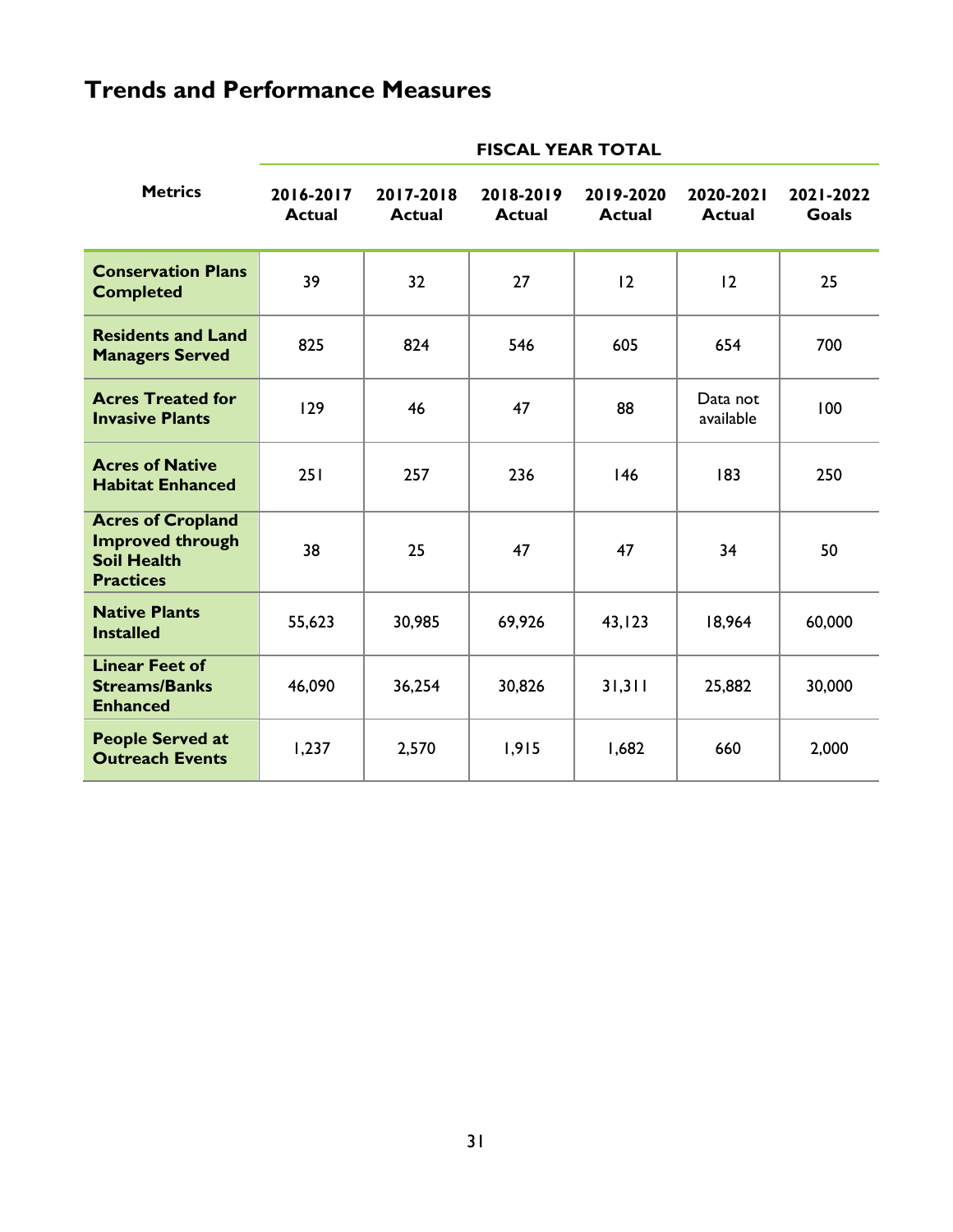## <span id="page-31-0"></span>**SECTION 3: BUDGET PROCESS**

### <span id="page-31-1"></span>**Budget Preparation**

The annual budget is in compliance with Oregon Budget Law, which guides the District through the budgeting process and is defined in Oregon Revised Statute (ORS) Chapter 294.305 to 294.565 of Oregon State Law. The budget supports implementation of the District's annual work plans and programs in order to fulfill the District's mission, vision, and goals as discussed in **Section 2.** 

The budget is prepared on a modified accrual basis (recognizing revenues when they become available and measurable, and recognizing expenditures when liabilities are incurred), consistent with the modified accrual basis used to prepare our Fund Financial Statements. In contrast, our Governmentwide Financial Statements (i.e., the statement of net position and statement of activities) report information using the economic resources measurement focus and the accrual basis of accounting. For the Government-wide Financial Statements, revenues are recorded when earned and property taxes are recognized as revenue in the year for which they are levied. Both our Fund Financial Statements and our Government-wide Financial Statement are prepared in conformity with generally accepted accounting principles as applied to governmental units.

The District's sole fund for Government-wide Financial Statements reporting is the General Fund. Prior to FY22, the District legally adopted a separate budget for the Sturgeon Lake Fund to track and account for external funds contributed to the Sturgeon Lake Restoration Project by third-party nonfederal partners. Upon the project's completion and expectations of only minimal activity, the Sturgeon Lake Fund was closed in June 2021, and ongoing maintenance and monitoring of the Sturgeon Lake Restoration Project and the amounts assigned to the Stewardship Account are budgeted for within the General Fund.

### <span id="page-31-2"></span>**Requirements of a Special District with a Voter-Approved Tax Base**

The District is a special district of the State of Oregon. It is a local unit of government formed under the authority of, and with the powers and duties described under, Oregon Revised Statutes (ORS) chapter 568. An elected Board of Directors, representing five geographical zones and two at-large positions, governs the District. The Board includes three appointed non-voting Associate Directors.

District voters approved a tax base in 2006, ensuring a stable revenue source for programs delivered to District constituents beginning in FY 2008. The permanent rate limit is set at 7.5 cents per \$1,000 of assessed value. The District's classification as a public taxing entity requires compliance with Oregon Local Budget Law.

The District is required to hold public meetings and present the proposed budget to the Budget Committee for their approval. These meetings are normally held in April. All meetings of the Budget Committee are subject to Oregon's Public Meetings Law (ORS 192.610 through ORS 192.690). Our **[Budget Calendar](#page-34-0)** reflects all actions and due dates required to ensure we are in compliance with Oregon Budget Law.

The Budget Message and accompanying worksheets and supporting data are provided to the Budget Committee and the public for review and are intended to explain the budget and highlight any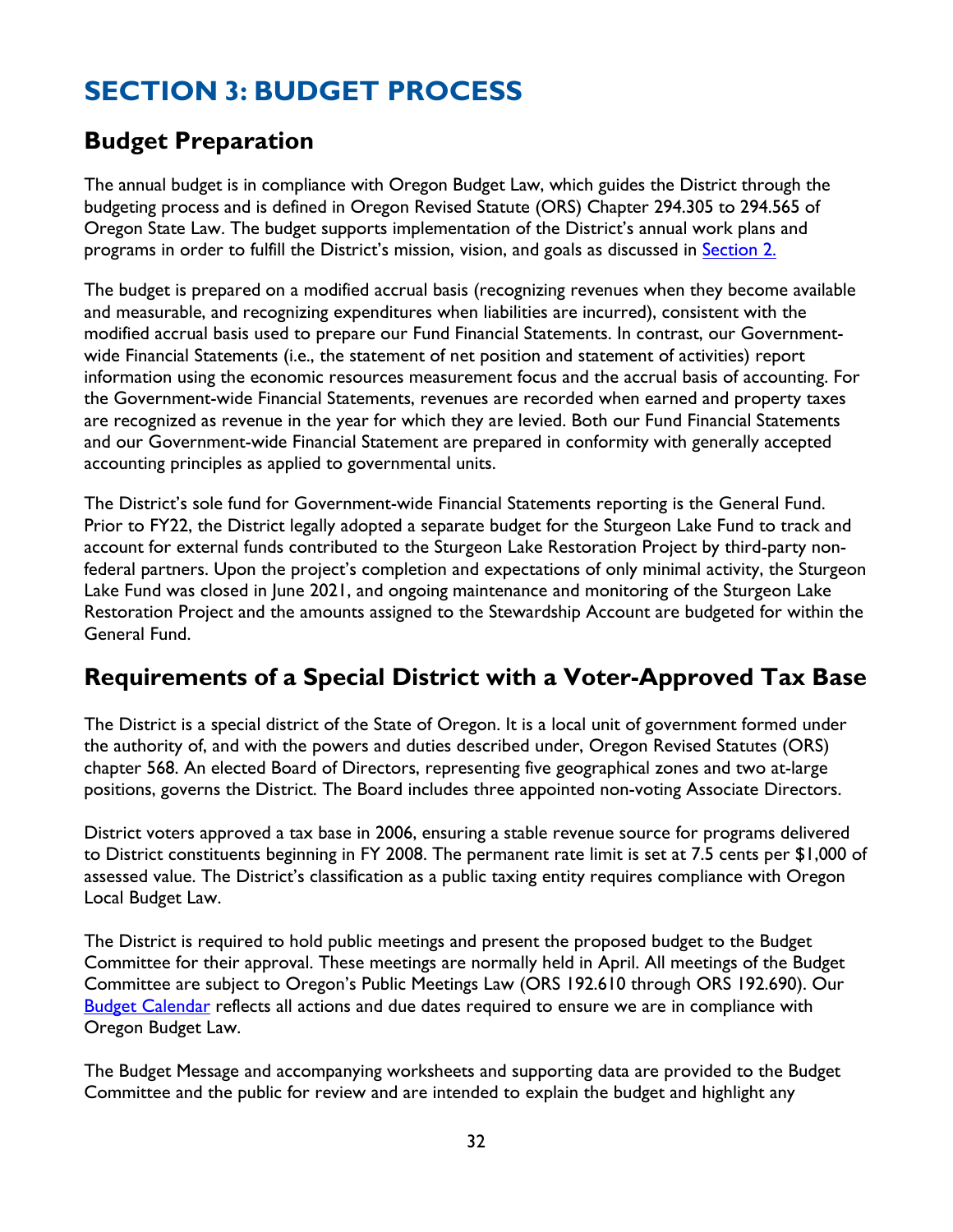significant changes in the District's financial position. These documents are available at the District office and on the District website [\(wmswcd.org\)](http://www.wmswcd.org/).

## <span id="page-32-0"></span>**Budget Committee**

The Budget Committee (see table below) is composed of the District's seven-member elected Board of Directors and an equal number of local registered voters (Electors) residing within the District's boundary. Electors are appointed by the District's Board of Directors to serve three-year terms. Terms of Electors are staggered to help provide continuity from year to year and to allow new ideas and perspectives to be part of the Committee's deliberations.

| <b>Name</b>          | <b>Position</b>           | <b>Status</b>                           |
|----------------------|---------------------------|-----------------------------------------|
| Rachel Dvorsky       | Elector                   | Term expires 12/31/23                   |
| Laura Foster         | Elector                   | Term expires 12/31/24                   |
| Genevieve Fu         | Elector                   | Term expires 12/31/24                   |
| April Gutierrez      | Elector                   | Term expires 12/31/24                   |
| Jan Hamer            | Elector                   | Term expires 12/31/23                   |
| Xuan Sibell          | Elector                   | Term expires 12/31/22                   |
| <b>Edward Woods</b>  | Elector                   | Term expires 12/31/22                   |
| Jane Hartline        | Board, Zone 2             | Elected Board member through 12/31/2024 |
| Brian Lightcap       | Board, Zone 4             | Elected Board member through 12/31/2022 |
| Shawn Looney         | Board Secretary, At-Large | Elected Board member through 12/31/2022 |
| <b>Weston Miller</b> | Board Treasurer, At-Large | Elected Board member through 12/31/2024 |
| Kim Peterson         | Board, Zone I             | Elected Board member through 12/31/2024 |
| Terri Preeg Riggsby  | Board Chair, Zone 5       | Elected Board member through 12/31/2022 |
| George Sowder        | Board Vice-Chair, Zone 3  | Elected Board member through 12/31/2024 |

## <span id="page-32-1"></span>**Duties of the Budget Committee**

The official duties of the Budget Committee are to:

- 1. Meet publicly to review the proposed budget document and message;
- 2. Provide an opportunity for public input and discussion on the proposed budget; and
- 3. Approve the budget and the necessary property tax rate as proposed or as modified with all funds in balance.

The Committee elects a presiding officer to help the Committee reach an affirmative vote in approving the budget. In order to perform its duties, the Committee must have a quorum present, which is defined as a majority (eight or more) of the total Committee membership (14). In order to take formal action, the Committee must have an affirmative vote at least equal to a quorum.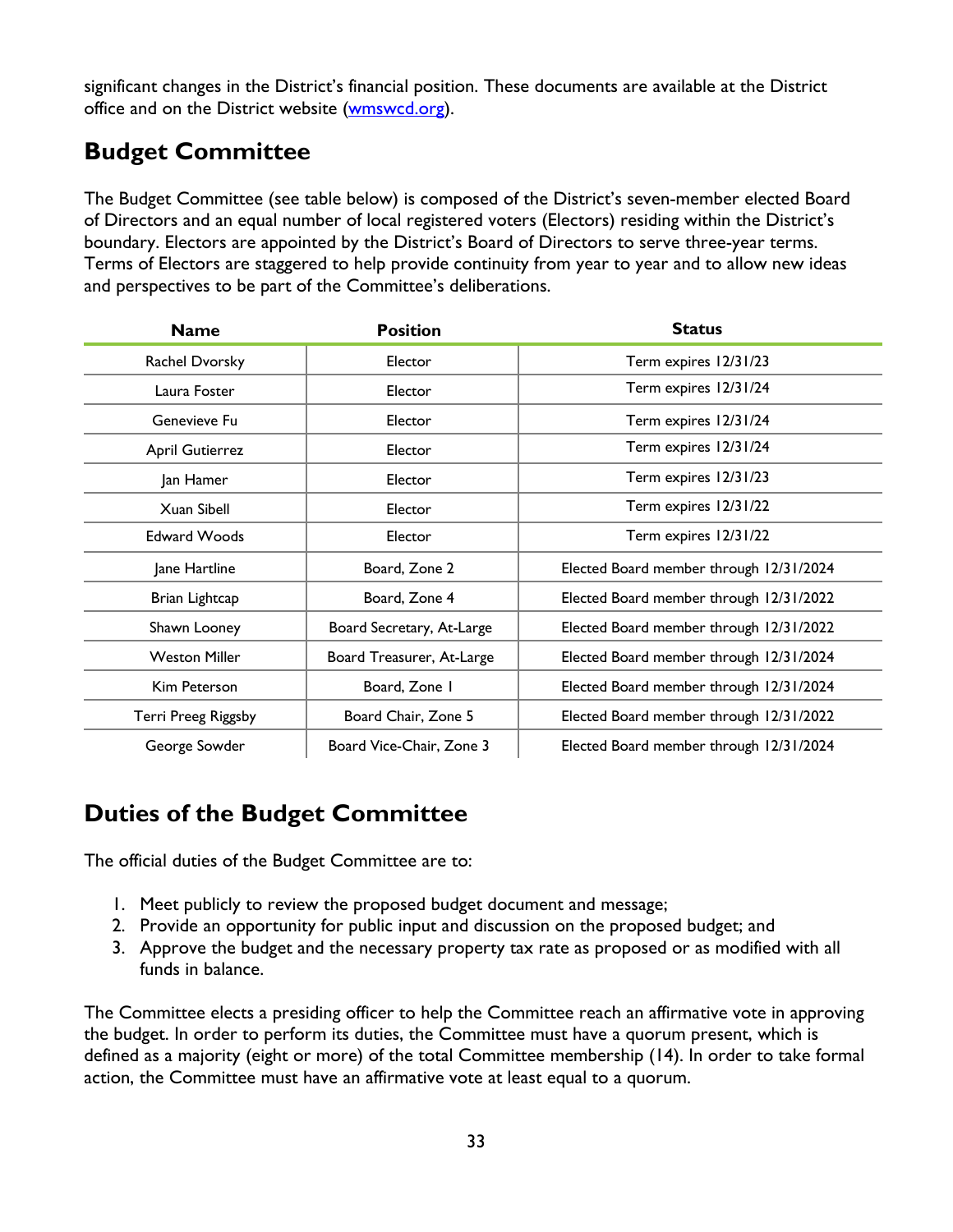After the Budget Committee has approved the budget, set the property tax levy, and submitted the Approved Budget to the Board of Directors, their work as the Budget Committee is done.

## <span id="page-33-0"></span>**Duties of the Board of Directors**

Following approval of the budget by the Budget Committee, the District's Board of Directors holds a budget hearing on the budget as approved by the Committee. Any person may comment on the approved budget at the hearing.

After the hearing, the Board of Directors may change the budget expenditures approved by the Budget Committee. However, if the Board increases expenditures in any fund by 10 percent or more, the District must republish the amended budget summary and hold another budget hearing.

The deadline for the Board of Directors to enact a resolution that adopts the budget, makes appropriations, and imposes a tax levy is June 30.

## <span id="page-33-1"></span>**Post-Adoption Budget Changes**

Once the budget is adopted, the District is bound by the resources and requirements for each Fund as detailed in the budget document and summarized in the resolution. The resolution makes appropriations in total for District operations by Fund, which for the District going forward is only the General Fund. The total appropriated amounts include personnel, material and services, and capital outlay. Budget law allows transfers of budgeted funds between line-item categories as long as the appropriated funds in total are not exceeded; however, District policy requires Board of Directors' approval for these types of transfers. It is illegal to overspend an appropriation in total.

There are a number of ways to amend the budget should it become necessary during the fiscal year. The process will vary depending on the nature and magnitude of the change. In all cases, action is required prior to an appropriated amount being exceeded. Some changes require the Board of Directors to pass a resolution; many changes require a supplemental budget; and certain changes require that a public hearing be held before the Board can make the change.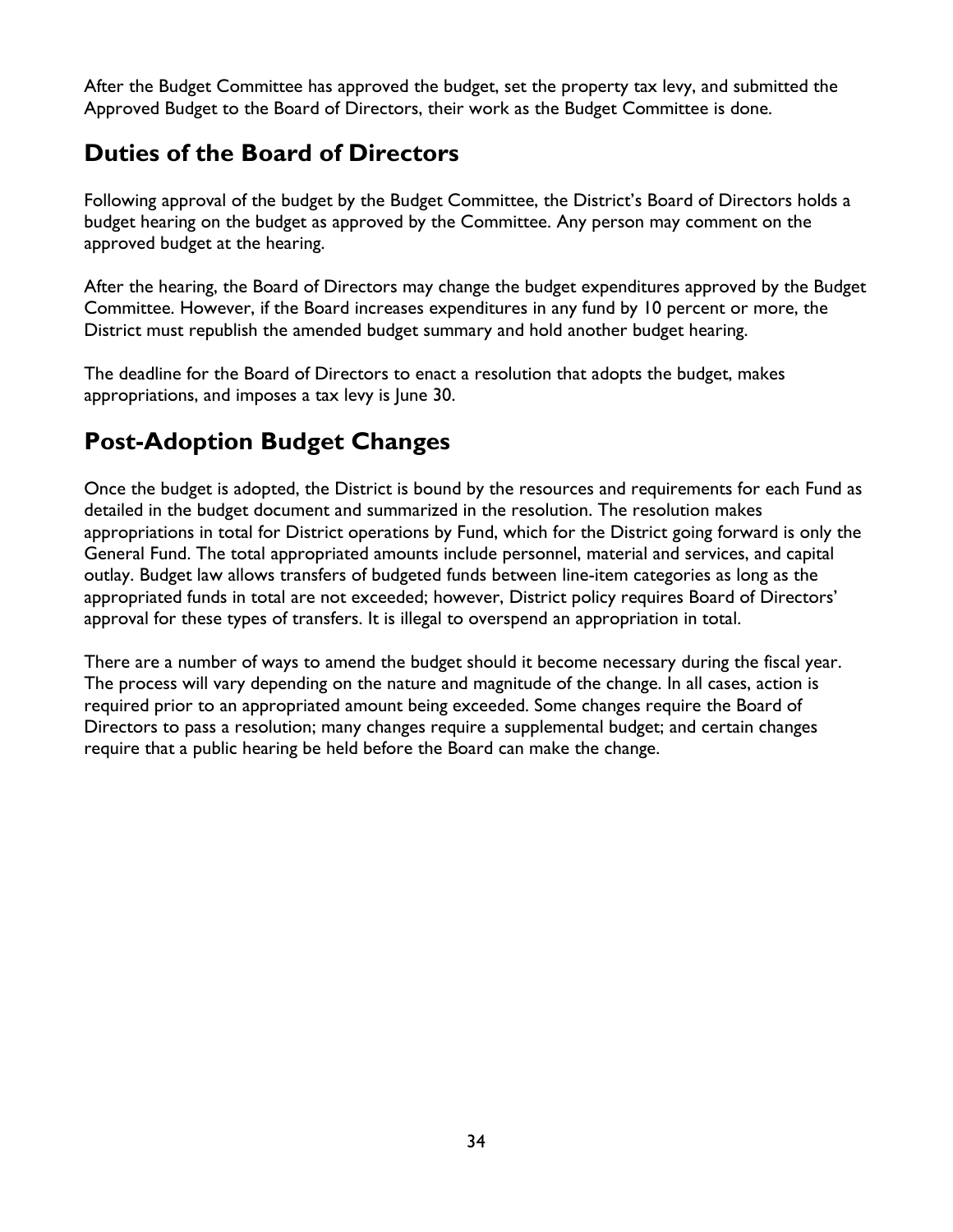## <span id="page-34-0"></span>**Budget Calendar**

| <b>Item</b>                                                                                         | <b>Notes</b>                                                                                                                                                                                                                                                                                  | <b>Dates</b>                 |
|-----------------------------------------------------------------------------------------------------|-----------------------------------------------------------------------------------------------------------------------------------------------------------------------------------------------------------------------------------------------------------------------------------------------|------------------------------|
| <b>Confirm budget committee</b><br>members and solicit new<br>public members if necessary           | The budget committee is composed of the elected governing board<br>and an equal number of electors appointed by the governing body.                                                                                                                                                           | December<br>and January      |
| <b>Post notice of Budget</b><br><b>Committee openings (if any)</b><br>on website and other media    | There is not a specific requirement to publish/post, but it is helpful<br>for recruiting public members.                                                                                                                                                                                      | January                      |
| <b>Prepare Budget Calendar</b>                                                                      | Calendar posted on website and sent to the Tax Supervising &<br>Conservation Commission (TSCC).                                                                                                                                                                                               | 1/11/2022                    |
| <b>Appoint Budget Officer by</b><br>resolution at Board Meeting                                     | Required by ORS 294.331. Controller to serve as Budget Officer.                                                                                                                                                                                                                               | 2/15/2022                    |
| <b>Appoint (if applicable) new</b><br>public members of Budget<br><b>Committee at Board Meeting</b> | Budget Committee consists of all Board members plus an equal<br>number (7) of public members.                                                                                                                                                                                                 | 2/15/2022<br>or<br>3/15/2022 |
| <b>Publish Notice of Budget</b><br><b>Committee Meeting</b>                                         | Per Local Budget Law, the first notice is published in a newspaper (5-<br>30 days prior to meeting date); if second notice is posted on District<br>website, the newspaper notice must give the website address where<br>the notice will be posted.                                           | 3/22/2022                    |
| <b>Publish 2nd Notice of Budget</b><br><b>Committee Meeting</b>                                     | At least 10 days prior to the meeting. The second notice can be<br>published on our website. It does not need to be published in a<br>newspaper a second time.                                                                                                                                | 3/22/2022                    |
| <b>Prepare Proposed Budget</b><br>and Budget Message                                                | Prepared by Budget Officer. Post on Website and send link to<br><b>Budget Committee Members.</b>                                                                                                                                                                                              | 4/18/2022                    |
| <b>Budget Committee Meeting I</b>                                                                   | Public Comments taken at this time.                                                                                                                                                                                                                                                           | 4/19/2022                    |
| <b>Budget Committee Meeting 2</b>                                                                   | Second meeting, if necessary, to approve budget.                                                                                                                                                                                                                                              | 4/26/2022                    |
| <b>File Approved Budget with</b><br><b>TSCC</b>                                                     | At least 30 days before Budget Hearing and no later than May 15th;<br>TSCC reviews and prepares Certification Letter.                                                                                                                                                                         | 5/15/2022                    |
| <b>Publish Notice of Budget</b><br><b>Hearing</b>                                                   | To be published in widely-distributed newspaper 5 to 30 days before<br>hearing.                                                                                                                                                                                                               | 5/20/2022                    |
| <b>Budget Hearing</b>                                                                               | For acceptance of Public Comment on the Budget.                                                                                                                                                                                                                                               | 6/21/2022                    |
| <b>Enact Resolutions</b>                                                                            | Adopt budget, make appropriations, impose & categorize tax by June<br>30. These may be adopted the same day as the Budget Hearing, but<br>it's possible to delay adoption if necessary in order to consider any<br>public testimony given at the Hearing and make appropriate<br>adjustments. | 6/21/2022                    |
| <b>File Adopted Budget with</b><br><b>TSCC</b>                                                      | Due within 15 days of adoption. Include response, if applicable, to<br>Certification Letter.                                                                                                                                                                                                  | 7/5/2022                     |
| <b>Submit resolutions and tax</b><br>certification documents to<br><b>County Assessor's Office</b>  | Copies must be sent to Multnomah, Columbia and Washington<br>Counties by July 15.                                                                                                                                                                                                             | 7/15/2022                    |
| <b>File copies of budget with</b><br><b>County Clerk</b>                                            | Copies must be sent to TSCC (in lieu of Multnomah County),<br>Columbia and Washington Counties by September 30.                                                                                                                                                                               | 9/30/2022                    |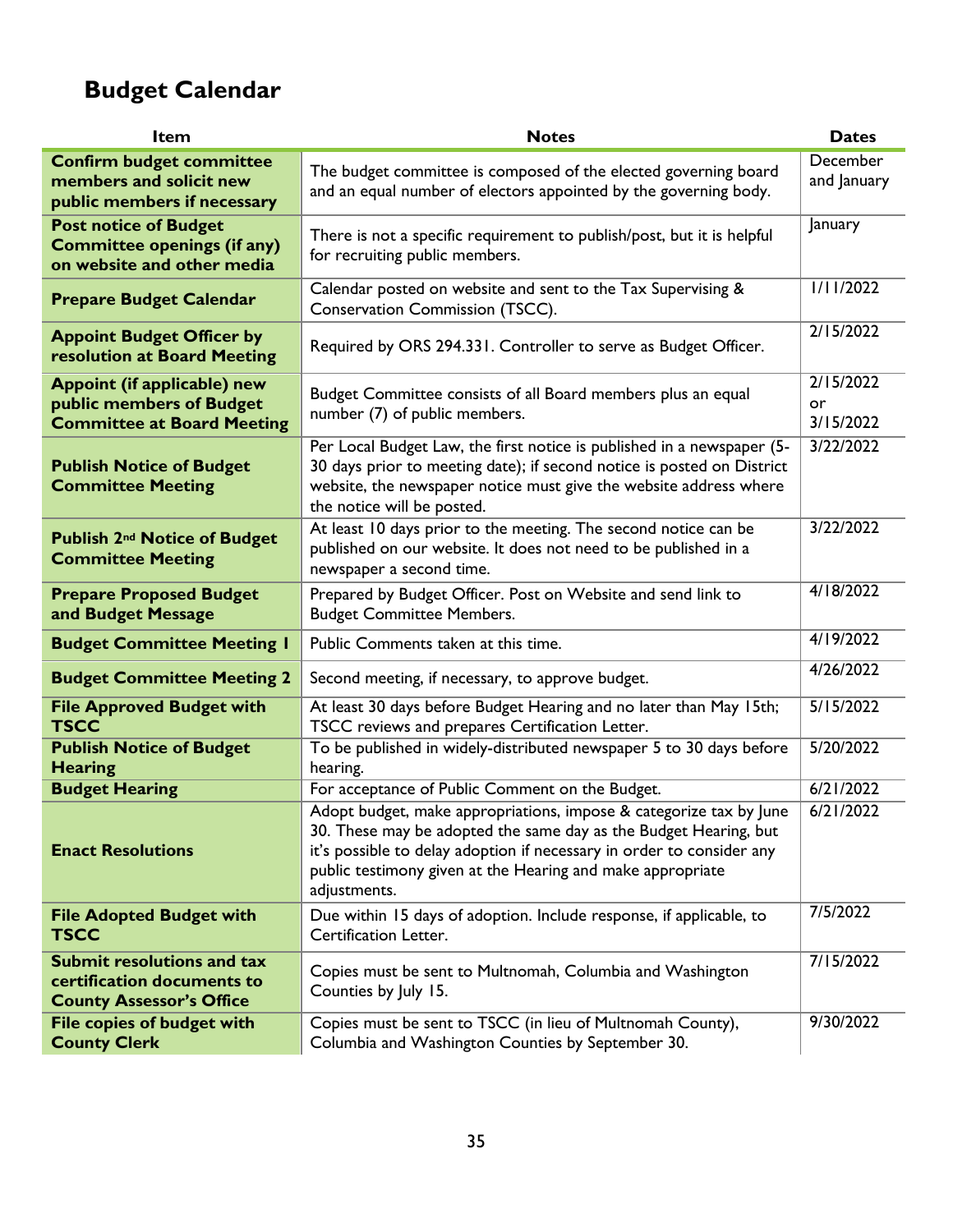## <span id="page-35-0"></span>**SECTION 4: FINANCIAL SUMMARIES**

### <span id="page-35-1"></span>**Five-Year Financial Results**

The following table summarizes our General Fund revenues, expenditures, and changes in fund balances since FY17. It can be compared to our [five-year financial forecast,](#page-36-0) which follows.

| For the Year Ended:                                   | <b>FY17</b> |        | <b>FY18</b> |        | <b>FY19</b> |         | <b>FY20</b> |        | <b>FY21</b> |         | <b>FY22</b>   |        | <b>FY23</b>   |
|-------------------------------------------------------|-------------|--------|-------------|--------|-------------|---------|-------------|--------|-------------|---------|---------------|--------|---------------|
|                                                       |             | %      |             | %      |             | %       |             | %      |             | %       | Adopted       | %      | Proposed      |
|                                                       | Actual      | Change | Actual      | Change | Actual      | Change  | Actual      | Change | Actual      | Change  | <b>Budget</b> | Change | <b>Budget</b> |
| <b>REVENUES:</b>                                      |             |        |             |        |             |         |             |        |             |         |               |        |               |
| Property tax income                                   | 1,458,879   | 4%     | 1,532,969   | 5%     | 1,615,254   | 5%      | 1,663,586   | 3%     | 1.717.093   | 3%      | 1,755,934     | 2%     | 1,947,093     |
| Grant income                                          | 199,891     | 62%    | 211,332     | 6%     | 208,040     | $-2%$   | 222,564     | 7%     | 206,942     | $-7%$   | 229,759       | 11%    | 254,557       |
| Fundraising for Sturgeon Lake                         |             |        |             |        |             |         |             |        |             |         |               |        |               |
| Misc. & Charges for services                          | 15,641      | $-5%$  | 16,546      | 6%     | 17,288      | 4%      | 16.748      | $-3%$  | 14.826      | $-11%$  | 27,890        | 88%    | 23,215        |
| Interest                                              | 11,194      | 59%    | 18,171      | 62%    | 29,802      | 64%     | 26,024      | $-13%$ | 9,208       | $-65%$  | 7,500         | $-19%$ | 5,500         |
| Total revenues                                        | 1,685,605   | 9%     | 1,779,018   | 6%     | 1,870,384   | 5%      | 1,928,922   | 3%     | 1,948,069   | 1%      | 2,021,083     | 4%     | 2,230,365     |
| <b>EXPENDITURES:</b>                                  |             |        |             |        |             |         |             |        |             |         |               |        |               |
| Personnel services                                    | 954,451     | 8%     | 1,067,209   | 12%    | 1,127,636   | 6%      | 1,269,916   | 13%    | 1,278,300   | 1%      | 1,443,268     | 13%    | 1,634,504     |
| Materials and services                                | 695,137     | 14%    | 641,885     | $-8%$  | 587,720     | $-8%$   | 579,476     | $-1%$  | 495,051     | $-15%$  | 797,304       | 61%    | 924,951       |
| Capital outlay                                        | 22.696      | 447%   | 7.200       | $-68%$ |             | $-100%$ |             |        |             |         | 18,650        |        | 40,000        |
| Total before transfers, reserves and<br>contingencies | 1,672,284   | 12%    | 1,716,294   | 3%     | 1,715,356   | 0%      | 1,849,392   | 8%     | 1,773,351   | $-4%$   | 2,259,222     | 27%    | 2,599,455     |
| Transfer to/(from) Sturgeon Lake Fund                 |             |        |             |        | 21,729      |         | 170,500     | 685%   | (48, 586)   | $-128%$ |               |        |               |
| Reserve for Future Expenditures                       |             |        |             |        |             |         |             |        |             |         | 25,000        |        | 25,000        |
| Contingency                                           |             |        |             |        |             |         |             |        |             |         | 50,000        |        | 50,000        |
| Total use of funds                                    | 1,672,284   | 12%    | 1,716,294   | 3%     | 1,737,085   | 1%      | 2,019,892   | 16%    | 1,724,765   | $-15%$  | 2,334,222     | 35%    | 2,674,455     |
| Change in fund balances                               | 13,321      |        | 62,724      |        | 133,299     |         | (90, 970)   |        | 223,304     |         | (313, 139)    |        | (444, 090)    |
| Fund balance, beginning of year                       | 941,975     |        | 955,296     |        | 1,018,020   |         | 1,151,319   |        | 1,060,349   |         | 1,286,000     |        | 1,528,000     |
| Fund balance, end of year                             | 955,296     | 1%     | 1,018,020   | 7%     | 1,151,319   | 13%     | 1,060,349   | $-8%$  | 1,283,653   | 21%     | 972,861       | $-24%$ | 1,083,910     |
| <b>Months of Operating Expenditures</b>               | 6.9         |        | 7.1         |        | 8.1         |         | 6.9         |        | 8.7         |         | 5.2           |        | 5.0           |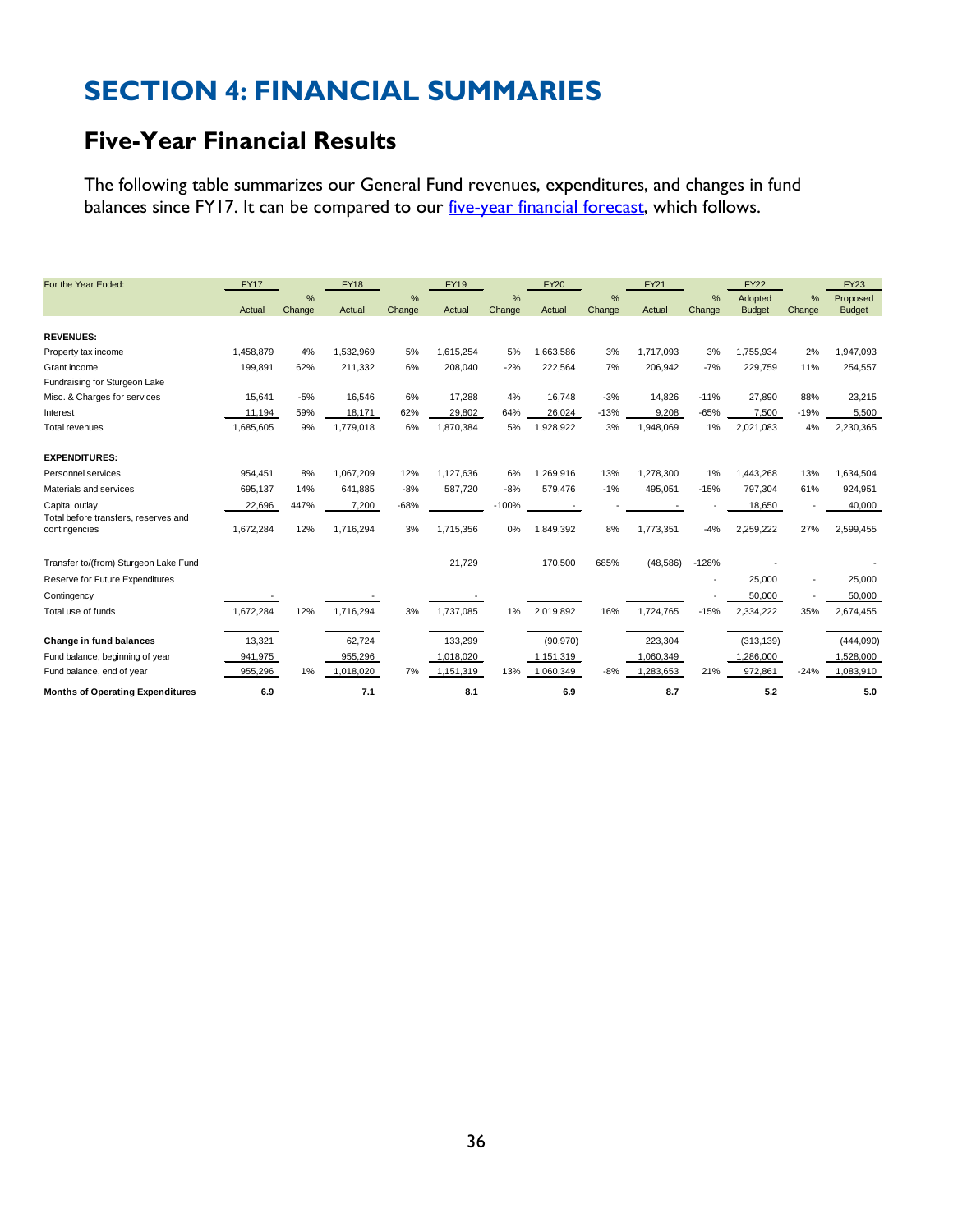## <span id="page-36-0"></span>**Five-Year Financial Forecast**

The District prepares financial forecasts reflecting our long-range business plan on an ongoing basis, taking into account operational and economic variables. Our annual expenditures of approximately \$2.7 million are primarily supported by our permanent property tax levy, which represents 87% of our annual revenues. We have no construction, minimal capital spending (primarily for work vehicles and information technology needs), and no debt.

For our forecast, we evaluate projected property tax growth and collection rates, interest rates, wage growth, cost-of-living adjustments (COLA), PERS rates, health benefits, and service levels. As always, our forecast is very conservative. It assumes continued growth in property tax revenue, increasing availability of grant revenue, modest increases in personnel costs to account for increasing COLA, PERS rates, and healthcare expenses, and very minimal merit-based step increase for staff as almost half are reaching the top step level for their position in FY23 and the majority will reach the top level by FY25. The category of materials and services may need to be decreased in FY24 in order to manage budgeting limitations. Our focus will be ensuring maintenance of ongoing conservation work. Any additional conservation work taken on will need to be supported by grant funding. Sturgeon Lake restoration maintenance work, which continues to be budgeted for within the General Fund, may need to become self-supporting beginning in FY24 through fund-raising in order to replenish its Stewardship Account.

| For the Year Ended:                                   | <b>FY22</b>   |        | <b>FY23</b>   |        | <b>FY24</b> |        | <b>FY25</b> |        | <b>FY26</b> |        | <b>FY27</b> |               | <b>FY28</b> |        |
|-------------------------------------------------------|---------------|--------|---------------|--------|-------------|--------|-------------|--------|-------------|--------|-------------|---------------|-------------|--------|
|                                                       | Adopted       | %      | Proposed      | %      |             | %      |             | %      |             | %      |             | $\frac{9}{6}$ |             | %      |
|                                                       | <b>Budget</b> | Change | <b>Budget</b> | Change | Forecast    | Change | Forecast    | Change | Forecast    | Change | Forecast    | Change        | Forecast    | Change |
| <b>REVENUES:</b>                                      |               |        |               |        |             |        |             |        |             |        |             |               |             |        |
| Property tax income                                   | 1.755.934     | 2%     | 1.947.093     | 11%    | 2.024.976   | 4%     | 2,085,726   | 3%     | 2,148,297   | 3%     | 2,212,746   | 3%            | 2,279,129   | 3%     |
| Grant income                                          | 229,759       | 16%    | 254,557       | 11%    | 280,013     | 10%    | 308,014     | 10%    | 338,815     | 10%    | 372,697     | 10%           | 409,967     | 10%    |
| Fundraising for Sturgeon Lake                         |               |        |               |        | 30,000      | 1%     | 30.300      | 1%     | 30,603      | 1%     | 30,909      | 1%            | 31.218      | 1%     |
| Misc. & Charges for services                          | 27,890        | 36%    | 23,215        | $-17%$ | 23,447      | 1%     | 23,682      | 1%     | 23,918      | 1%     | 24,158      | 1%            | 24,399      | 1%     |
| Interest                                              | 7,500         | $-57%$ | 5,500         | $-27%$ | 5,555       | 1%     | 5,611       | 1%     | 5,667       | 1%     | 5,723       | 1%            | 5,781       | 1%     |
| Total revenues                                        | 2,021,083     | 3%     | 2,230,365     | 10%    | 2,363,991   | 6%     | 2,453,332   | 4%     | 2,547,301   | 4%     | 2,646,233   | 4%            | 2,750,493   | 4%     |
| <b>EXPENDITURES:</b>                                  |               |        |               |        |             |        |             |        |             |        |             |               |             |        |
| Personnel services                                    | 1,443,268     | 10%    | 1,634,504     | 13%    | 1.650.849   | 1%     | 1,667,358   | 1%     | 1,684,031   | 1%     | 1,700,872   | 1%            | 1,717,880   | 1%     |
| Materials and services                                | 797,304       | 22%    | 924,951       | 16%    | 754,951     | 1%     | 754,951     | 0%     | 754,951     | 0%     | 754,951     | 0%            | 754,951     | 0%     |
| Capital outlay                                        | 18,650        |        | 40,000        | 114%   | 5,000       | $-88%$ | 5,000       | 0%     | 5,000       | 0%     | 5,000       | 0%            | 5,000       | 0%     |
| Total before transfers, reserves and<br>contingencies | 2,259,222     | 15%    | 2,599,455     | 15%    | 2.410.800   | $-7%$  | 2.427.309   | 1%     | 2,443,982   | 1%     | 2.460.823   | 1%            | 2.477.831   | 1%     |
| Transfer to Sturgeon Lake Special Fund                |               |        |               |        |             |        |             |        |             |        |             |               |             |        |
| Reserve for Future Expenditures                       | 25.000        |        | 25,000        | 0%     | 25,000      | 0%     | 25,000      | 0%     | 25,000      | 0%     | 25,000      | 0%            | 25,000      | 0%     |
| Contingency                                           | 50.000        |        | 50.000        | 0%     | 50.000      | 0%     | 50,000      | 0%     | 50.000      | 0%     | 50,000      | 0%            | 50.000      | 0%     |
| Total use of funds                                    | 2,334,222     | 9%     | 2,674,455     | 15%    | 2.485.800   | $-7%$  | 2,502,309   | 1%     | 2,518,982   | 1%     | 2,535,823   | 1%            | 2,552,831   | 1%     |
| Change in fund balances                               | (313, 139)    |        | (444,090)     |        | (121, 809)  |        | (48, 977)   |        | 28,319      |        | 110,411     |               | 197,662     |        |
| Fund balance, beginning of year                       | 1,286,000     |        | 1,528,000     |        | 1,083,910   |        | 962,101     |        | 913,124     |        | 941,442     |               | 1,051,853   |        |
| Fund balance, end of year                             | 972,861       | 22%    | 1,083,910     | 11%    | 962,101     | $-11%$ | 913,124     | $-5%$  | 941,442     | 3%     | 1,051,853   | 12%           | 1,249,515   | 19%    |
| <b>Months of Operating Expenditures</b>               | 5.2           |        | 5.0           |        | 4.8         |        | 4.5         |        | 4.6         |        | 5.1         |               | 6.1         |        |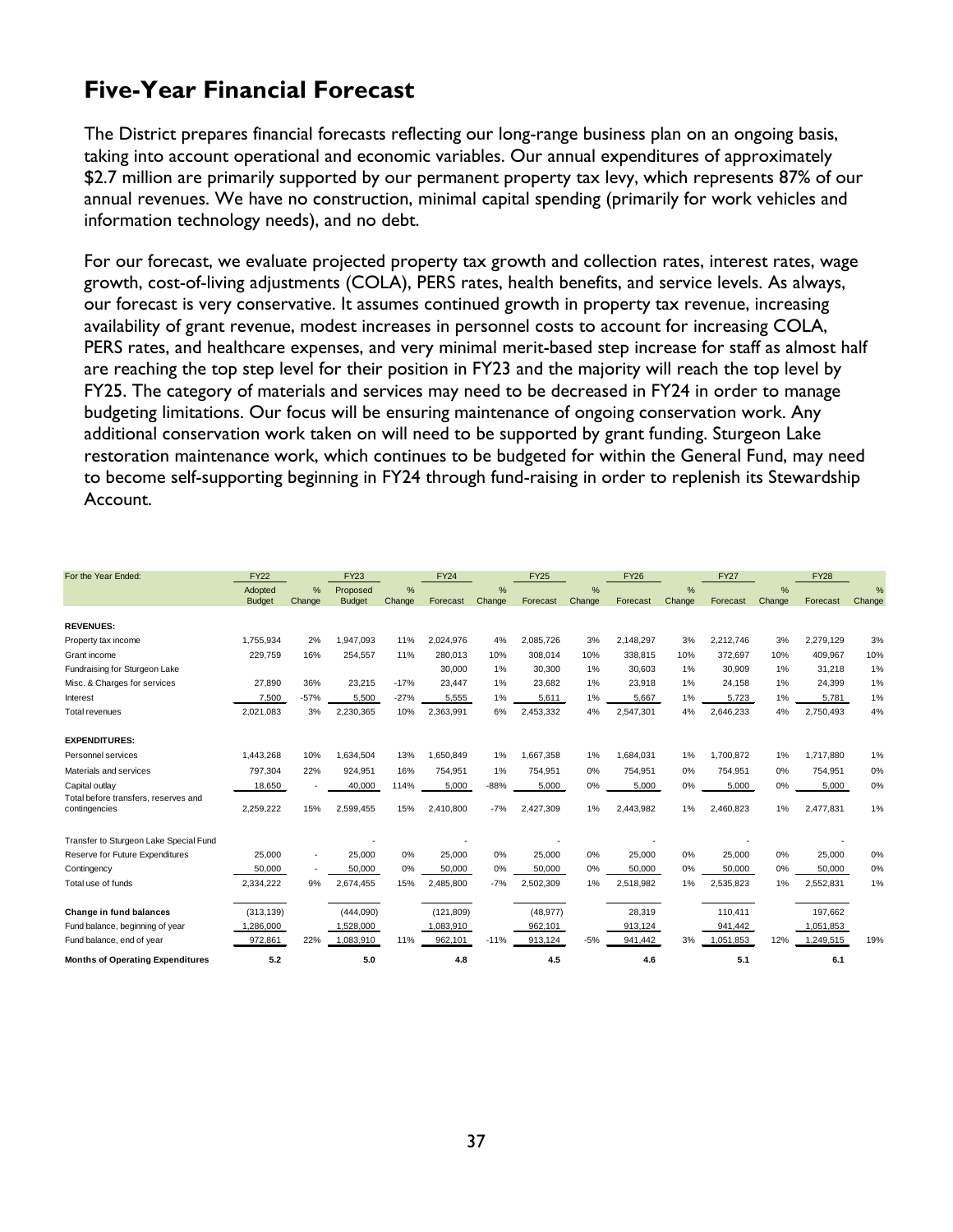### <span id="page-37-0"></span>**Budget Documents and Funds**

The District is required to submit the final budget on standardized Local Budget (LB) forms prescribed by the Oregon Department of Revenue.

The LB forms contain FY19 and FY20 audited financial results, FY21 Adopted Budget, and FY23 Budget. In FY21, the District made the decision to close out its Special Fund for the Sturgeon Lake Restoration Project (Sturgeon Lake Fund) because the restoration project was completed. Although there will be ongoing monitoring and maintenance of the project, there is no longer a need to have a separate fund for these costs, which are not considered significant to the District as a whole. Within the General Fund, the District will maintain the Sturgeon Lake Stewardship Account, which will be used for nonroutine restoration project costs as needed. For the FY23 Budget, the District will have only one fund, the General Fund. The purpose of the General Fund is to account for operations and general services of the District; it can be used whenever a specific type of fund is not required.

Specific forms submitted by the District are: Notice of Budget Hearing, to be prepared after the budget is approved by the Budget Committee; General Fund Resources [\(Form LB-20\)](#page-38-0); General Fund Requirements [\(Form LB-30\)](#page-39-0); Special Fund (Sturgeon Lake) Resources and Requirements [\(Form LB-10\)](#page-40-0), which will be required through FY24 to present the historical information for the fund even though it is now closed; and a supplementary schedule of [Detailed Resources and Requirements.](#page-41-0) These forms can be found below.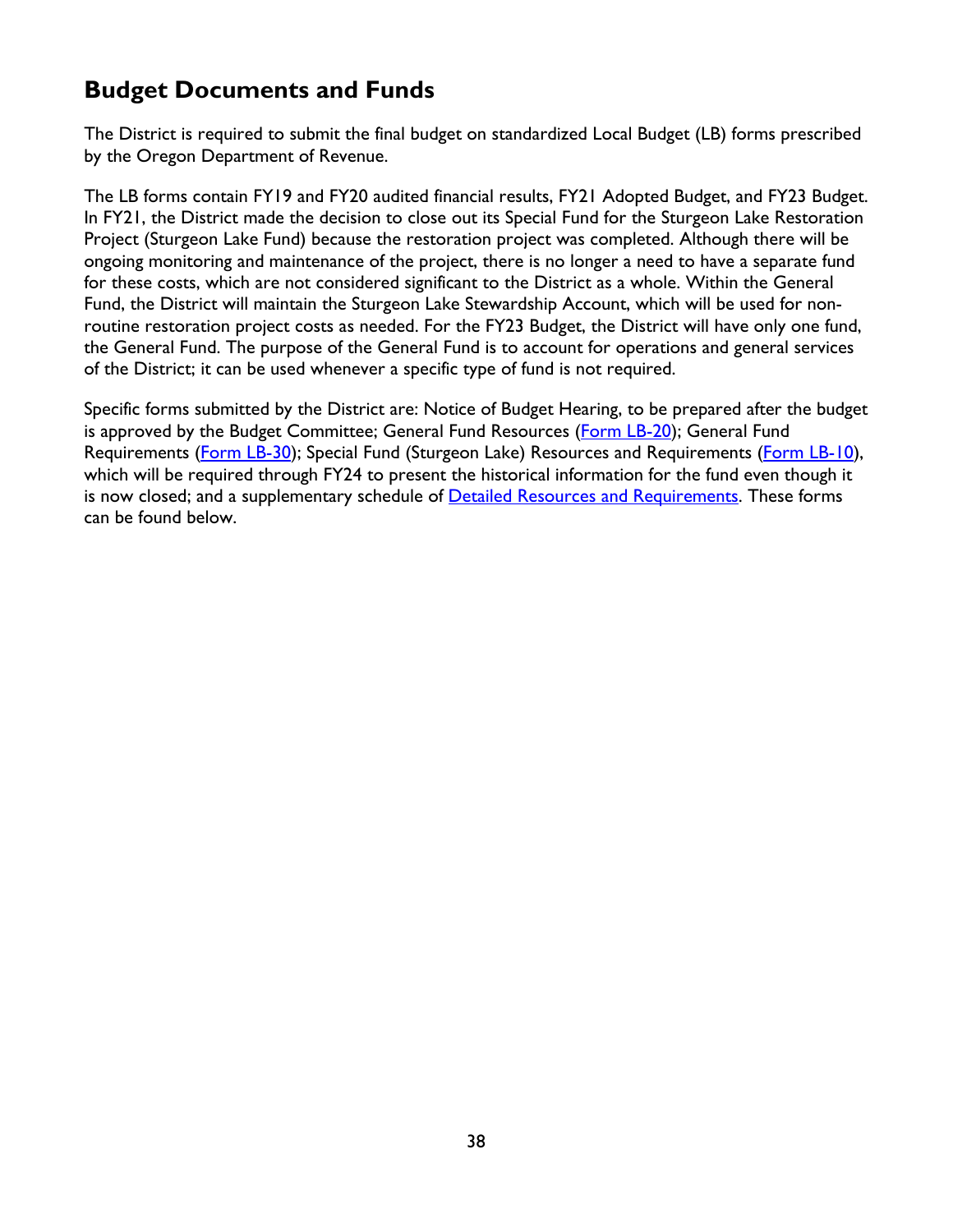## **General Fund Resources**

<span id="page-38-0"></span>

|                | <b>FORM</b>                   |                                                                                                                     |                                    | <b>RESOURCES</b>                                    |                                      |                              |                            |                 |  |
|----------------|-------------------------------|---------------------------------------------------------------------------------------------------------------------|------------------------------------|-----------------------------------------------------|--------------------------------------|------------------------------|----------------------------|-----------------|--|
|                | $LB-20$                       |                                                                                                                     |                                    | <b>General Fund</b>                                 |                                      |                              | <b>West Multnomah SWCD</b> |                 |  |
|                |                               |                                                                                                                     |                                    | (Fund)                                              |                                      |                              |                            |                 |  |
|                |                               | <b>Historical Data</b>                                                                                              |                                    |                                                     |                                      | Budget for Next Year 2022-23 |                            |                 |  |
|                | Actual<br>Second<br>Preceding | <b>First Preceding</b>                                                                                              | <b>Adopted Budget</b><br>This Year | <b>RESOURCE DESCRIPTION</b>                         | Proposed By<br><b>Budget Officer</b> | Approved By<br><b>Budget</b> | Adopted By<br>Governing    |                 |  |
|                | Year 2019-20                  | Year 2020-21                                                                                                        | 2021-22                            |                                                     |                                      | Committee                    | Body                       |                 |  |
|                |                               | <u> 1999 - 1999 - 1999 - 1999 - 1999 - 1999 - 1999 - 1999 - 1999 - 1999 - 1999 - 1999 - 1999 - 1999 - 1999 - 19</u> | e proponen populario               | Beginning Fund Balance:                             |                                      | 8888888888888                |                            |                 |  |
|                |                               |                                                                                                                     |                                    | 1. Available cash on hand (cash basis) or           |                                      |                              |                            | $\mathbf{1}$    |  |
| 2              | 1,151,319                     | 1,060,349                                                                                                           | 1,286,000                          | 2. Net working capital (modified accrual basis)     | 1,528,000                            |                              |                            | $\overline{2}$  |  |
| 3              | 21.557                        | 25.868                                                                                                              | 43.934                             | 3. Previously levied taxes estimated to be received | 35.093                               |                              |                            | $\mathbf{3}$    |  |
| $\overline{4}$ | 26,024                        | 9,208                                                                                                               | 7,500                              | 4. Interest                                         | 5,500                                |                              |                            | $\overline{4}$  |  |
| 5              |                               |                                                                                                                     |                                    | 5. Transfer In from Sturgeon Lake Fund              |                                      |                              |                            | $\overline{5}$  |  |
| 6              |                               |                                                                                                                     |                                    | <b>OTHER RESOURCES</b><br>6.                        |                                      |                              |                            | 6               |  |
| 7              |                               |                                                                                                                     |                                    | 7.                                                  |                                      |                              |                            | $\overline{7}$  |  |
| 8              | 32,674                        | 69,080                                                                                                              | 48,750                             | 8. Federal Funding                                  | 50,000                               |                              |                            | 8               |  |
| 9              | 143,600                       | 132,362                                                                                                             | 151,009                            | 9. State Funding                                    | 184,557                              |                              |                            | 9               |  |
| 10             | 30,000                        | 5,500                                                                                                               | 30,000                             | 10. Local/Regional Funding                          | 20,000                               |                              |                            | 10              |  |
| 11             | 16,290                        | $\blacksquare$                                                                                                      |                                    | 11. Other Funding                                   | $\sim$                               |                              |                            | 11              |  |
| 12             |                               |                                                                                                                     |                                    | 12.                                                 |                                      |                              |                            | 12              |  |
| 13             |                               |                                                                                                                     |                                    | 13.                                                 |                                      |                              |                            | 13              |  |
| 14             | 16,748                        | 14,826                                                                                                              | 27,890                             | 14.<br>Reimbursements & Misc                        | 23,215                               |                              |                            | 14              |  |
| 15             |                               |                                                                                                                     |                                    | 15                                                  |                                      |                              |                            | 15              |  |
| 16             |                               |                                                                                                                     |                                    | 16                                                  |                                      |                              |                            | 16              |  |
| 17             |                               |                                                                                                                     |                                    | $\overline{17}$                                     |                                      |                              |                            | $\overline{17}$ |  |
| 18             |                               |                                                                                                                     |                                    | 18                                                  |                                      |                              |                            | 18              |  |
| 19             |                               |                                                                                                                     |                                    | 19                                                  |                                      |                              |                            | 19              |  |
| 20             |                               |                                                                                                                     |                                    | 20                                                  |                                      |                              |                            | 20              |  |
| 21             |                               |                                                                                                                     |                                    | 21                                                  |                                      |                              |                            | 21              |  |
| 22             |                               |                                                                                                                     |                                    | 22                                                  |                                      |                              |                            | $\overline{22}$ |  |
| 23             |                               |                                                                                                                     |                                    | 23                                                  |                                      |                              |                            | 23              |  |
| 24             |                               |                                                                                                                     |                                    | 24                                                  |                                      |                              |                            | 24              |  |
| 25             |                               |                                                                                                                     |                                    | 25                                                  |                                      |                              |                            | 25              |  |
| 26             |                               |                                                                                                                     |                                    | 26                                                  |                                      |                              |                            | 26              |  |
| 27             |                               |                                                                                                                     |                                    | $\overline{27}$                                     |                                      |                              |                            | 27              |  |
| 28             |                               |                                                                                                                     |                                    | 28                                                  |                                      |                              |                            | 28              |  |
| 29             | 1,438,212                     | 1,317,193                                                                                                           | 1,595,083                          | 29. Total resources, except taxes to be levied      | 1,846,365                            | $\blacksquare$               | $\blacksquare$             | 29              |  |
| 30             |                               |                                                                                                                     | 1,712,000                          | 30. Taxes estimated to be received                  | 1,912,000                            |                              |                            | 30              |  |
| 31             | 1,642,029                     | 1,691,225                                                                                                           |                                    | 31. Taxes collected in year levied                  |                                      |                              |                            | 31              |  |
| 32             | 3,080,241                     | 3.008.418                                                                                                           | 3,307,083                          | 32. TOTAL RESOURCES                                 | 3,758,365                            | $\blacksquare$               | $\overline{\phantom{a}}$   | 32              |  |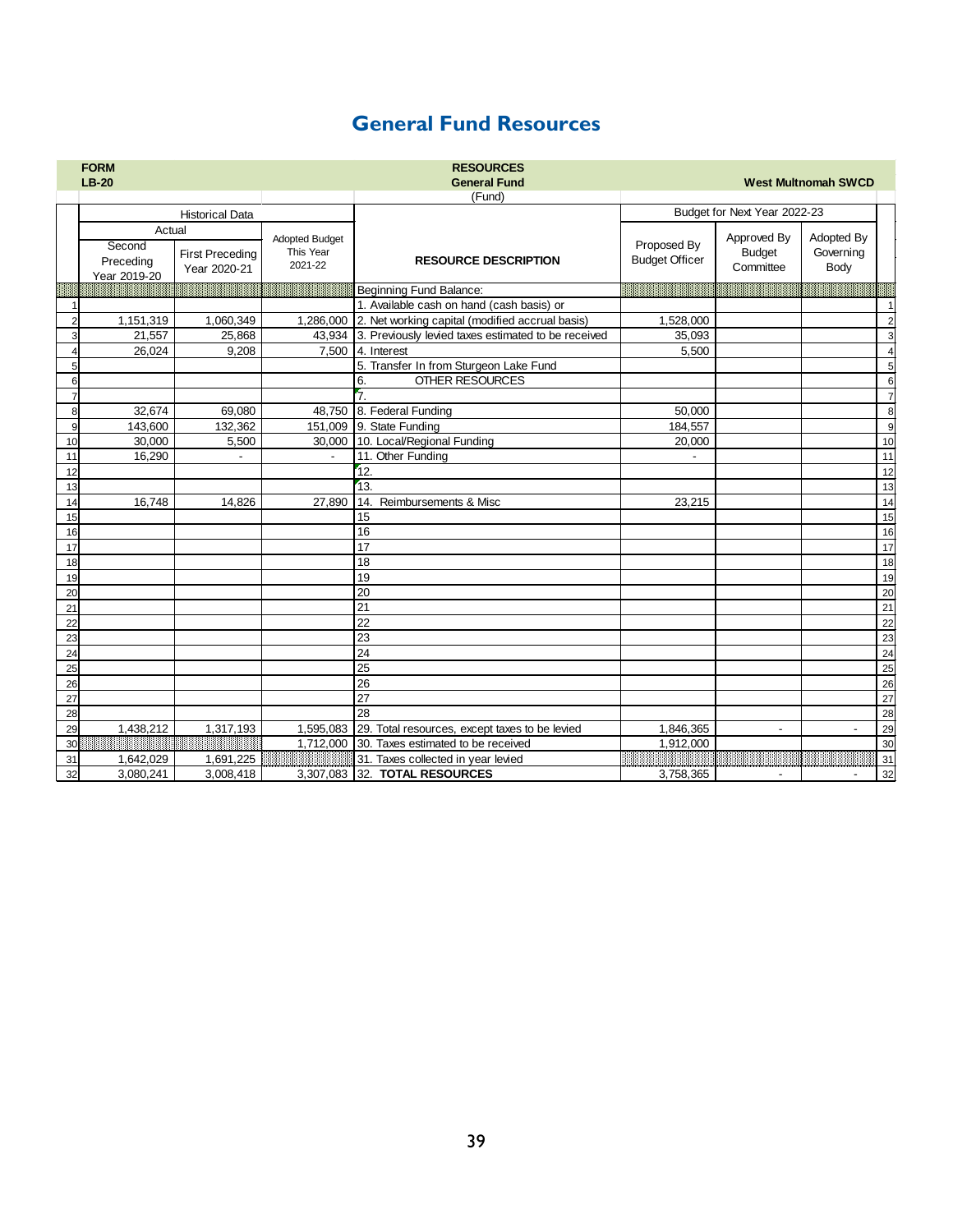## **General Fund Requirements**

#### **REQUIREMENTS SUMMARY**

#### **BY FUND, ORGANIZATIONAL UNIT OR PROGRAM**

<span id="page-39-0"></span>**FORM LB-30**

**General Fund**

**West Multnomah SWCD**

|                |              | <b>Historical Data</b> |                                    |                                                               |                       | Budget for Next Year 2022-23 |                |                |
|----------------|--------------|------------------------|------------------------------------|---------------------------------------------------------------|-----------------------|------------------------------|----------------|----------------|
|                | Actual       |                        |                                    |                                                               |                       |                              |                |                |
|                | Second       | <b>First Preceding</b> | <b>Adopted Budget</b><br>This Year | <b>EXPENDITURE DESCRIPTION</b>                                | Proposed By           | Approved By<br><b>Budget</b> | Adopted By     |                |
|                | Preceding    | Year 2020-21           | 2021-22                            |                                                               | <b>Budget Officer</b> | Committee                    | Governing Body |                |
|                | Year 2019-20 |                        |                                    |                                                               |                       |                              |                |                |
|                |              |                        |                                    | PERSONNEL SERVICES                                            |                       |                              |                |                |
|                | 1,269,916    | 1,278,300              | 1,443,268                          | <b>Personnel Services</b><br>$\overline{11}$                  | 1,634,504             |                              |                | $\mathbf{1}$   |
|                |              |                        |                                    | $\overline{2}$                                                |                       |                              |                | $\overline{2}$ |
| 3              |              |                        |                                    | 3                                                             |                       |                              |                | 3              |
|                |              |                        |                                    | 4                                                             |                       |                              |                | $\overline{4}$ |
| 5              |              |                        |                                    | $\overline{5}$                                                |                       |                              |                | 5              |
| 6              |              |                        |                                    | 6                                                             |                       |                              |                | 6              |
| $\overline{7}$ | 1,269,916    | 1,278,300              | 1,443,268                          | <b>TOTAL PERSONNEL SERVICES</b><br>17                         | 1,634,504             |                              |                | $\overline{7}$ |
|                | 11.3         | 10.8                   | 10.8                               | <b>Total Full-Time Equivalent (FTE)</b>                       | 10.8                  |                              |                |                |
|                |              |                        |                                    | MATERIALS AND SERVICES                                        |                       |                              |                |                |
| 8              | 214,986      | 184,494                | 306,204                            | 8 <br>Operations                                              | 375,728               |                              |                | 8              |
| 9              | 364,490      | 310,557                | 491,100                            | $\overline{9}$<br><b>Conservation Programs &amp; Services</b> | 549,223               |                              |                | 9              |
| 10             |              |                        |                                    | 10                                                            |                       |                              |                | 10             |
| 11             |              |                        |                                    | 11                                                            |                       |                              |                | 11             |
| 12             |              |                        |                                    | 12                                                            |                       |                              |                | 12             |
| 13             |              |                        |                                    | 13                                                            |                       |                              |                | 13             |
| 14             | 579.476      | 495.051                | 797.304                            | <b>14 TOTAL MATERIALS AND SERVICES</b>                        | 924.951               |                              |                | 14             |
|                |              |                        |                                    | CAPITAL OUTLAY                                                |                       |                              |                |                |
| 15             | ÷            |                        | 18,650                             | 15<br><b>Capital Outlay</b>                                   | 40,000                |                              |                | 15             |
| 16             |              |                        |                                    | 16                                                            |                       |                              |                | 16             |
| 17             |              |                        |                                    | 17                                                            |                       |                              |                | 17             |
| 18             |              |                        |                                    | 18                                                            |                       |                              |                | 18             |
| 19             |              |                        |                                    | 19                                                            |                       |                              |                | 19             |
| 20             |              |                        |                                    | 20                                                            |                       |                              |                | 20             |
| 21             |              |                        | 18.650                             | 21 TOTAL CAPITAL OUTLAY                                       | 40.000                |                              |                | 21             |
|                |              |                        |                                    | Interfund Transfer and Other                                  |                       |                              |                |                |
| 22             | 170,500      | (48, 586)              | $\blacksquare$                     | 22 Transfer Out / (In) Sturgeon Lake Special Fund             | ÷                     | ÷                            |                | 22             |
| 23             |              |                        |                                    | 23                                                            |                       |                              |                | 23             |
| 24             |              |                        | 25.000                             | 24 Reserved for Future Expenditures                           | 25,000                |                              |                | 24             |
| 25             |              |                        | 50,000                             | 25 General Operating Contingency                              | 50.000                |                              |                | 25             |
| 26             | 170,500      | (48, 586)              |                                    | 75,000 26 TOTAL TRANSFERS, RESERVES & CONTING.                | 75,000                | $\blacksquare$               |                | 26             |
| 27             | 2,019,892    | 1,724,765              | 2,334,222 27                       | <b>TOTAL EXPENDITURES</b>                                     | 2,674,455             | $\overline{a}$               |                | 27             |
| 28             | 1,060,349    | 1,283,653              | 972,861                            | 28 UNAPPROPRIATED ENDING FUND BAL.                            | 1,083,910             |                              |                | 28             |
| 29             | 3,080,241    | 3,008,418              | 3,307,083 29                       | <b>TOTAL</b>                                                  | 3,758,365             |                              |                | 29             |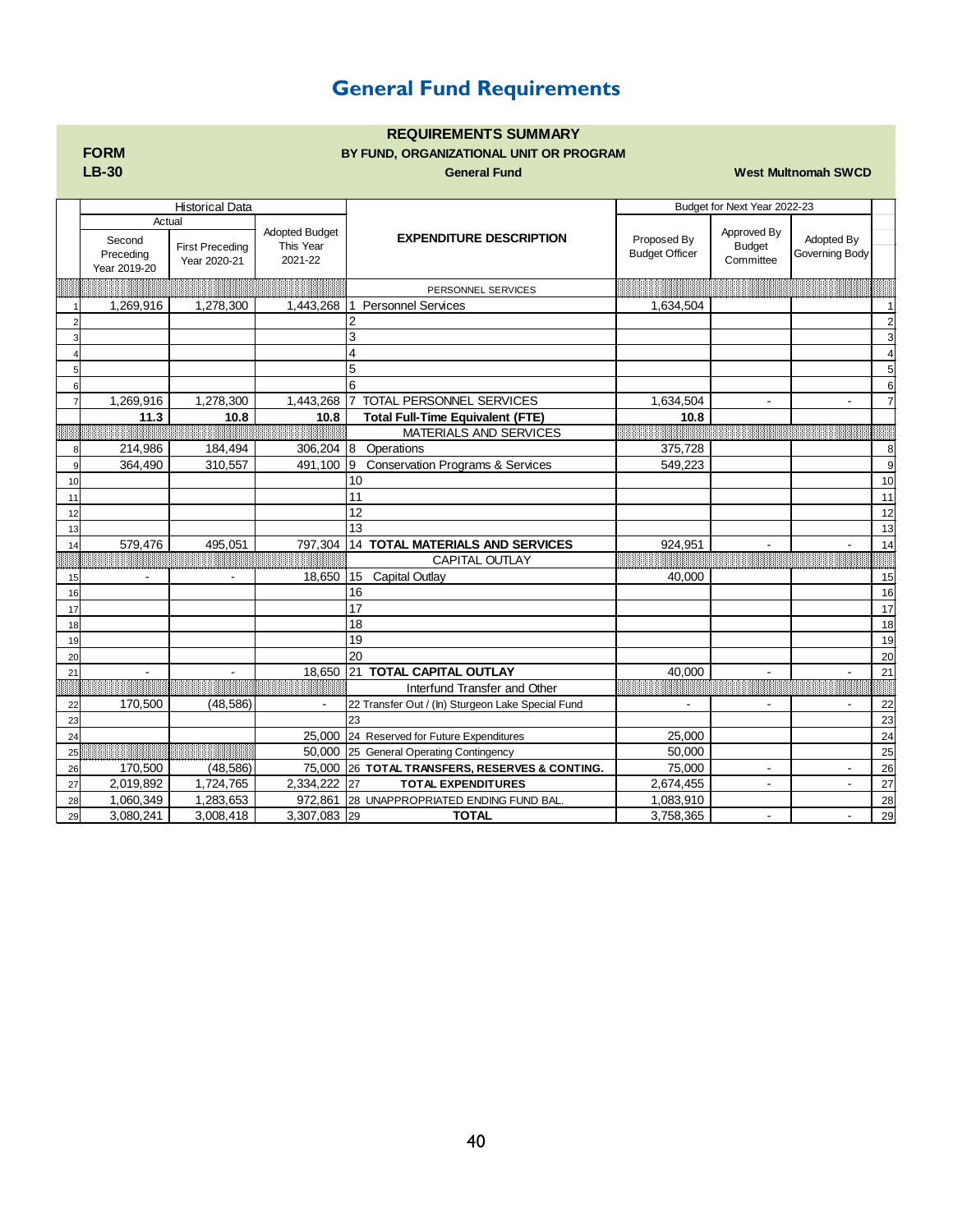## **Sturgeon Lake Fund**

<span id="page-40-0"></span>

|                |                                  |                                        |                                               | <b>SPECIAL FUND</b>                                                         |                                      |                                           |                                                   |                         |
|----------------|----------------------------------|----------------------------------------|-----------------------------------------------|-----------------------------------------------------------------------------|--------------------------------------|-------------------------------------------|---------------------------------------------------|-------------------------|
|                | <b>FORM</b>                      |                                        |                                               | <b>RESOURCES AND REQUIREMENTS</b>                                           |                                      |                                           |                                                   |                         |
|                | $LB-10$                          |                                        |                                               | Sturgeon Lake                                                               |                                      |                                           | West Multnomah Soil & Water Conservation District |                         |
|                |                                  |                                        |                                               | (Fund)                                                                      |                                      |                                           |                                                   |                         |
|                |                                  | <b>Historical Data</b>                 |                                               |                                                                             |                                      | Budget for Next Year 2022-23              |                                                   |                         |
|                |                                  | Actual                                 |                                               |                                                                             |                                      |                                           |                                                   |                         |
|                | Second Preceding<br>Year 2019-20 | <b>First Preceding</b><br>Year 2020-21 | <b>Adopted Budget</b><br>This Year<br>2021-22 | <b>DESCRIPTION</b><br><b>RESOURCES AND REQUIREMENTS</b>                     | Proposed By<br><b>Budget Officer</b> | Approved By<br><b>Budget</b><br>Committee | Adopted By<br>Governing Body                      |                         |
|                |                                  |                                        | See note below                                | <b>RESOURCES</b>                                                            |                                      |                                           |                                                   |                         |
|                |                                  |                                        |                                               | Beginning Fund Balance:                                                     |                                      |                                           |                                                   |                         |
| 1              |                                  |                                        |                                               | Cash on hand (cash basis), or                                               |                                      |                                           |                                                   | $\mathbf{1}$            |
| $\overline{2}$ | 130,013                          | 89.696                                 |                                               | Working Capital* (modified accrual basis)                                   |                                      |                                           |                                                   | $\overline{a}$          |
| 3              |                                  |                                        |                                               | Previously levied taxes estimated to be received                            |                                      |                                           |                                                   | $\mathbf{3}$            |
| $\overline{4}$ | 2,199                            | 725                                    |                                               | Earnings from temporary investments<br>4                                    |                                      |                                           |                                                   | $\overline{\mathbf{4}}$ |
| 5              | 170,500                          |                                        |                                               | Transfer In from General Fund                                               |                                      |                                           |                                                   | 5                       |
| 6              | 3,000                            | 2,376                                  |                                               | Project Grants and Contributions<br>հ                                       |                                      |                                           |                                                   | $\,6$                   |
| $\overline{7}$ |                                  |                                        |                                               |                                                                             |                                      |                                           |                                                   | $\overline{7}$          |
| 8              |                                  |                                        |                                               | 8                                                                           |                                      |                                           |                                                   | œ.                      |
| $\overline{9}$ | 305.712                          | 92.797                                 |                                               | 9<br>Total Resources, except taxes to be levied                             |                                      |                                           |                                                   | 9                       |
| 10             |                                  |                                        | 88888                                         | 10 Taxes estimated to be received                                           | ananana                              | ,,,,,,,,,,,,,,,,,,,,,,,,,,,,              |                                                   | 10                      |
| 11             |                                  |                                        |                                               | 11 Taxes collected in year levied                                           |                                      |                                           |                                                   | 11                      |
|                |                                  |                                        |                                               |                                                                             |                                      |                                           |                                                   |                         |
| 12             | 305,712                          | 92,797                                 |                                               | 12. TOTAL RESOURCES                                                         |                                      |                                           |                                                   | 12                      |
|                |                                  |                                        |                                               | MATERIALS AND SERVICES                                                      |                                      |                                           |                                                   |                         |
| 13             | 207,968                          | 42,976                                 |                                               | 13 Contracted Services                                                      |                                      |                                           |                                                   | 13                      |
| 14             |                                  |                                        |                                               | 14                                                                          |                                      |                                           |                                                   | 14                      |
| 15             | 207,968                          | 42.976                                 |                                               | 15 TOTAL MATERIALS AND SERVICES                                             |                                      |                                           |                                                   | 15                      |
|                |                                  |                                        |                                               | CAPITAL OUTLAY                                                              |                                      |                                           |                                                   |                         |
| 16             | 8.048                            | 1,235                                  |                                               | 16 Capital Outlay                                                           |                                      |                                           |                                                   | 16                      |
| 17             |                                  |                                        |                                               | 17                                                                          |                                      |                                           |                                                   | 17                      |
| 18             |                                  |                                        |                                               | 18                                                                          |                                      |                                           |                                                   | 18                      |
| 19             |                                  |                                        |                                               | 19                                                                          |                                      |                                           |                                                   | 19                      |
| 20             |                                  |                                        |                                               | 20                                                                          |                                      |                                           |                                                   | 20                      |
| 21             |                                  |                                        | ÷.                                            | 21                                                                          |                                      |                                           |                                                   | 21                      |
| 22             | 8,048                            | 1,235                                  |                                               | 22 TOTAL CAPITAL OUTLAY                                                     |                                      |                                           |                                                   | 22                      |
|                |                                  |                                        |                                               | TRANSFERRED TO OTHER FUNDS                                                  |                                      |                                           |                                                   |                         |
| 23             |                                  | 48,586                                 | $\blacksquare$                                | 23 Transferred to General Fund                                              |                                      |                                           |                                                   | 23                      |
| 24             |                                  |                                        |                                               | 24                                                                          |                                      |                                           |                                                   | 24                      |
| 25             |                                  |                                        |                                               | 25                                                                          |                                      |                                           |                                                   | 25                      |
| 26             |                                  |                                        |                                               | 26                                                                          |                                      |                                           |                                                   | 26                      |
| 27             |                                  | 48,586                                 | $\blacksquare$                                | 27 TOTAL TRANSFERS, RESERVES AND CONTINGENCIES                              |                                      |                                           |                                                   | 27                      |
| 28             | 216,016                          | 92,797                                 | $\blacksquare$                                | 28<br><b>TOTAL EXPENDITURES</b>                                             |                                      |                                           |                                                   | 28                      |
| 29             | 89,696                           | $\overline{a}$                         |                                               | 29 UNAPPROPRIATED ENDING FUND BALANCE                                       |                                      |                                           |                                                   | 29                      |
| 30             | 305,712                          | 92,797                                 |                                               | <b>TOTAL REQUIREMENTS</b><br>30                                             |                                      |                                           |                                                   | 30                      |
|                |                                  |                                        |                                               | 1. Sturgeon Lake Fund was eliminated in FY21 in accordance with ORS 294.353 |                                      |                                           |                                                   |                         |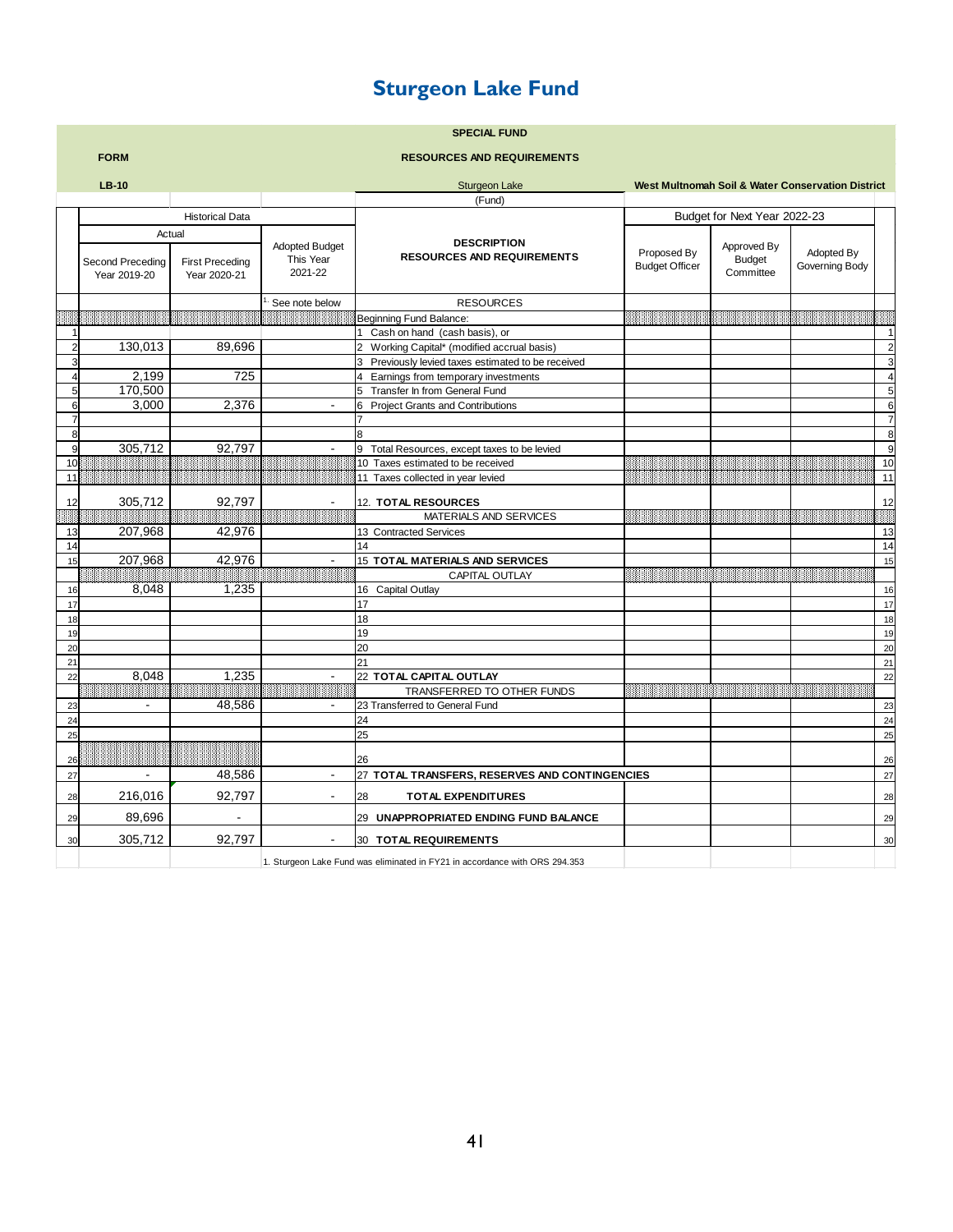## <span id="page-41-0"></span>**Detailed Resources and Requirements**

| <b>WEST MULTNOMAH SOIL &amp; WATER CONSERVATION DISTRICT</b><br>DETAILED RESOURCES AND EXPENDITURES      | <b>Administration &amp;</b><br><b>Communications</b><br>& Outreach | <b>Education</b> | Forestry<br>Programs     | <b>Habitats</b> | Soil & Farms | <b>Invasive</b><br>Weeds<br>Programs | Urban<br>Programs | Proposed<br><b>Budget</b><br><b>General Fund</b><br>(LB-20 & 30) |
|----------------------------------------------------------------------------------------------------------|--------------------------------------------------------------------|------------------|--------------------------|-----------------|--------------|--------------------------------------|-------------------|------------------------------------------------------------------|
| <b>Beginning Balance</b>                                                                                 | 1,528,000                                                          |                  |                          |                 |              |                                      |                   | 1,528,000                                                        |
| Previously Levied Taxes estimated to be rec'd                                                            | 35,093                                                             |                  |                          |                 |              |                                      |                   | 35,093                                                           |
| Earnings from temporary investments                                                                      | 5,500                                                              |                  |                          |                 |              |                                      |                   | 5,500                                                            |
| Total before Grants, Prop, Taxes and Misc.                                                               | 1.568.593                                                          | $\sim$           | ÷,                       |                 |              |                                      |                   | 1,568,593                                                        |
|                                                                                                          |                                                                    |                  |                          |                 |              |                                      |                   |                                                                  |
| Federal Funding (NRCS, NACD)                                                                             |                                                                    |                  | 40,000                   |                 | 10,000       |                                      |                   | 50,000                                                           |
| State Funding (ODA, OWEB, OSWB, OISC, ODF)                                                               | 26,372                                                             | 6,000            | 3,500                    | 6,719           | 76,533       | 65,433                               |                   | 184,557                                                          |
| Local/Regional Funding (CREST, OWF)                                                                      |                                                                    |                  |                          |                 | 20,000       |                                      |                   | 20,000                                                           |
| Other Funding                                                                                            |                                                                    |                  |                          |                 |              |                                      | 10,000            |                                                                  |
| Reimb & Misc & Contributions (workshops, cost-share, BES, Parks)<br><b>Total Other Resources</b>         | 13,215<br>39,587                                                   | 6,000            |                          | 6,719           | 106,533      | 65,433                               | 10,000            | 23,215<br>277,772                                                |
| Taxes Estimated to be Received                                                                           | 1,912,000                                                          |                  |                          |                 |              |                                      |                   | 1,912,000                                                        |
|                                                                                                          |                                                                    |                  |                          |                 |              |                                      |                   |                                                                  |
| All Resources less Beginning Balance                                                                     | 1,992,180                                                          | 6,000            |                          | 6,719           | 106,533      | 65,433                               | 10,000            | 2,230,365                                                        |
| <b>Total Resources</b>                                                                                   | 3,520,180                                                          | 6,000            | Ĭ.                       | 6,719           | 106,533      | 65,433                               | 10,000            | 3,758,365                                                        |
|                                                                                                          |                                                                    |                  |                          |                 |              |                                      |                   |                                                                  |
| <b>Expenditures</b>                                                                                      |                                                                    |                  |                          |                 |              |                                      |                   |                                                                  |
| Salaries & Wages                                                                                         | 453,735                                                            | 79,693           | 112,287                  | 115,636         | 104,577      | 132,083                              | 112,287           | 1,110,298                                                        |
| Insurance: Medical, Life, Vision, Dental                                                                 | 44,813                                                             | 10,529           | 17,075                   | 21,548          | 16,196       | 39,869                               | 16,196            | 166,226                                                          |
| <b>Worker's Comp</b>                                                                                     | 1,809                                                              | 335              | 407                      | 453             | 501          | 643                                  | 407               | 4,555                                                            |
| <b>PERS</b>                                                                                              | 91,892                                                             | 15,050           | 23,197                   | 28,140          | 23,197       | 35,570                               | 23,197            | 240,245                                                          |
| Payroll Taxes                                                                                            | 46,252                                                             | 8,124            | 11,446                   | 11,788          | 10,660       | 13,464                               | 11,446            | 113,180                                                          |
| <b>Total Personnel</b>                                                                                   | 638,502                                                            | 113,731          | 164,412                  | 177,566         | 155,131      | 221,630                              | 163,533           | 1,634,504                                                        |
|                                                                                                          |                                                                    |                  |                          |                 |              |                                      |                   |                                                                  |
| <b>Forest Projects</b>                                                                                   |                                                                    |                  | 48,520                   |                 |              |                                      |                   | 48,520                                                           |
| Habitats                                                                                                 |                                                                    |                  |                          | 74,070          |              |                                      |                   | 74,070                                                           |
| Soil & Farms                                                                                             |                                                                    |                  |                          |                 | 80,250       |                                      |                   | 80,250                                                           |
| Urban Projects                                                                                           |                                                                    |                  |                          |                 |              |                                      | 28,950            | 28,950                                                           |
| <b>Invasives Projects</b><br><b>Education Programs</b>                                                   |                                                                    | 18,400           |                          |                 |              | 99,733                               |                   | 99,733<br>18,400                                                 |
|                                                                                                          |                                                                    |                  |                          | 10,000          |              |                                      |                   |                                                                  |
| Partner Funding                                                                                          |                                                                    | 44,800           |                          |                 |              | 22,000                               | 122,500           | 199,300                                                          |
| <b>Total Conservation Programs</b>                                                                       |                                                                    | 63,200           | 48,520                   | 84,070          | 80,250       | 121,733                              | 151,450           | 549,223                                                          |
| Events & Supplies                                                                                        | 14,000                                                             |                  |                          |                 |              |                                      |                   | 14,000                                                           |
| Printing/Production/Signage, Banners, Displays                                                           | 4,500                                                              |                  |                          |                 |              |                                      |                   | 4,500                                                            |
| Sponsorship of Community Events                                                                          | 3,700                                                              |                  |                          |                 |              |                                      |                   | 3,700                                                            |
| LRBP Implementatin and messaging                                                                         | 3,750                                                              |                  |                          |                 |              |                                      |                   | 3,750                                                            |
| Special Project (Website redesign)                                                                       | 25,000                                                             |                  |                          |                 |              |                                      |                   | 25,000                                                           |
| Outreach and Translation Services                                                                        | 9,500                                                              |                  |                          |                 |              |                                      |                   | 9,500                                                            |
| Website hosting, Media, Advertising, Marketing, Creative Services                                        | 7,380                                                              |                  |                          |                 |              |                                      |                   | 7,380                                                            |
| <b>Communication &amp; Outreach Expenses</b>                                                             | 67,830                                                             |                  | $\overline{\phantom{a}}$ |                 |              |                                      |                   | 67,830                                                           |
| Facilities (includes office space, storage facilities, employee parking)                                 | 66,000                                                             |                  |                          |                 |              |                                      |                   | 66,000                                                           |
| Moving related expenses (one-time)                                                                       | 75,420                                                             |                  |                          |                 |              |                                      |                   | 75,420                                                           |
| Computers/Maintenance (monthly support, software and add-ons)                                            | 20,657                                                             |                  |                          |                 |              |                                      |                   | 20,657                                                           |
| Program related transportation (vehicles, gas, parking) & field supplies                                 | 22,648                                                             |                  |                          |                 |              |                                      |                   | 22,648                                                           |
| Communications (Phone and Internet)                                                                      | 18,074                                                             |                  |                          |                 |              |                                      |                   | 18,074                                                           |
| Insurance (general liab., auto, property, crime)                                                         | 10,395                                                             |                  |                          |                 |              |                                      |                   | 10,395                                                           |
| Membership & Profess. Organizational Dues                                                                | 10,000                                                             |                  |                          |                 |              |                                      |                   | 10,000                                                           |
| Office & meeting supplies (includes field supplies used across programs)                                 | 7,163                                                              |                  |                          |                 |              |                                      |                   | 7,163                                                            |
| Professional Contracted Non-Employee Services (Audit, Bookkeeping)                                       | 21,200                                                             |                  |                          |                 |              |                                      |                   | 21,200                                                           |
| Service and other fees (bank, payroll, notices)                                                          | 8,891                                                              |                  |                          |                 |              |                                      |                   | 8,891                                                            |
| Furniture / Office Equipment / Software                                                                  | 10,600                                                             |                  |                          |                 |              |                                      |                   | 10,600                                                           |
| Real Estate Legal Services for Sturgeon Lake                                                             | 16,000<br>2,400                                                    |                  |                          |                 |              |                                      |                   | 16,000<br>2,400                                                  |
| TriMet option incentive for staff<br>Staff and Board Training                                            | 18,450                                                             |                  |                          |                 |              |                                      |                   | 18,450                                                           |
| <b>Administrative Operating Expenses</b>                                                                 | 307,898                                                            |                  |                          |                 |              |                                      |                   | 307,898                                                          |
|                                                                                                          |                                                                    |                  |                          |                 |              |                                      |                   |                                                                  |
| <b>Total Administrative and Commuications Operations</b><br><b>Total Materials and Services Expenses</b> | 375,728<br>375,728                                                 | 63,200           | 48,520                   | 84,070          | 80,250       | 121,733                              | 151,450           | 375,728<br>924,951                                               |
|                                                                                                          |                                                                    |                  |                          |                 |              |                                      |                   |                                                                  |
| Sturgeon Lake Stewardship Capital expenditures                                                           | 10,000                                                             |                  |                          |                 |              |                                      |                   | 10,000                                                           |
| IT and Vehicle / boat using grant funding                                                                | 30,000                                                             |                  |                          |                 |              |                                      |                   | 30,000                                                           |
| <b>Total Capital Outlay</b>                                                                              | 40,000                                                             |                  |                          |                 |              |                                      |                   | 40,000                                                           |
| Total Personnel, M&S, Capital; Before SL Xfer, Conting, Reserves                                         | 1,054,230                                                          | 176,931          | 212,932                  | 261,636         | 235,381      | 343,363                              | 314,983           | 2,599,455                                                        |
| General Operating Contingency                                                                            | 50,000                                                             |                  |                          |                 |              |                                      |                   | 50,000                                                           |
| Reserve for Future Expenses or Economic Stabilization Reserve                                            | 25,000                                                             |                  |                          |                 |              |                                      |                   | 25,000                                                           |
| <b>Total Transfers, Reserves and Contingencies</b>                                                       | 75,000                                                             | $\blacksquare$   | $\blacksquare$           |                 |              | ٠                                    |                   | 75,000                                                           |
|                                                                                                          |                                                                    |                  |                          |                 |              |                                      |                   |                                                                  |
| <b>Total Expenditures</b>                                                                                | 1,129,230                                                          | 176,931          | 212,932                  | 261,636         | 235,381      | 343,363                              | 314,983           | 2,674,455                                                        |
| <b>Ending Fund Balance Required</b>                                                                      |                                                                    |                  |                          |                 |              |                                      |                   |                                                                  |
| For minimum required months of operations funding                                                        |                                                                    |                  |                          |                 |              |                                      |                   | 877,500                                                          |
| Reserve for Future Expenses or Economic Stabilization Reserve                                            |                                                                    |                  |                          |                 |              |                                      |                   | 125,000                                                          |
| Assigned to Sturgeon Lake Stewardship Account                                                            |                                                                    |                  |                          |                 |              |                                      |                   | 81,410                                                           |
| <b>Total Ending Fund Balance Required</b>                                                                |                                                                    |                  |                          |                 |              |                                      |                   | 1,083,910                                                        |
| <b>Total Requirements</b>                                                                                |                                                                    |                  |                          |                 |              |                                      |                   | 3,758,365                                                        |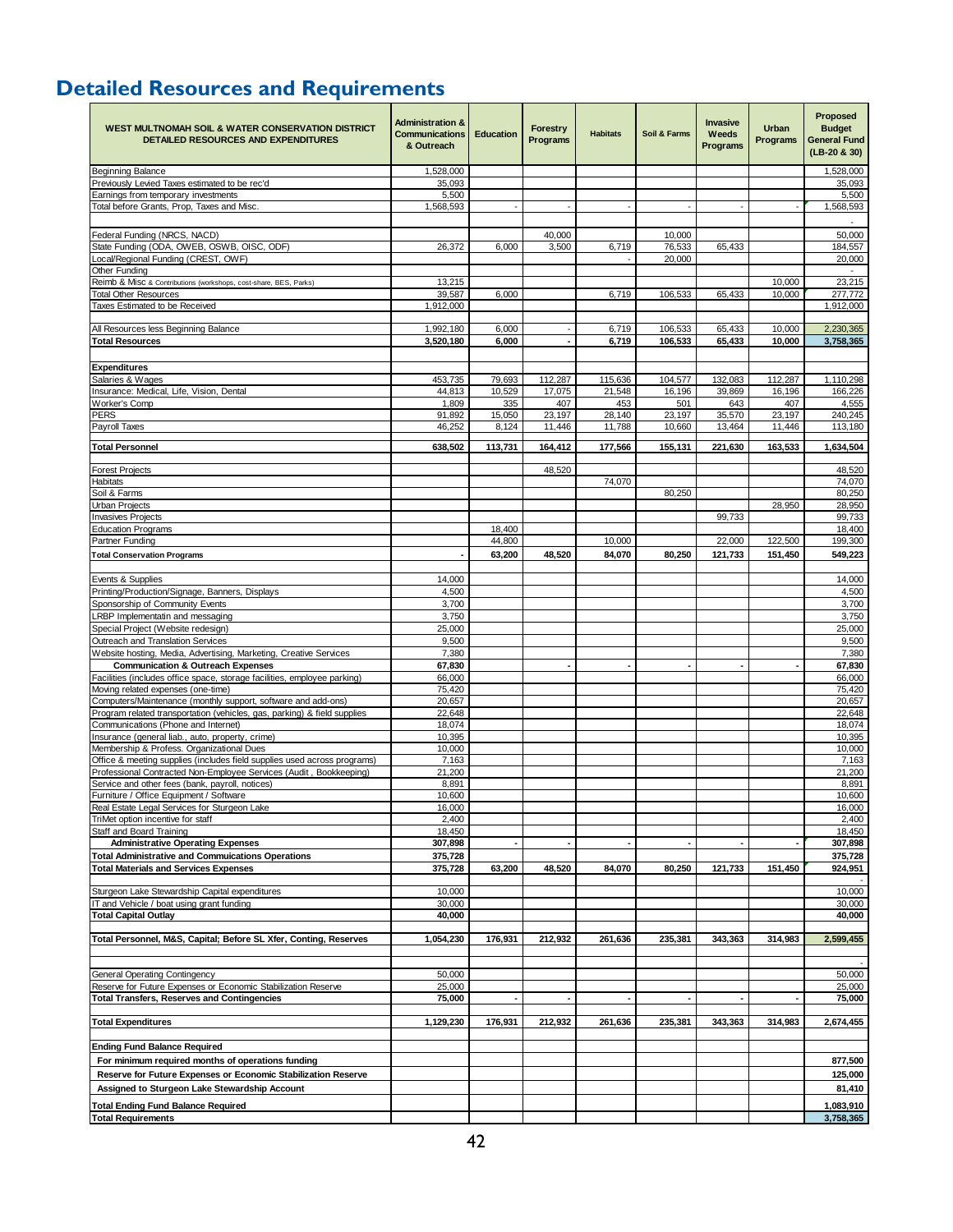## <span id="page-42-0"></span>**APPENDIX A: SUPPLEMENTAL DISTRICT INFORMATION**

#### **Geography and Service Area**

The District's service area includes the portion of Multnomah County west of the Willamette River, all of Sauvie Island including the Columbia County portion of the Island, and a portion of the Bonny Slope region of the Tualatin Mountains in Washington County. It is divided into five zones and represents a highly diverse area of urban and rural dwellings, forest and farm land, and owners of small and large properties. The population served is approximately 136,000.



**Zone 1:** The East limit is the middle of the Columbia and Willamette Rivers. South limit is the middle of the Multnomah Channel. West limit is south of the Gillihan/Reeder Road intersection- property lines on East side of Reeder Road. North of Gillihan/Reeder Road intersection- property lines on west side of Reeder Road (Includes Columbia County tip).

**Zone 2:** North limit is Multnomah/Columbia county line. West limit is middle of Multnomah Channel. East & South is Zone 1.

**Zone 3:** North and West limit is Multnomah County line. East limit is center of the Multnomah Channel. South limit is property lines on south side of Cornelius Pass Road.

**Zone 4:** North limit is Zone 3. East limit is center of Multnomah Channel & Willamette River. South limit is line of county sections 22-24 and 19 to the middle of Willamette River. West limit is Multnomah County line.

**Zone 5:** North limit is Zone 4. East limit is center of Willamette River. South & West limits are Multnomah County line.

#### **Topography**

Our service area contains approximately 86,260 acres, of which 17,097 are non-industrial private forestland and 3,691 are industrial forestland. Public forestland includes 1,035 acres of Federal land, 2,181 acres owned by Metro, 89 acres owned by the State of Oregon and 21 acres owned by Multnomah

County. According to the U.S. Census Bureau, the county has a total area of 466 square miles (1,206  $km<sup>2</sup>$ ), of which 435 square miles (1,127 km<sup>2</sup>) are land and 79 km<sup>2</sup> (30 sq. mi or 6.53%) are water.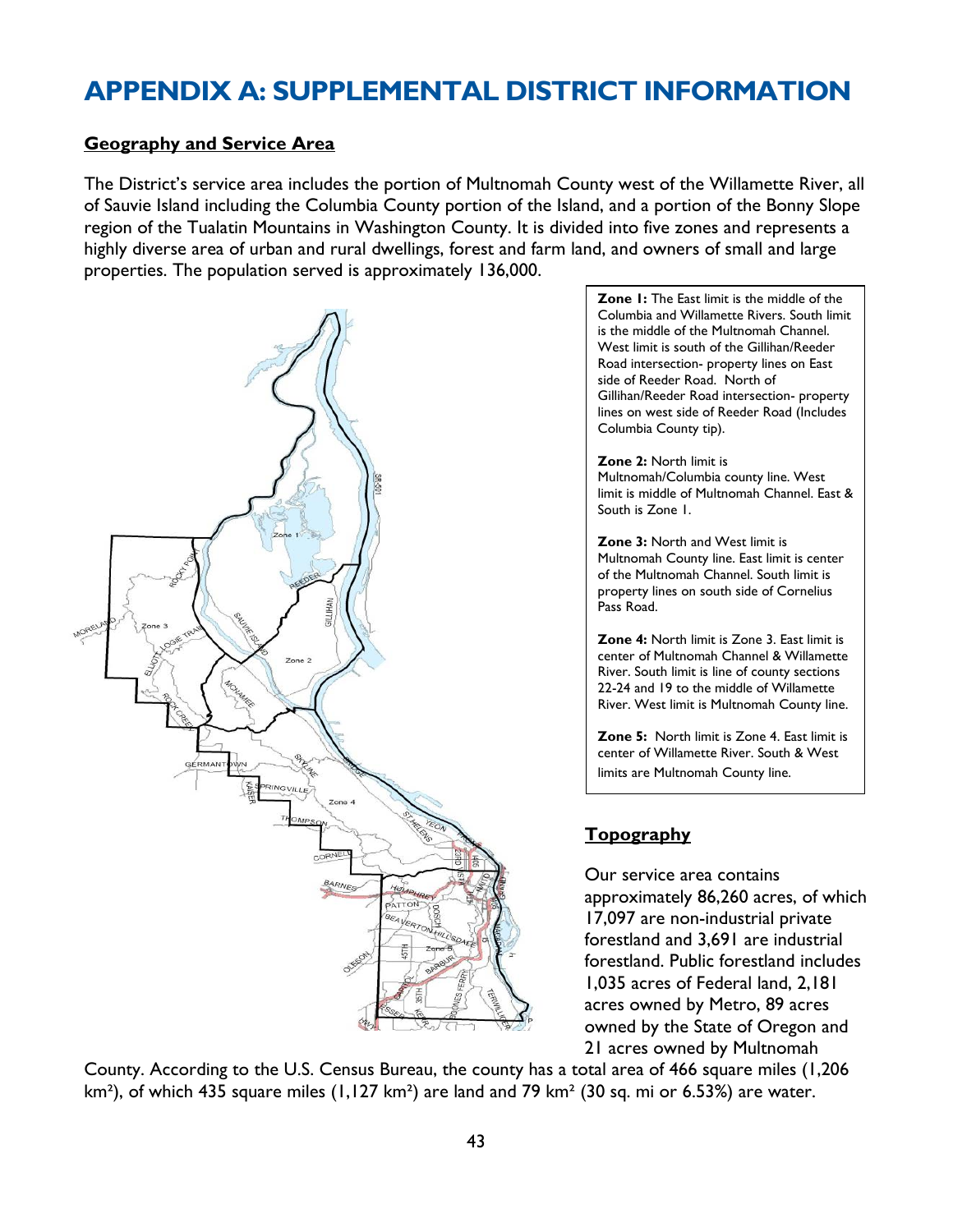#### **Land Use**

Our District is a diverse landscape of urban and rural uses. The urban area includes downtown Portland, made up of businesses properties, private apartments and condominiums, small and large public parks, a large university system, public transit including light rail and street cars, tourist attractions and outdoor gathering places. Outside of downtown Portland, the urban area is comprised of residential neighborhoods with diverse housing options interspersed by substantial natural areas.

The rural area includes small and large agricultural operations, from small, organic farms to hobby farms, including stables, livestock operations, kennels, private land, public natural areas, organic and non-organic food production, and creeks and streams. About 20 percent of the county is classified as commercial forestland; of this, about 30 percent is publicly-owned.

#### **Structure and Governance**

#### *Enabling and Governing Legislation*

The Soil Conservation Service was authorized by Federal Legislation in 1937. The District is one of 45 conservation districts in Oregon, which are defined in Oregon law as political subdivisions of state government. The District is not a state agency. Rather it is classified as a municipal corporation, a form of local government, which is required to follow many of the same laws that govern state agencies and special districts. It is specifically governed by ORS 568.210 to 568.890 and ORS 568.900 to 568.933.

The Oregon Revised Statutes (ORS) that established and govern Oregon's SWCDs (except the federal tribal Tiicham Conservation District) were significantly revised by the 2009 Legislative Assembly under House Bill 2082. The origin of the House Bill was a collaborative effort among the Oregon Association of Conservation Districts, member Conservation Districts, and the Oregon Department of Agriculture. It was designed to address the evolving challenges and opportunities presented to today's SWCDs that were not envisioned when the statute originated, and to eliminate antiquated provisions in the previous editions.

In addition to the general purpose of SWCDs under ORS 568.225 in the previous editions, the following was added: "**promote collaborative conservation efforts to protect and enhance healthy watershed functions, assist in the development of renewable energy and energy efficiency resources."**

#### *History*

The District was established in 1944 to direct agricultural producers to technical assistance resources, such as our partners the Natural Resource Conservation Service (NRCS). In recent years, NRCS and the District have successfully partnered to plan and implement conservation practices on private lands in the basin.

The District was organized as the Sauvie Island Soil Conservation District. The District expanded to its current size in April 1975 and changed to its existing name. District voters approved a tax base in November 2006, ensuring a stable revenue source for programs delivered to west-side citizens beginning in fiscal year 2007-2008.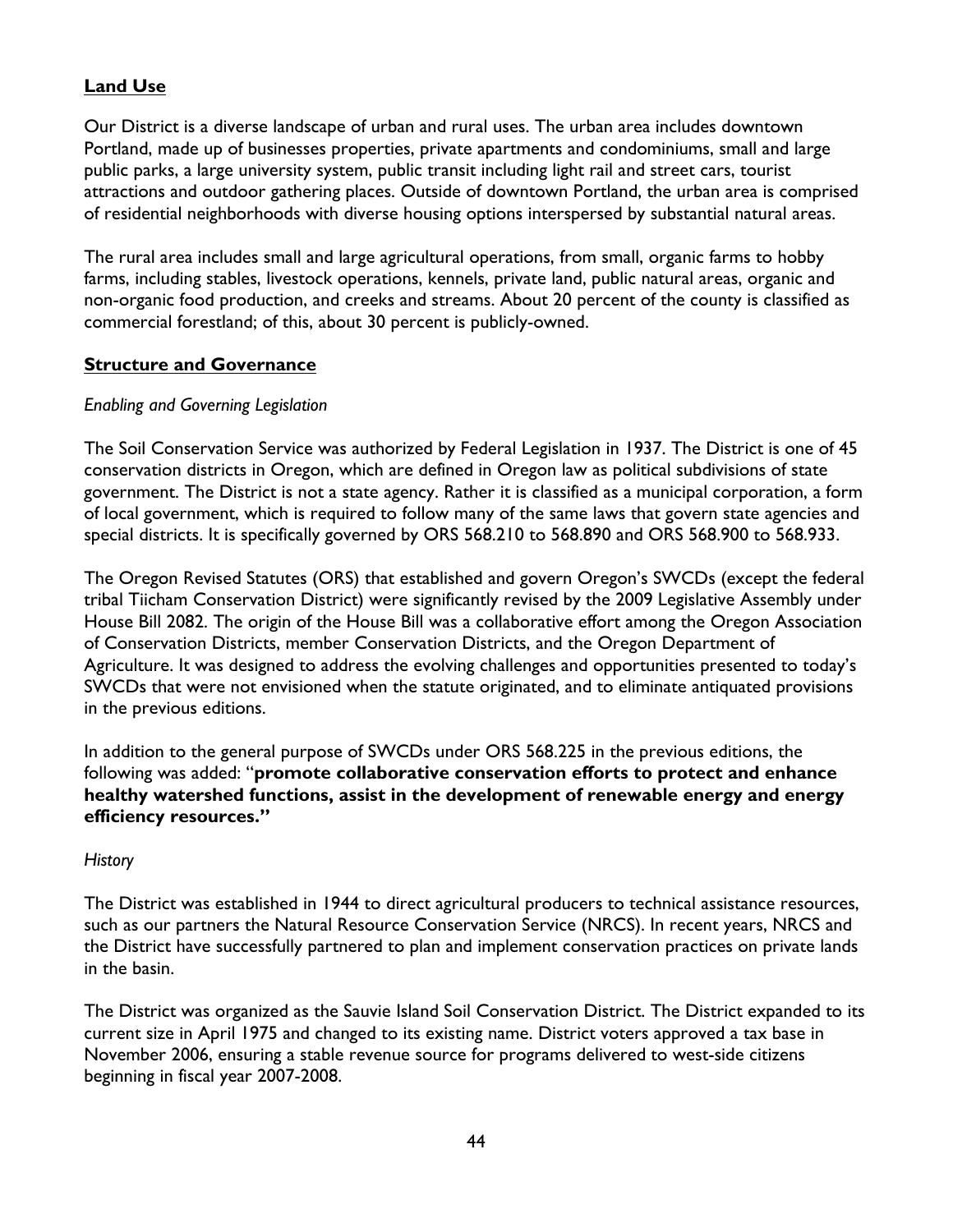## <span id="page-44-0"></span>**APPENDIX B: ORGANIZATION CHART**

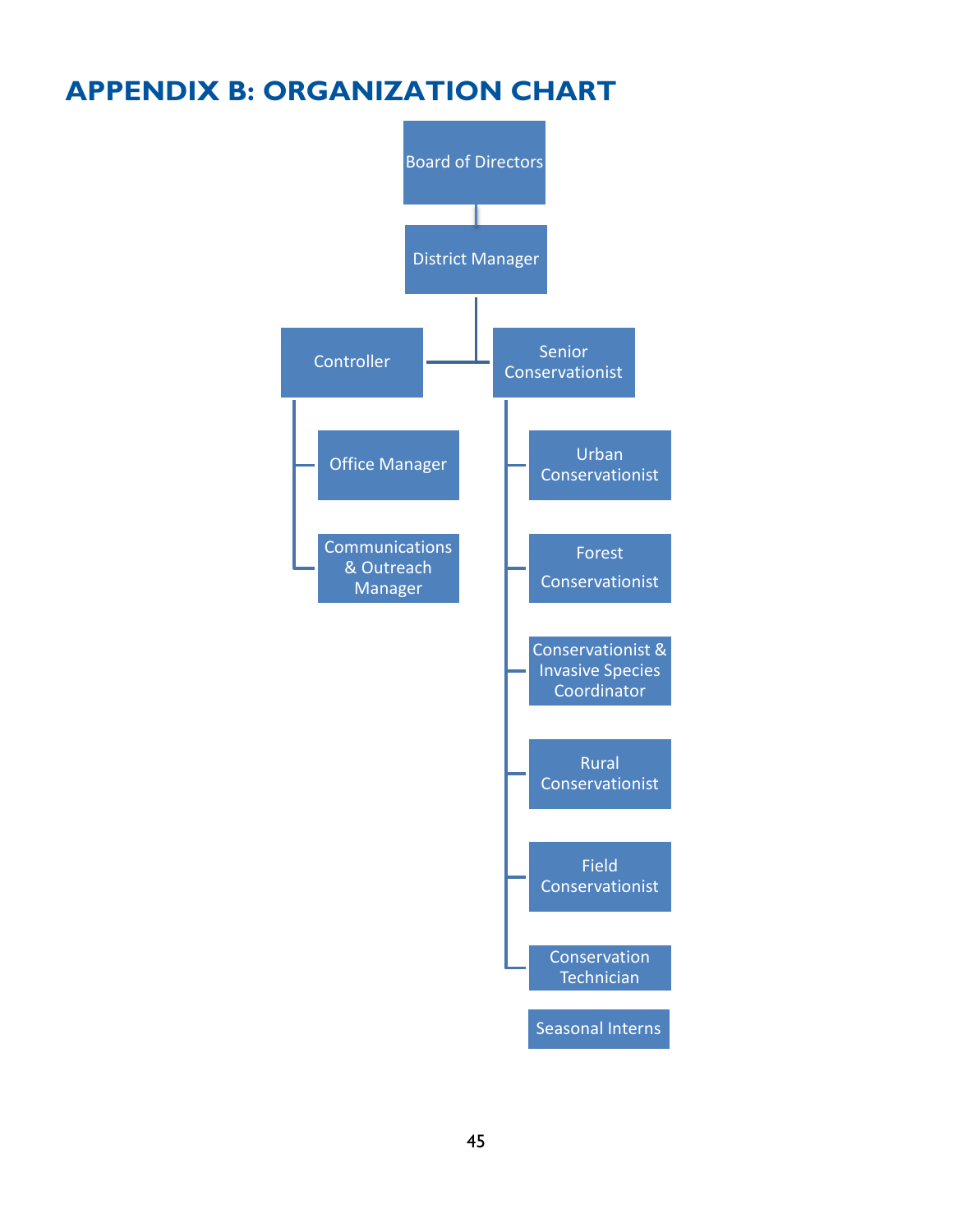## **District Staff**

The current permanent staff consists of the following positions. Additional seasonal employees (interns) are hired to assist with restoration and other conservation related projects as needed during the spring and summer. The District also relies on outside contractors to fulfill some of its conservation work objectives.

#### **District Manager** – 1 FTE

This position supports the District's conservation mission by working directly with our elected board, and with a wide variety of organizations and individuals, such as local, regional, state and federal government agencies, non-profits, citizens, community groups, elected officials, and private businesses, to move forward the goals and initiatives of the District. In particular, this position is instrumental in all fundraising goals, grant funding pursuits, and overall program management.

#### **Controller** – 1 FTE

This position is responsible for ensuring that the District meets all the legal and fiduciary requirements pertaining to public entities, including compliance with Local Budget Law, Oregon Public Contracting Law, Secretary of State audit requirements, and all other applicable laws and regulations. This position is also responsible for a comprehensive system of fiscal and budgetary controls and reporting functions. In addition to financial oversight and budgeting responsibilities, this position oversees office management, human resources, and communications.

#### **Communications & Outreach Manager** – .7 FTE

This position provides internal and external communications services for the District. This includes creating District marketing, branding and educational materials, including publications, newsletters, Annual Reports, and other materials such as signage to promote the District and its programs. Additionally, this position manages all publicity and media relations for the District, assists staff to determine how to reach constituents, message and deliver program information; and also manages signature annual workshops and events, the District website, and social media content.

#### **Office Manager** – 1 FTE

This positon is responsible for Board of Director meeting preparations, providing administrative support to District Manager and office staff, and facilitating all tasks related to office operations, vendor issues, office equipment, supplies, and personnel-related needs.

#### **Senior Conservationist** – 1 FTE

This position provides program management, technical staff coordination, and conservation planning and technical assistance to landowners primarily in the portion of the District's service area that is outside the City of Portland (including all of Sauvie Island). This position manages the District's *Healthy Streams* program and assists, primarily rural, land managers with special habitat, farm planning and education projects, and provides supervision and mentoring to the technical staff team.

#### **Forest Conservationist** – 1 FTE

This position provides conservation planning and technical assistance to woodland owners throughout the District and oversees all forestry management programs. Responsibilities include: conservation plan creation, native and invasive plant identification, field work & data collection including forest stand measurements and analysis, GIS/GPS mapping, community outreach, development of local forestry initiatives, report & article writing, project management, grant management, and program budget management.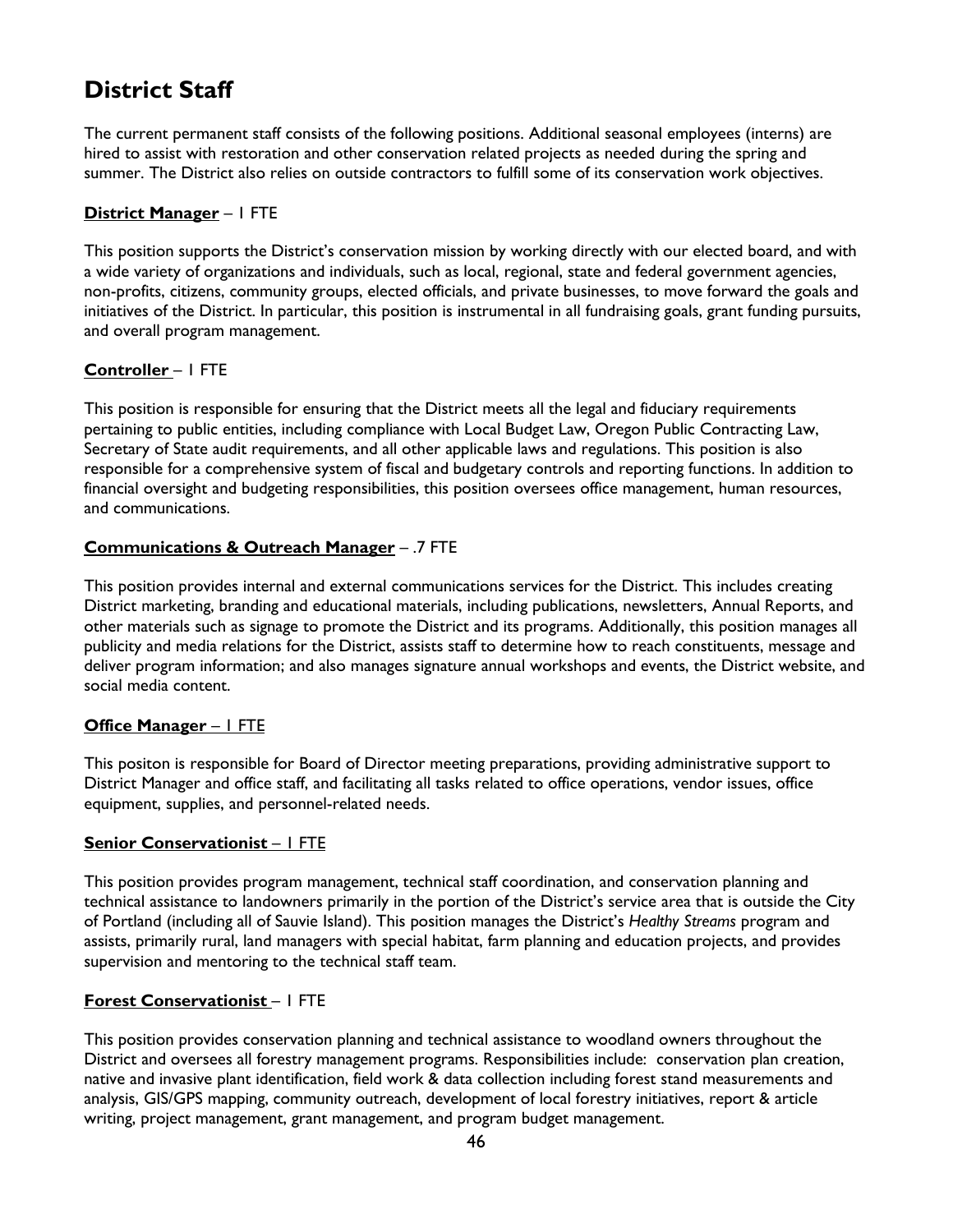#### **Rural Conservationist** – 1 FTE

This position provides conservation planning and technical assistance to landowners primarily in the portion of the District's service area that is outside the City of Portland (including all of Sauvie Island) and runs the farm & livestock conservation, soil health, water quality monitoring, and Sturgeon Lake project maintenance. Other responsibilities include: conservation plan creation, field work & data collection, GIS/GPS mapping, community outreach, report & article writing, project management, grant management, project and partner coordination and funding.

#### **Urban Conservationist** – 1 FTE

This position provides conservation planning and technical assistance to landowners in the District's service area within the City of Portland and runs the urban conservation programs (including Urban Watershed Mentors training, stormwater management, canopy weed, demo gardens, habitat restoration and conservation-related presentations to community groups). Responsibilities include: conservation plan creation, native and invasive plant identification, field work & data collection, GIS/GPS mapping, community outreach, report & article writing, project management, grant management, project and partner coordination and funding. This position also coordinates the Conservation District's K-12 and garden program.

#### **Conservationist & Invasive Species Program Coordinator** – 1 FTE

This position provides invasive species management plan creation, data tracking and program budget management, and coordination of the District's early detection-rapid response (EDRR) invasive plant program. Other responsibilities include managing the ODA OSWB grant, the Weed Watchers program, GIS/GPS mapping, community outreach, report & article writing, project management, and other invasive species-related programs and projects. Provides conservation planning and technical assistance to landowners, and participates in the local Cooperative Weed Management Area (CWMA) and other related interagency organizations and community groups.

#### **Field Conservationist** – 1 FTE

This position provides assistance to conservationist/technical staff with field work, outreach efforts and data collection and management.

#### **Conservation Technician** – .85 FTE

This position provides assistance to conservationist/technical staff with field work and data collection and management.

#### **Seasonal Field and GIS Interns** – .5 FTE

These positions assist staff annually with planting and weed eradication fieldwork in the spring and fall and with GIS (Geographic Information System) data, database management, and technical analyses during the summer.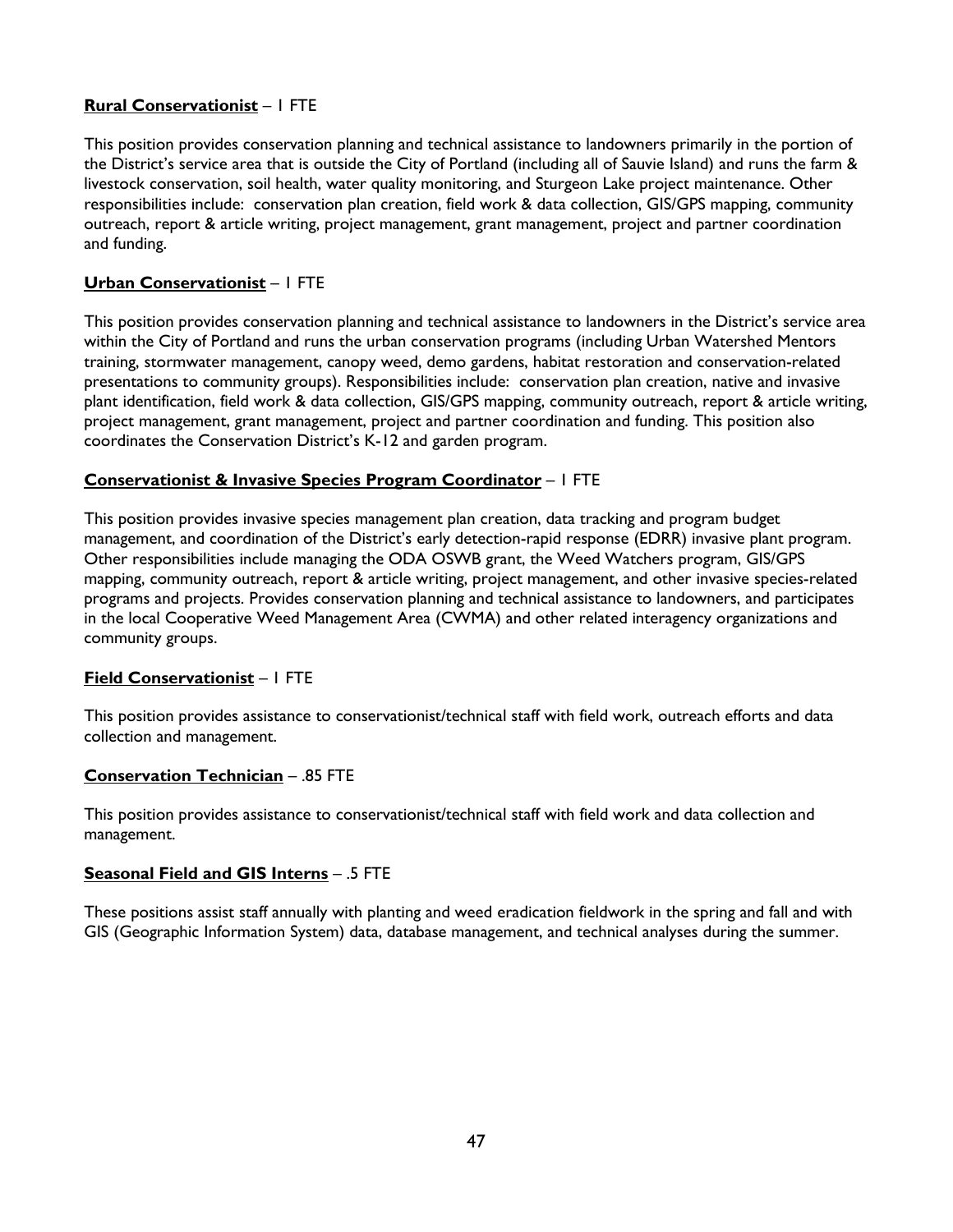## <span id="page-47-0"></span>**APPENDIX C: ACRONYMS**

| <b>AWQMP</b>     | Agriculture Water Quality Management Program          |
|------------------|-------------------------------------------------------|
| <b>BES</b>       | <b>Bureau of Environmental Services</b>               |
| <b>BMP</b>       | <b>Best Management Practices</b>                      |
| <b>COLA</b>      | <b>Cost-of-living Adjustment</b>                      |
| CPI              | <b>Consumer Price Index</b>                           |
| <b>CREST</b>     | Columbia River Estuary Study Taskforce                |
| <b>CWMA</b>      | Cooperative Weed Management Area                      |
| DEI              | Diversity, Equity and Inclusion                       |
| <b>DEQ</b>       | Department of Environmental Quality (Oregon)          |
| <b>DSL</b>       | Department of State Lands (Oregon)                    |
| <b>ECO</b>       | Ecology in Classrooms & Outdoors                      |
| <b>EDRR</b>      | <b>Early Detection Rapid Response</b>                 |
| <b>EQIP</b>      | <b>Environmental Quality Incentives Program</b>       |
| <b>ESA</b>       | <b>Endangered Species Act (Federal)</b>               |
| <b>EWP</b>       | <b>Emergency Watershed Protection Program</b>         |
| <b>FPC</b>       | <b>Forest Park Conservancy</b>                        |
| <b>FTE</b>       | Full Time Equivalent Employee (2080 hours/year)       |
| <b>GAAP</b>      | <b>Generally Accepted Accounting Principles</b>       |
| <b>GASB</b>      | Governmental Accounting Standards Board               |
| <b>GFOA</b>      | <b>Government Finance Officers Association</b>        |
| $\overline{GIS}$ | Geographic Information Systems                        |
| <b>HEL</b>       | <b>Highly Erodible Land</b>                           |
| <b>HRA VEBA</b>  | Health Reimbursement Arrangement Voluntary Employees' |
|                  | <b>Beneficiary Association</b>                        |
| IT               | Information Technology                                |
| <b>LAC</b>       | <b>Local Advisory Committee</b>                       |
| <b>LB</b> Forms  | Local Budget Forms                                    |
| <b>LGIP</b>      | <b>Local Government Investment Pool</b>               |
| <b>LMA</b>       | Local Management Agency (Oregon SB1010)               |
| <b>LRBP</b>      | Long-Range Business Plan                              |
| <b>MOU</b>       | Memorandum of Understanding                           |
| <b>NACD</b>      | <b>National Association of Conservation Districts</b> |
| <b>NMFS</b>      | <b>National Marine and Fisheries Service</b>          |
| <b>NOAA</b>      | National Oceanic and Atmospheric Administration       |
| <b>NRCS</b>      | <b>Natural Resources Conservation Service</b>         |
| <b>NWMP</b>      | Northwest Weed Management Partnership                 |
| <b>OACD</b>      | Oregon Association of Conservation Districts          |
| <b>OAR</b>       | Oregon Administrative Rule                            |
| <b>OCEAN</b>     | Oregon Conservation Employees Association Network     |
| <b>ODA</b>       | Oregon Department of Agriculture                      |
| <b>ODFW</b>      | Oregon Department of Fish and Wildlife                |
| <b>OFRI</b>      | Oregon Forest Resources Institute                     |
| <b>ORS</b>       |                                                       |
|                  | <b>Oregon Revised Statute</b>                         |